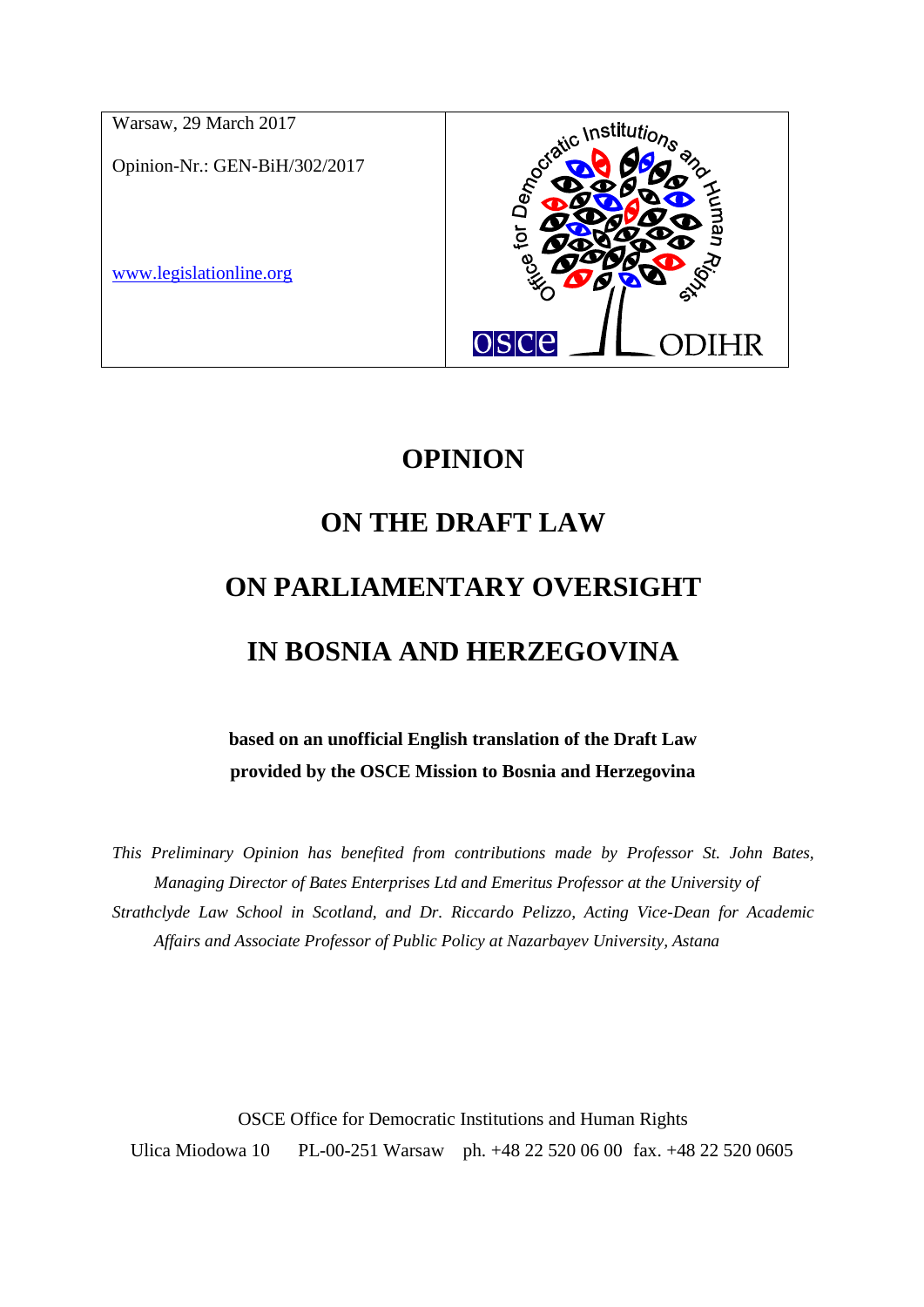### **TABLE OF CONTENTS**

| 3. The scope of parliamentary oversight, the role and powers of parliamentary |
|-------------------------------------------------------------------------------|
| 4. Mainstreaming a gender perspective in parliamentary oversight  12          |
| 5. Independent oversight bodies, including the Human Rights Ombudsman  13     |
|                                                                               |
|                                                                               |
|                                                                               |
| 9. Responsibility for non-compliance with requests by oversight bodies  23    |

**Annex: Draft Law on Parliamentary Oversight of Bosnia and Herzegovina**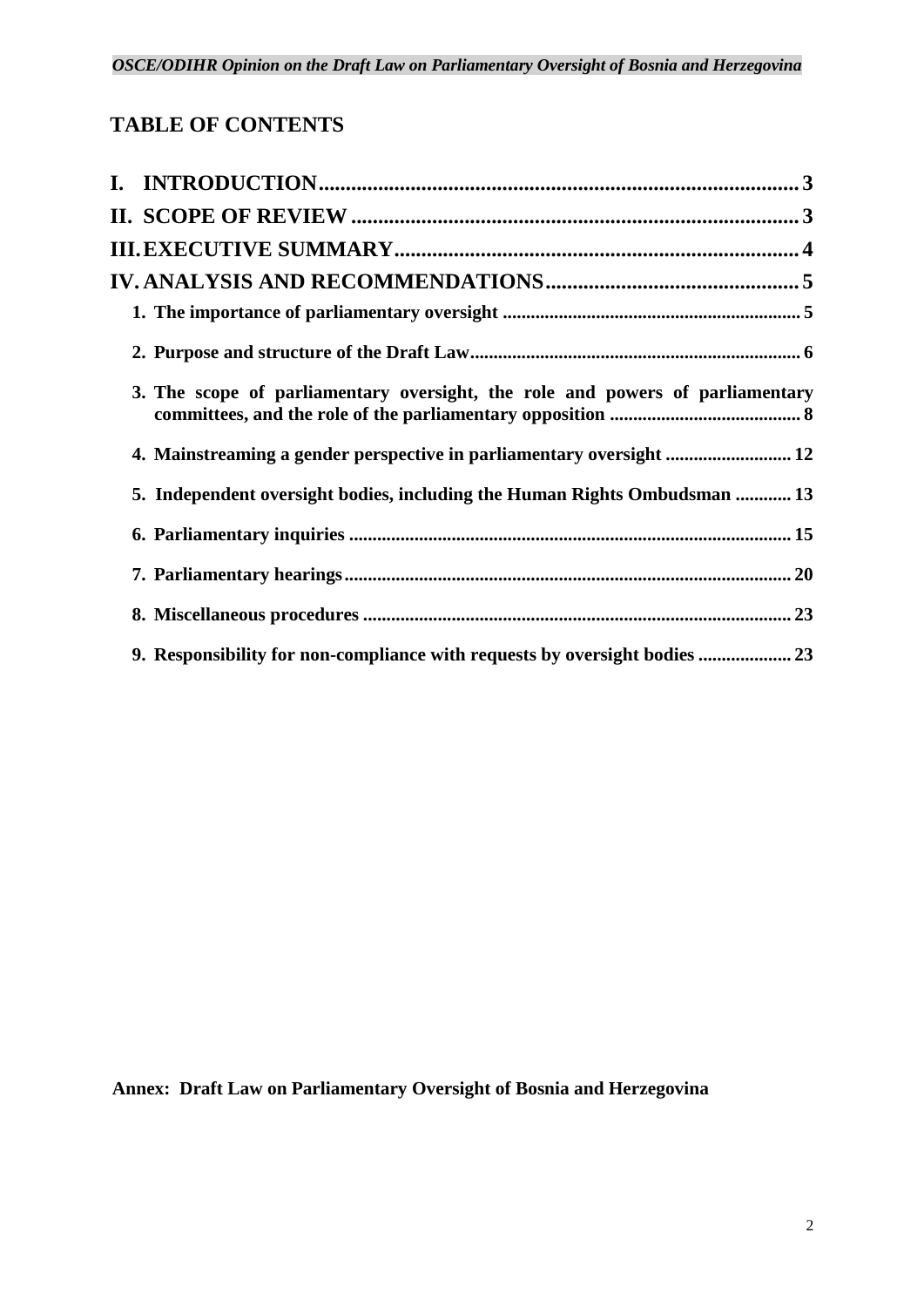### <span id="page-2-0"></span>**I. INTRODUCTION**

- 1. *On 18 May 2016, the OSCE Office for Democratic Institutions and Human Rights (hereinafter "OSCE/ODIHR") received a request from the Ad Hoc Joint Committee responsible for preparing a Draft Law on Parliamentary Oversight of the Parliamentary Assembly of Bosnia and Herzegovina (hereinafter "the Draft Law") to review the Draft Law. On 13 June 2016, the OSCE/ODIHR responded to the request of 18 May, confirming the Office's readiness to prepare a legal opinion on the compliance of the Draft Law with OSCE commitments and international human rights and democracy standards.*
- 2. *On 6 December 2016, the OSCE Mission to Bosnia and Herzegovina forwarded to the OSCE/ODIHR the text of the Draft Law, along with its unofficial English translation. On 16 December 2016, the OSCE/ODIHR responded to reiterate its readiness to prepare a legal opinion on the Draft Law.*
- 3. *This Opinion was prepared in response to the above request.*

### <span id="page-2-1"></span>**II. SCOPE OF REVIEW**

- 4. The scope of this Opinion covers only the Draft Law submitted for review. Thus limited, the Opinion does not constitute a full and comprehensive review of the entire legal framework for parliamentary oversight in Bosnia and Herzegovina.
- 5. The Opinion raises key issues and identifies main areas that would benefit from further consideration. In the interests of conciseness, the Opinion focuses more on those provisions that require improvements rather than on the positive aspects of the Draft Amendments. The ensuing recommendations are based on international standards and practices related to parliamentary oversight. The Opinion also highlights, as appropriate, good practices from other OSCE participating States in this field. Moreover, in accordance with the 2004 OSCE Action Plan for the Promotion of Gender Equality and commitments to mainstream a gender perspective into OSCE activities, the Opinion examines whether a gender perspective has been integrated in the Draft Law.<sup>1</sup>
- 6. This Opinion is based on an unofficial English translation of the Draft Law provided by the OSCE Mission to Bosnia and Herzegovina, which is attached to this document as an Annex. Errors from translation may result.
- 7. In view of the above, the OSCE/ODIHR would like to make mention that this Opinion does not prevent the OSCE/ODIHR from formulating additional written or oral recommendations or comments on the respective legal act or related legislation pertaining to the legal and institutional framework regulating parliamentary oversight in Bosnia and Herzegovina in the future.

 $\overline{\phantom{a}}$ 1 See par 32 of the OSCE Action Plan for the Promotion of Gender Equality adopted by Decision No. 14/04, MC.DEC/14/04 (2004), available at: http://www.osce.org/mc/23295?download=true.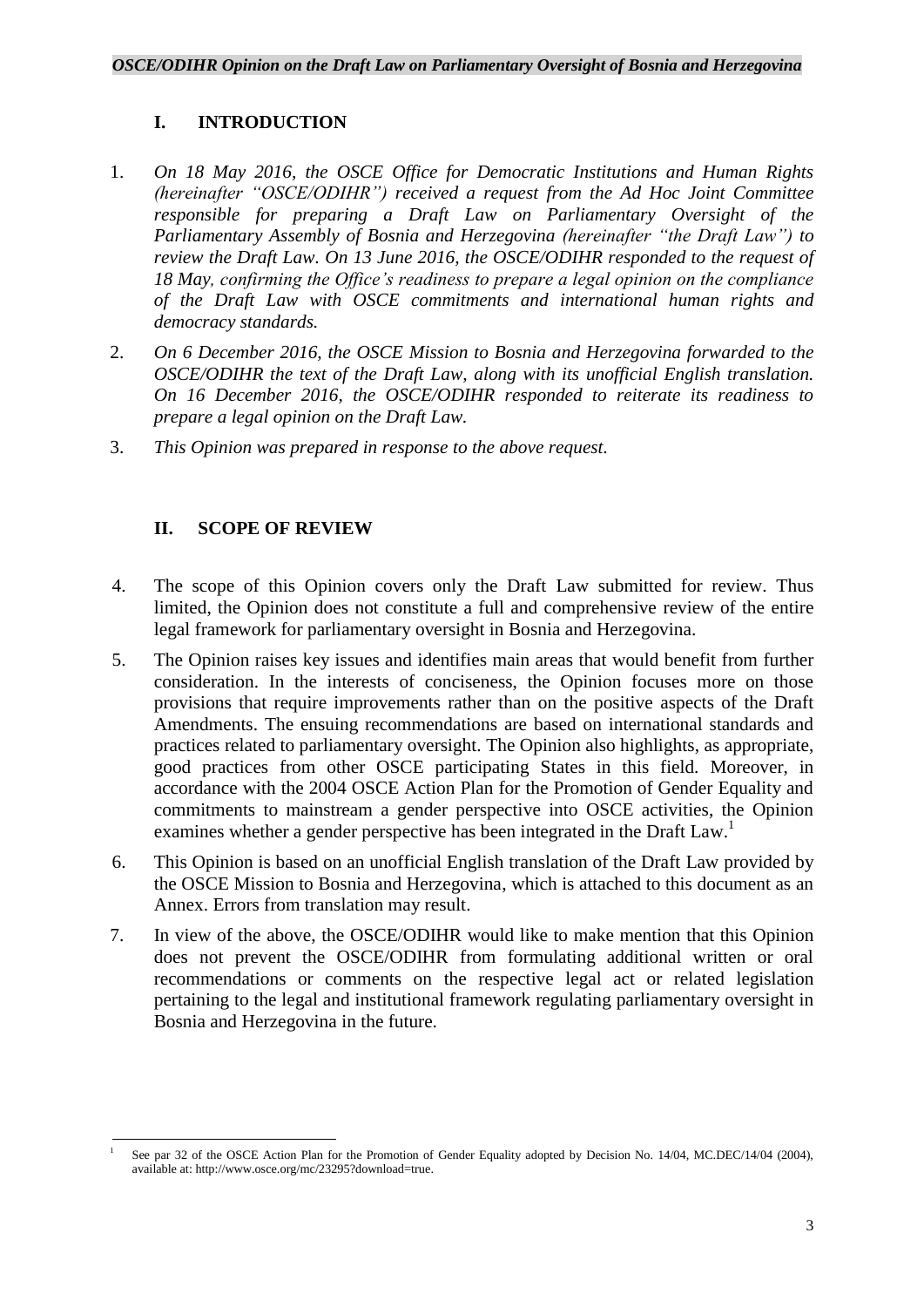### <span id="page-3-0"></span>**III. EXECUTIVE SUMMARY**

- 8. Effective parliamentary scrutiny of the actions and policies of the executive branch is an essential element of democratic governance, the rule of law and government accountability. Viewed in this light, a Law on Parliamentary Oversight may be a positive step in the evolution and maturing of the political system in Bosnia and Herzegovina. Such a law would establish a comprehensive and effective framework for all oversight activities performed by the federal Parliament of Bosnia and Herzegovina (the Parliamentary Assembly) with regard to the federal executive institutions. Certain elements of parliamentary oversight can already be found in the Rules of Procedure of the two Houses of the Parliamentary Assembly as they build on the checks and balances embodied in the Constitution of Bosnia and Herzegovina.
- 9. The Draft Law strengthens, clarifies and expands these mechanisms. It adds some important oversight methods (e.g., public hearings and committees of inquiry) and generally strengthens and streamlines the oversight powers belonging to parliamentary committees (oversight bodies). While usually, parliamentary oversight is primarily conducted through parliamentary rules of procedure, the merit of adopting a special law on parliamentary oversight is that it allows to impose obligations on officials of the federal executive bodies (and, possibly, other individuals) to comply with the requests of parliamentary oversight bodies and, generally, cooperate with the Parliamentary Assembly in good faith. This may not be achievable through rules of procedure of the Houses of the Parliamentary Assembly, since these are not 'legislation.' At the same time, the rules of procedure – which can be more easily adopted and modified compared to legislation – afford the Parliamentary Assembly a greater degree of flexibility in building and adjusting its oversight practice. Therefore, it may be advisable to leave the regulation of some of the more specific procedural details, such as reporting standards for supervised bodies, to the rules of procedure and the practices of parliamentary committees.
- 10. The Draft Law provides for a good range of oversight tools which include hearings, inquiries, the review of reports submitted by executive bodies, oral and written questions to the executive, interpellations, and votes on motions of no confidence against the Council of Ministers or requests for its reconstitution. These oversight tools are in keeping with the practice of many OSCE participating States, as are the powers that the Draft Law grants to parliamentary oversight bodies. However, the Draft Law would benefit from greater consistency in defining those powers, as well as from clarifying and strengthening several crucial rights of oversight bodies, namely, the right to call witnesses and the right to access documents and information relating to the work of supervised bodies. Greater detail in the regulation of some of the methods of parliamentary oversight would also enhance the Draft Law.
- 11. While the Draft Law is generally well-structured, the current version contains a fair amount of avoidable duplication and fragmentation and, most problematically, inconsistency between different provisions. This will most likely improve as work on the Draft Law advances. Nevertheless, additional care is recommended in ensuring that all provisions of general relevance (especially, those related to the overall powers of oversight bodies) are streamlined and set out at the beginning of the Draft Law – which would help avoid inconsistencies and lacunae and facilitate implementation once the law is adopted.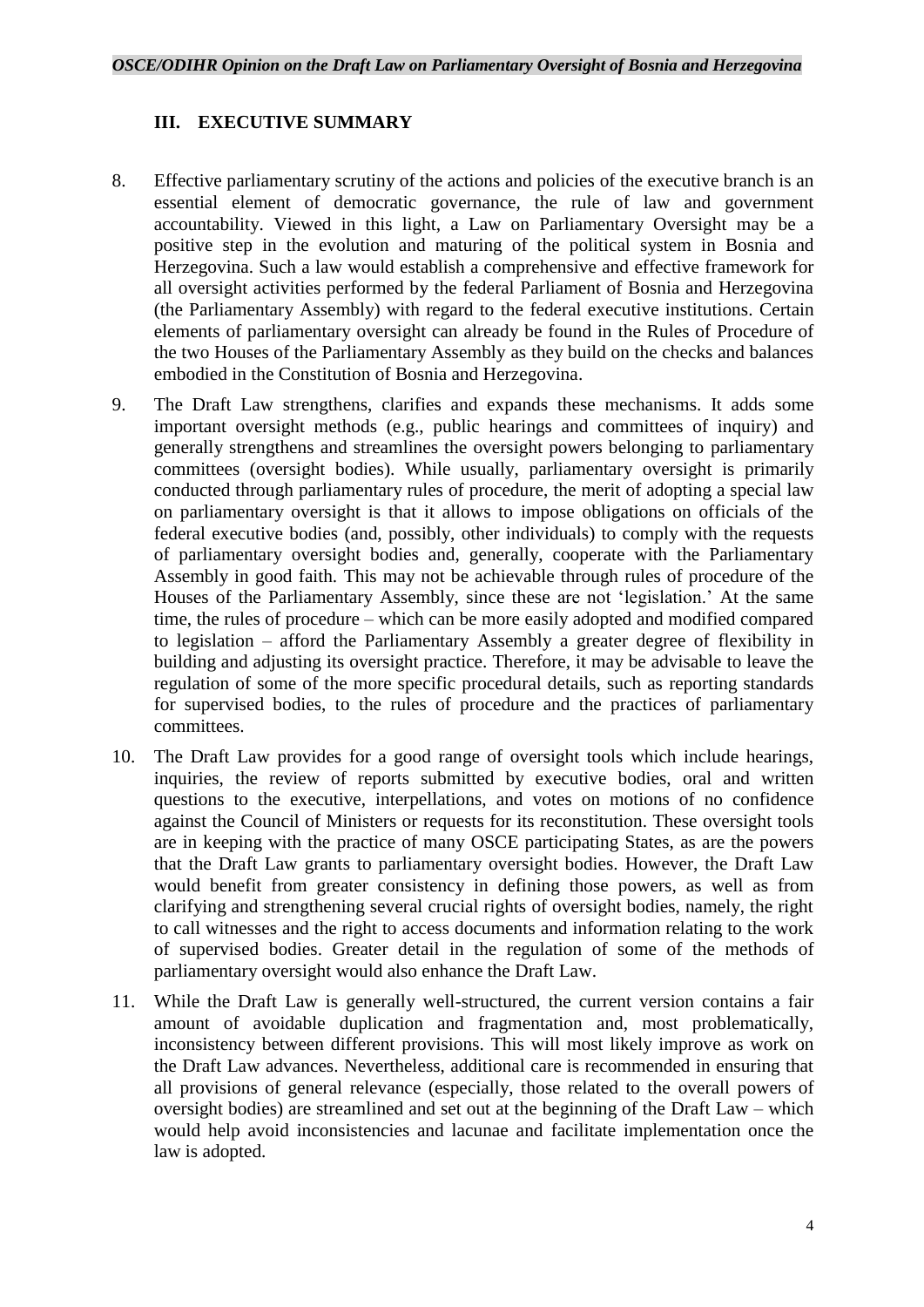### *OSCE/ODIHR Opinion on the Draft Law on Parliamentary Oversight of Bosnia and Herzegovina*

- 12. More specifically, and in addition to what was stated above, OSCE/ODIHR makes the following recommendations to further enhance the Draft Law:
	- A. To increase the role of the parliamentary opposition in the oversight process as a means of ensuring more rigorous scrutiny of the Government; [pars 31, 43, 44, 51, and 56]
	- B. To recognize the special role of independent oversight bodies, especially, the Human Rights Ombudsman, by clarifying the extent to which they can be subject to parliamentary oversight without undermining their independence and by ensuring that their specialized investigations and technical expertise are properly fed into Parliament's oversight work; [pars 34-37]
	- C. To clarify the powers of parliamentary oversight bodies to call witnesses and request the submission of documents and information, in particular in the context of inquiries and hearings, and the nature and extent of sanctions for failure to comply with such requests; these powers could be further strengthened by enabling oversight bodies (or, at least, committees of inquiry) to summon individuals other than officials from supervised executive bodies; [pars 24-28, 45-48, 61, and 65-67] and
	- D. To integrate a gender perspective in the institutional framework and material scope of parliamentary oversight by encouraging a gender balanced approach to the composition of oversight bodies and by requiring all oversight bodies to consider the issue of gender equality in all aspects of their oversight of governmental activities. [pars 32 and 33]

*Additional Recommendations, highlighted in bold, are also included in the text of the opinion.*

### <span id="page-4-0"></span>**IV. ANALYSIS AND RECOMMENDATIONS**

### <span id="page-4-1"></span>**1. The importance of parliamentary oversight**

13. Parliamentary oversight can be defined as "the review, monitoring and supervision of government and public agencies, including the implementation of policy and legislation."<sup>2</sup> It plays a crucial role in democratic governance by helping to improve the quality of executive policies, programs and practices and imparting greater legitimacy to those policies. <sup>3</sup> In performing its oversight function, the legislature can detect and prevent abuse of power and illegal conduct within the government and public agencies and, at the same time, help ensure the efficient and transparent use of public money by the executive and the proper implementation of policies that the government is committed to delivering. 4

**<sup>.</sup>** <sup>2</sup> Hironori Yamamoto, *Tools for parliamentary oversight* (Inter-Parliamentary Union, 2007), p. 9, available at: http://www.ipu.org/PDF/publications/oversight08-e.pdf.

<sup>3</sup> Riccardo Pelizzo et al., *Parliamentary Oversight for Government Accountability* (2006), p. 3, available at: http://ink.library.smu.edu.sg/soss\_research/13.

<sup>4</sup> Tools for parliamentary oversight, *op. cit.* footnote 2, p. 9.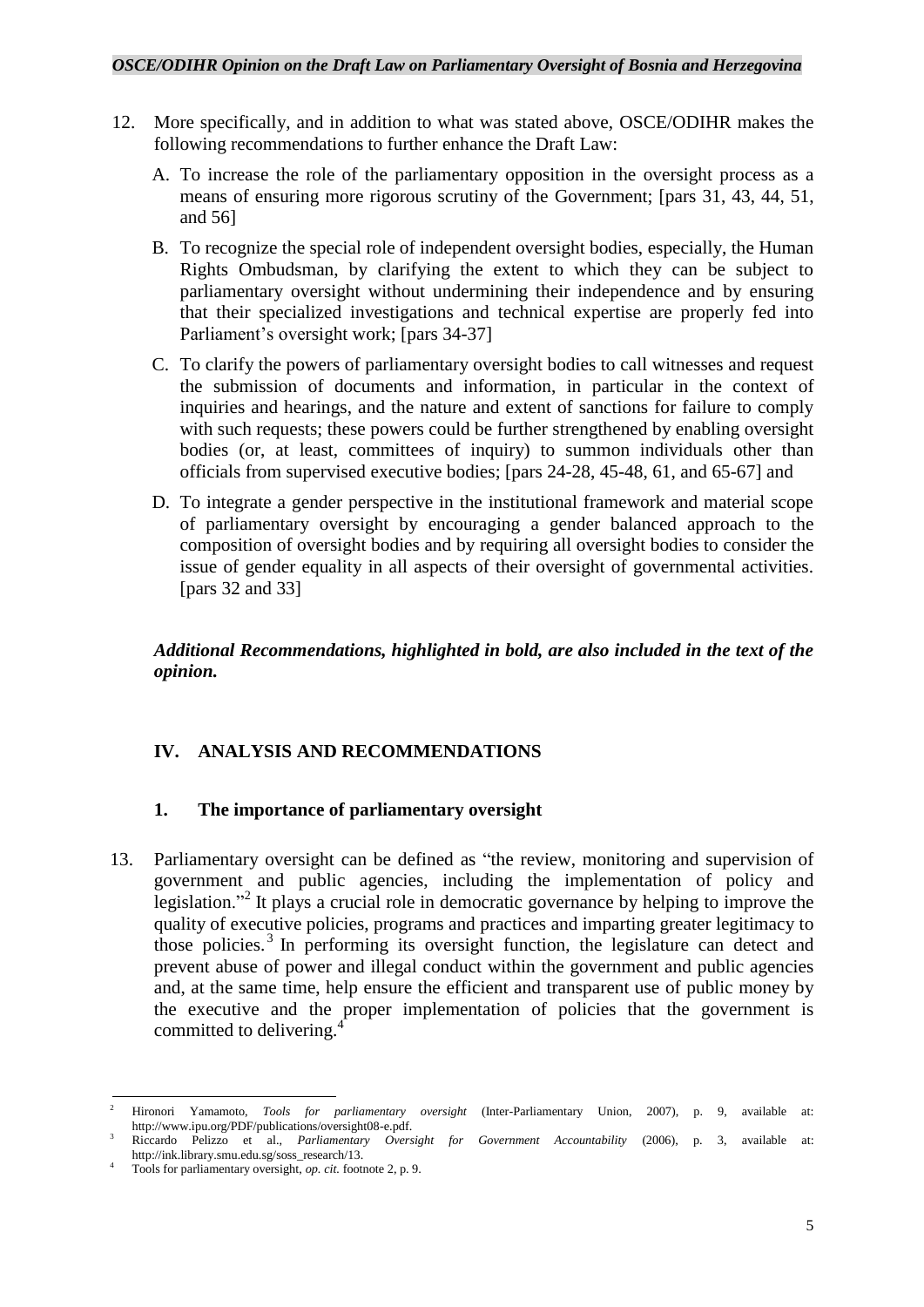- 14. The concept of parliamentary oversight derives from the broad principles of democracy and the rule of law and the principle of the separation of powers.<sup>5</sup> OSCE participating States have agreed that it is a "duty of the government and public authorities to comply with the constitution and to act in a manner consistent with law" and that "the activity of the government and the administration as well as that of the judiciary will be exercised in accordance with the system established by law."<sup>6</sup> In particular, OSCE participating States have committed to a form of government that is representative in character, *in which the executive is accountable to the elected legislature or the electorate.*" 7 Furthermore, relevant OSCE commitments refer to parliamentary oversight specifically in military and national security matters, namely, "effective arrangements for legislative supervision of all such forces [i.e. military and paramilitary forces, internal security and intelligence services, and the police'], services and activities"<sup>8</sup> and "legislative approval of defence expenditures."<sup>9</sup>
- 15. At the national level, the foundations of parliamentary oversight (i.e., a democratically elected parliament as the legislative branch of the government, the supremacy of law, checks and balances in the relationship between parliament and the executive branch) and, often, some of its modalities (e.g., a vote of no confidence and parliamentary inquiries) are usually laid down in the constitution. However, it is parliamentary rules of procedure and similar regulations that most commonly provide a more detailed, relatively comprehensive framework for oversight activities, though often without explicitly referring to the concept of 'parliamentary oversight.'

### <span id="page-5-0"></span>**2. Purpose and structure of the Draft Law**

- 16. Bosnia and Herzegovina is a highly decentralized federation with a uniquely complex political structure. The powers of the federal government ('Institutions of Bosnia and Herzegovina') are exhaustively listed in the Constitution of Bosnia and Herzegovina (Article III). The legislative branch is represented at the federal level by the Parliamentary Assembly of Bosnia and Herzegovina (hereinafter "Parliamentary Assembly"), which consists of two chambers: the House of Peoples and the House of Representatives (Article IV of the Constitution). The formation and election of the two chambers is based on the principle of parity, namely: the parity of the Entities (the Federation of Bosnia and Herzegovina and the Republika Srpska) and, with regard to the House of Peoples, also the parity of the constituent peoples (the Bosnians, the Croats, and the Serbs). Each House has a number of permanent committees whose mandates and powers are defined in the respective House's rules of procedure. The rules of procedure are adopted by the respective House by majority vote (Article IV par 3(b)). By contrast, all legislation requires the approval of both Houses (Article IV par 3(c)).
- 17. The executive branch at the federal level is represented by the Presidency (the collective Head of State) and the Council of Ministers (Article V of the Constitution). The appointment of the Chair of the Council of Ministers (who is nominated by the

<sup>1</sup> As the European Commission for Democracy through Law ('Venice Commission') points out, the rule of law is "a concept of universal validity" (Venice Commission, *Rule of Law Checklist*, 11-12 March 2016, par 9). For an overview of international and regional instruments referring to the principle of the rule of law, see pars 9-23.

<sup>6</sup> Document of the Copenhagen Meeting of the Conference on the Human Dimension of the CSCE, Copenhagen, 29 June 1990, pars 5.3 and 5.5 respectively.

<sup>7</sup> Ibid, par 5.2 (italics added).

<sup>8</sup> Document of the Moscow Meeting of the Conference on the Human Dimension of the CSCE, Moscow, 3 October 1991, par 25.3.

Concluding Document of Budapest, 6 December 1994, par 22.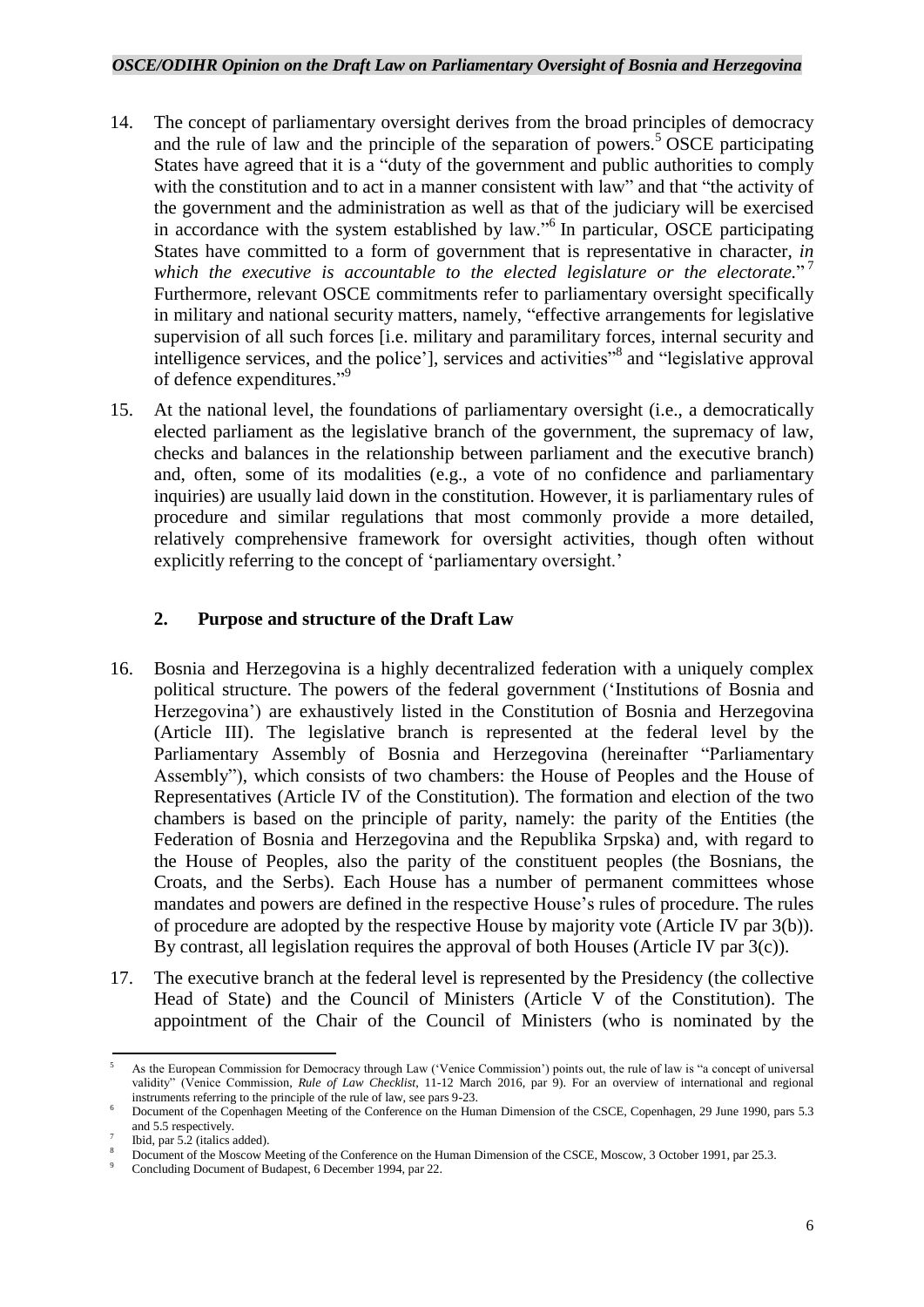Presidency) requires the approval of the House of Representatives. All other ministers are nominated by the Chair of the Council of Ministers. Their appointment also requires the approval of the House of Representatives. All three constituent peoples must be represented in the three posts of the Chair and their two deputies. The ministerial portfolios are distributed in such a manner that all three constituent peoples have the same number of ministers and deputies in the Government.

- 18. Two important modalities of parliamentary control over the Government are expressly envisaged in the Constitution, namely the obligation of the Presidency to report to the Parliamentary Assembly on its expenditures (Article IV $(3)(g)$ ) and the right of the Parliamentary Assembly to demand the resignation of the Council of Minsters through a vote of no confidence (Article IV $(4)(c)$ ). These and other elements of parliamentary control are further regulated in the rules of procedure of each House. Apart from votes of no confidence and votes for the reconstitution of the Council of Minsters (e.g., Articles 157-166 of the Rules of Procedure of the House of Representatives), they include the right of parliamentary committees to summon officials of executive bodies and request reports from them (e.g., Article 39 of said Rules of Procedure); oral and written questions posed to the government (e.g., Articles 170-175 of said Rules of Procedure); interpellations (Articles 178-181 said Rules of Procedure); and an annual joint session of both Houses 'Representatives and Members ask – the Council of Ministers of Bosnia and Herzegovina responds' (Article 176-181 of said Rules of Procedure).
- 19. Although it is unusual for parliamentary oversight to be comprehensively regulated in one specific law, there is considerable merit in this solution. Unlike in many other countries, the parliamentary rules of procedure in Bosnia and Herzegovina do not appear to have the legal force of a law, as they are adopted by a decision of the respective House, and not via a more complex legislative procedure envisaged in the Constitution of Bosnia and Herzegovina (Article IV(3)). However, the effective discharge of parliamentary oversight functions requires certain obligations to be imposed on the representatives of supervised executive bodies and other individuals, including their obligations to respond to parliament's requests for information, appear and testify before parliamentary committees, and provide unfettered access to documentation. Non-compliance with these obligations may even result in criminal responsibility. Such aspects of parliamentary oversight cannot be regulated entirely in internal rules of procedure that do not have the status of a law. At the same time, to allow the Parliamentary Assembly and its committees more flexibility in building and adjusting their oversight practices, it may be advisable that the finer procedural details, such as reporting standards for supervised bodies, are left to the rules of procedure and internal policies.
- 20. The current version of the Draft Law is divided into three chapters. Chapter I is dedicated to 'general provisions', and addresses the Draft Law's scope of application, the objectives of parliamentary oversight, and the role and powers of parliamentary oversight bodies. Chapter II is dedicated to parliamentary inquiries, while Chapter III regulates how parliamentary oversight is performed. This latter chapter begins with several provisions dealing with the general modalities of parliamentary oversight (the public nature of oversight body sittings, the list of parliamentary oversight tools, and the powers of oversight bodies). It proceeds with addressing several specific formats of parliamentary oversight, namely, public hearings (Section A), public debates and thematic sessions (Section B), the review of reports submitted by executive bodies (Section C), oral and written questions, interpellations and question time (Section D),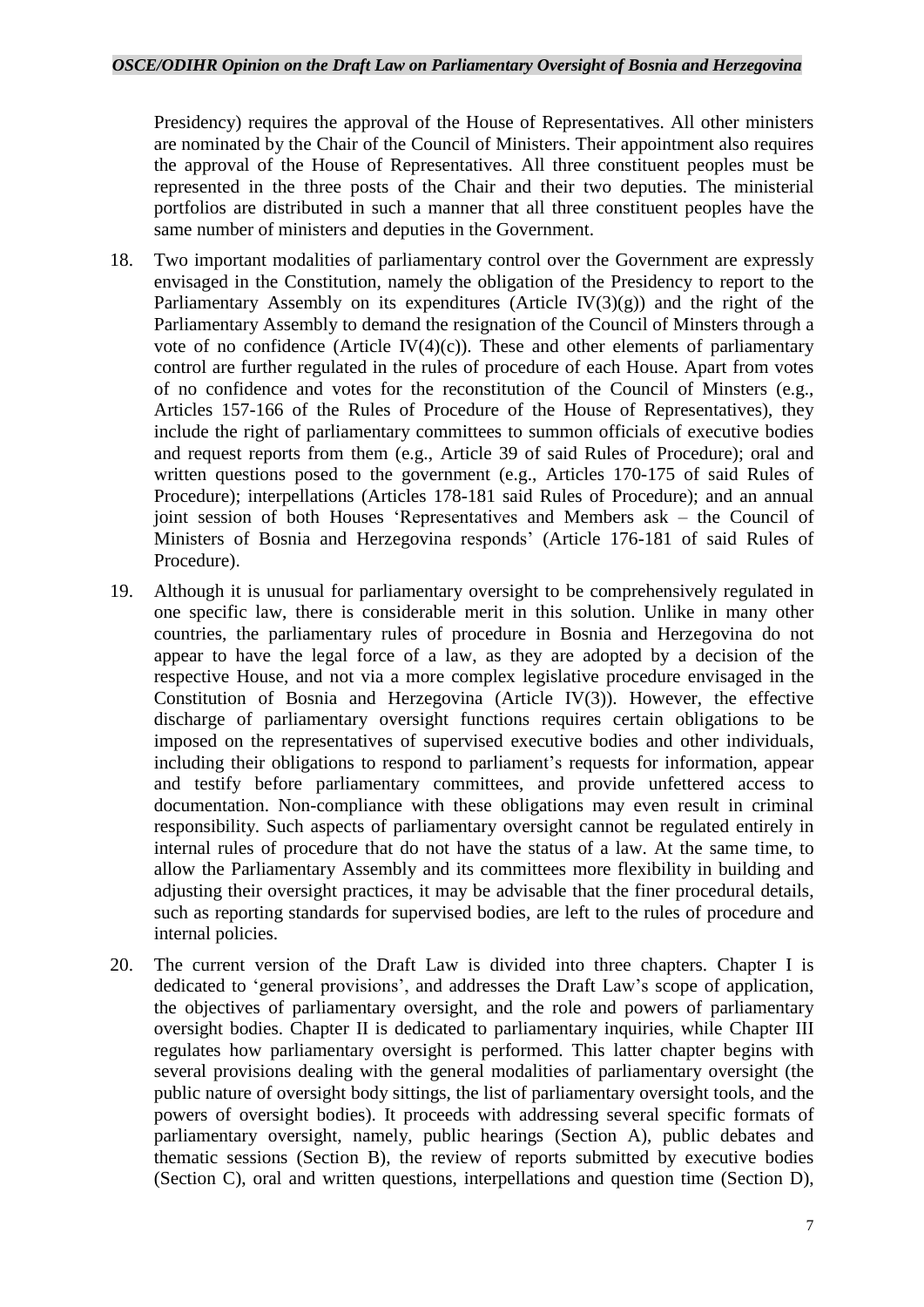and votes of no confidence (Section F). Section E addresses certain elements of cooperation between the Parliamentary Assembly and the Presidency of Bosnia and Herzegovina. Section G is intended to focus on parliamentary control over budget spending (yet to be drafted). Section H deals with the rights of oversight bodies to access documentation and visit supervised institutions. Finally, Section G includes provisions on sanctions for non-compliance with requests made by parliamentary oversight bodies and on protection against self-incrimination.

21. The structure of the Draft Law in its current version would benefit from additional streamlining and simplification. While the Draft Law's provisions largely flow from the general to the specific, there are some significant departures from this logical pattern which result in inconsistent regulation of related issues and make it difficult to the user to navigate the text. For example, some of the issues generally relevant to all oversight bodies and tools are not addressed at the beginning of the Draft Law. The general powers shared by all oversight bodies are listed only in Chapter III, that is, *after* the Draft Law addresses one of the specific oversight formats (committees of inquiries). Moreover, the important elements of some of those powers (specifically, the right of all oversight bodies to access documents, request information and additional reports, and summon and question witnesses) are spelled out only in the two concluding sections of the Draft Law, whereas several *earlier* provisions touch upon them in a less detailed and partially inconsistent manner. Moreover, the regulation of these issues is somewhat fragmented and duplicated. For instance, while the power to request special reports can be found in Articles 22 par 3 and Article 56, the public nature of hearings is addressed in Articles 12 par 2 and 16, and different aspects of the right to summon government officials are dispersed over numerous articles (Articles 11, 13, 14, 57, 58, 59, 60, 60, 62-64). In particular, it would be advisable to streamline and clarify the general powers of oversight bodies (see pars 24-28, 45-48, 61, and 65-67). **The drafters may consider setting out these issues concisely at the beginning of the Draft Law and then crossreferencing respective provisions as necessary**

### <span id="page-7-0"></span>**3. The scope of parliamentary oversight, the role and powers of parliamentary committees, and the role of the parliamentary opposition**

22. Article 1 states that the Law on Parliamentary Oversight shall regulate parliamentary oversight over the institutions and administrative bodies of Bosnia and Herzegovina, as well as over persons appointed, confirmed or approved by one of the Houses of the Parliamentary Assembly or by both. It is not entirely clear if this provision is merely meant to describe the scope of the Draft Law (i.e. if it simply indicates that the law is designed to regulate how parliamentary oversight is performed whenever Parliament *has* the power of oversight), or if it actually establishes the scope of parliamentary oversight as such (i.e., if it prescribes that all bodies and officials referred to in it are subject to parliamentary oversight under this Law, regardless of whether parliament's power of oversight over them is established in other legislation). If Article 1 is meant to determine which public authorities are subject to parliamentary oversight, further attention should be paid to its wording. For instance, while it is understood that the terms translated into English as 'institutions' and 'administrative bodies' have a more specific meaning in the original languages, where they refer to executive authorities, it is unclear whether they also cover non-state entities with certain public functions or independent regulators that are, strictly speaking, outside the executive branch, such as the Central Bank. On the other hand, the reference to 'persons' who are appointed,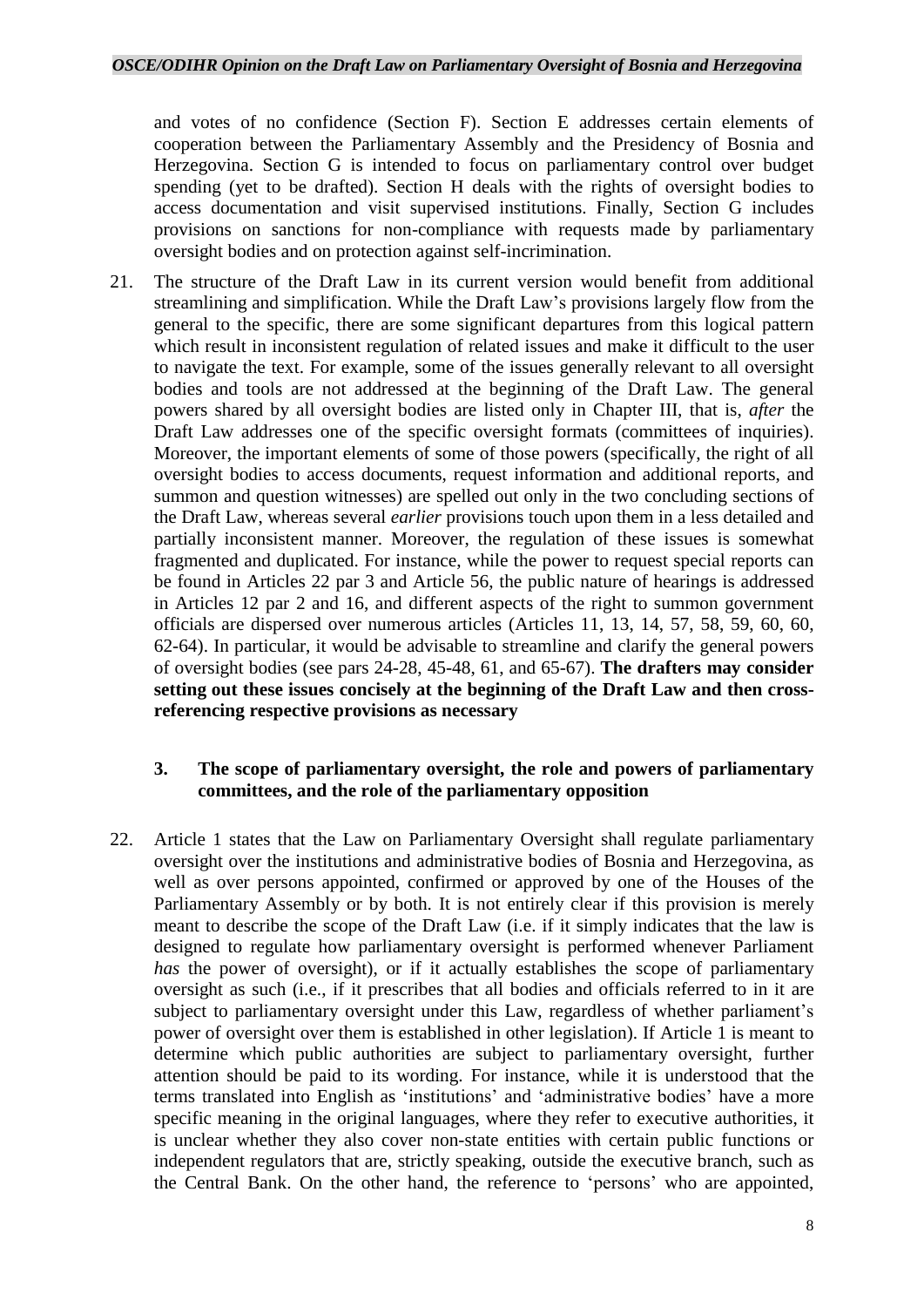confirmed or approved by the Parliamentary Assembly is too broad, if understood literally, since such persons would include, for example, judges of the Constitutional Court. **Article 1 should be amended to clarify whether the authorities and officials listed in it are subject to parliamentary oversight by virtue of this Draft Law (i.e., irrespective of other legislation) and, if so, should define the subjects of parliamentary oversight with a greater degree of precision.**

- 23. Article 2 provides that parliamentary oversight is "performed through permanent or ad hoc bodies" established by the Parliamentary Assembly. In many parliaments, permanent parliamentary committees usually conduct the bulk of oversight activities. Article 2, while not excluding this approach, may encourage the creation of *ad hoc* oversight bodies, which would strain the Parliamentary Assembly's resources and fragment and divert the expertise available in its permanent committees. **It is thus recommended that the Draft Law specify that the default oversight function rests primarily with existing committees and that** *ad hoc* **oversight committees are an exception.** Crucially, even though committees play a key role in oversight work, it is not true that *all* parliamentary oversight is performed through them and suchlike bodies, as Article 2 seems to suggest. Indeed, certain types of parliamentary oversight are performed by Parliament as a whole, via plenary debates, question time, and votes of no confidence. Oversight may also be performed by individual members of parliament or groups of members, through oral and written questions to the government and submission of interpellations. Therefore, while it is useful to introduce the term "oversight bodies" when referring to all permanent and *ad hoc* committees and subcommittees entrusted with oversight functions, **Article 2 should be modified to make it clear that oversight bodies are not the only channel through which parliamentary oversight is performed.**
- 24. The powers of all oversight bodies are generally regulated in Articles 10 and 11. However, certain important elements of these powers can be found in other parts of the Draft Law. Such fragmentation leads to inconsistency in the wording and substance of those powers and may render it difficult for the user to understand their full and exact scope. In particular, various aspects of the right of any oversight body to summon and question representatives of state institutions subject to parliamentary oversight and to request them to submit documents, special reports and other information are regulated in Articles 11, 14, 53, 54 and 56-60. In addition, Articles 11 par 1 (b) and 62-64 envisage responsibility of overseen officials for non-compliance with requests to appear and testify before the oversight bodies and submit written information. Article 14 par 2 and Article 68 par 2 oblige individuals 'invited' to a hearing/session to both respond to the 'invitation' and to participate in the hearing/session. The Draft Law does not specify, however, if an invited individual may be excused from appearing before the oversight body on justifiable grounds or whether he/she is allowed to request a different date for his/her attendance. It is also not entirely clear whether invited individuals can be sanctioned for failing to appear before the inviting oversight body or only for failing to respond to the invitation (see par 65 below). **The regulation of general powers belonging to oversight bodies, such as the right to summon witnesses (government officials), should avoid unnecessary repetition and fragmentation and be covered, as comprehensively as possible, in one place in the Draft Law.** Further recommendations on the scope of certain powers belonging to oversight bodies can be found in pars 47, 48, and 57.
- 25. The power of oversight bodies to demand access to documents is another issue that would benefit from further streamlining and clarification in the Draft Law. This power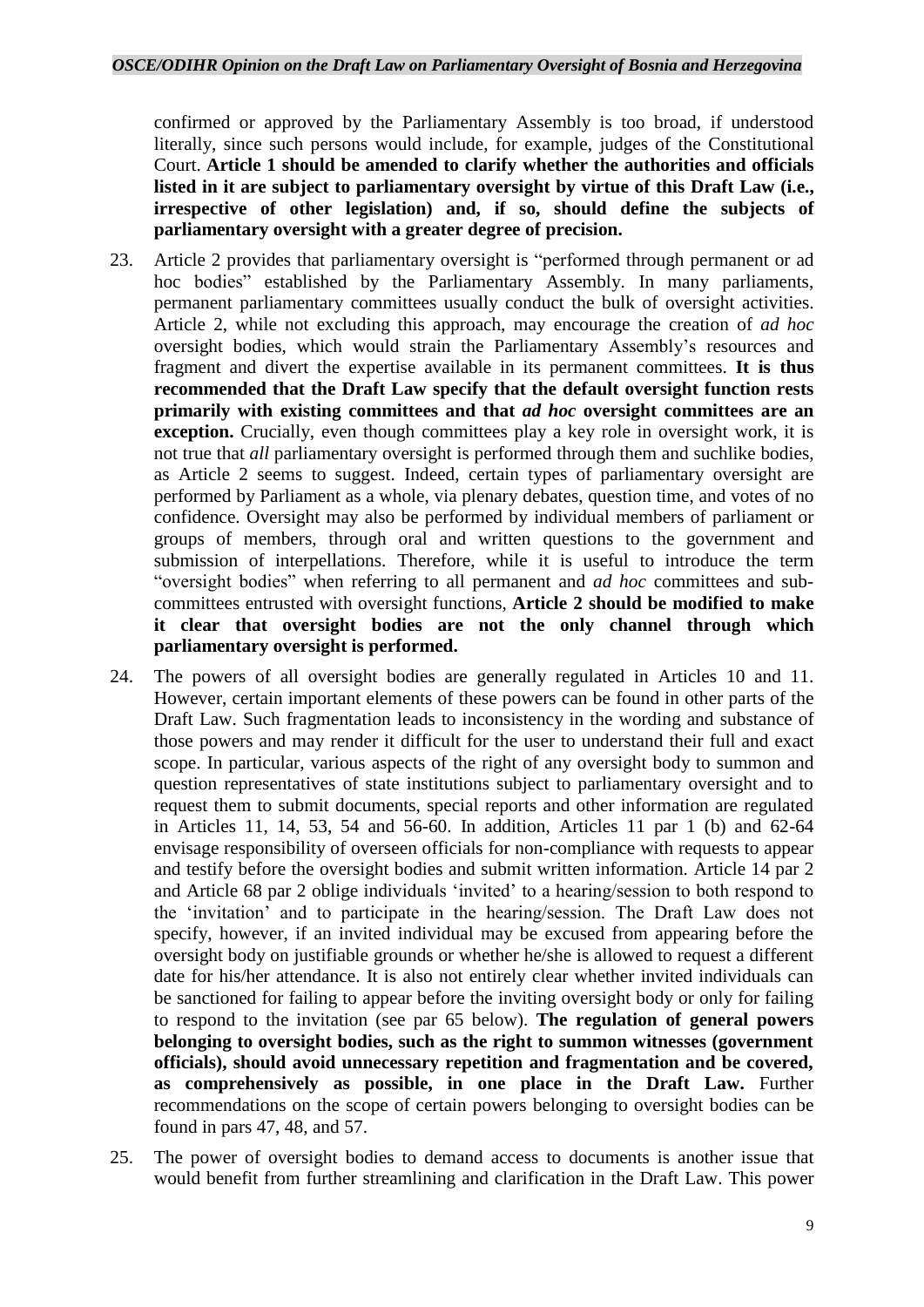is essential to Parliament's ability to scrutinize the Government's work and uncover instances of corruption, mismanagement, misuse of the taxpayers' money, and human rights violations. It is noted that there is no express mention of the right of access to information in the provisions setting out the general powers of oversight bodies. Namely, Article 11 only refers to the right to request 'reports' from supervised bodies and 'data' from 'administrative bodies', neither of which is equivalent to requesting direct access to documents in the possession of those bodies. The right of access to information is also not mentioned in the provisions specifying the powers of oversight bodies in the context of inquiries (Chapter II) and examination of executive bodies' reports (Section C of Chapter II). While this right is briefly referred to in Article 14 par 3 in the context of public hearings, it is still substantially restricted in scope: an obligation to submit requested documentation under Article 14 par 3 is imposed only on officials 'invited' to attend, and testify at, the hearing. This fails to address documents that the witness has no access to, even if they are in the possession of the executive body that he or she represents.

- 26. In general terms, Parliament's power to access documentation is set out only in Article 53. This provision specifies that oversight bodies can access "all information, documents and notes related to the work of supervised institutions" either directly during visits to those institutions or by submitting a request. The procedure for requesting documents is established in Article 54. Even though, on the face of it, the reference in Article 53 to 'all documents related to the work of supervised institutions' can be interpreted to include relevant documents in the possession of third parties, the procedure under Article 54 makes it clear that it applies only to documents that the supervised institutions have in their possession. **To increase the effectiveness of parliamentary investigations, the drafters should consider enabling oversight bodies to also request documentation in the possession of parties other than supervised bodies, such as, for example, courts. Generally, the right to request documents should be addressed at the beginning of the Draft Law, along with the other essential powers of parliamentary oversight bodies.**
- 27. The Draft Law contains several provisions dealing with access to classified documents and information. Article 55, which is expressly dedicated to this issue, states that oversight bodies shall have access to classified documentation in accordance with the Law on Protection of Classified Information and other relevant regulations and, for classified documents originating from international organizations and foreign countries, with relevant international agreements. In addition to the procedures established in that legislation, access to classified documents and their handling should be addressed in more detail and with greater consistency in the Draft Law itself. At the moment, in addition to Article 55, Article 53 provides for the right of oversight bodies to examine *all* information and documents related to the work of supervised institutions, and Article 58 par 1 gives oversight bodies a right to request witnesses from supervised institutions to "answer any questions and present all facts and information, *including classified information*". The latter is duplicated in Article 59, which once again specifically refers to the right to demand classified information. However, these provisions are contradicted by Article 62 ('Exemptions from oversight'), which states that oversight bodies cannot have access to documentation or demand information from a witness in circumstances established by the Law on Protection of Classified Information. **The drafters should address this inconsistency and ensure that any limits on oversight bodies' access to secret documents and information are clearly defined in the Draft Law.**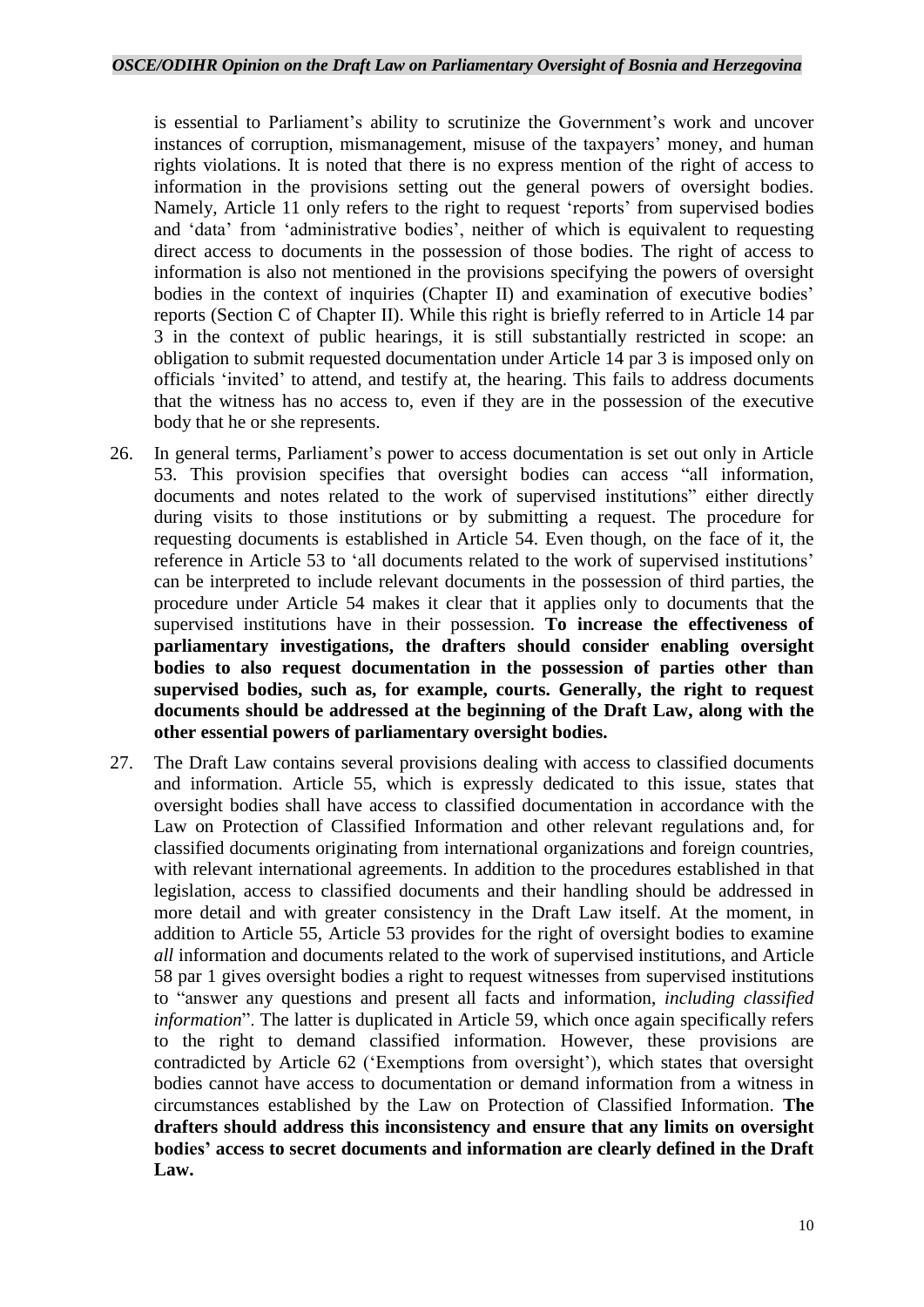- 28. In this context, it should be borne in mind that access to confidential information is essential to parliament's ability to effectively perform its oversight functions, especially with regard to the military and to security and intelligence services.<sup>10</sup> However, the transparency of parliamentary oversight also needs to be balanced again the genuine need for secrecy in security and intelligence related matters.<sup>11</sup> It is thus important that parliament have proper procedures in place for handling sensitive documents internally. Typically, this issue receives considerable attention in parliamentary rules of procedure (although this would not appear to be the case in Bosnia and Herzegovina). For example, in the Netherlands, the Rules of Procedure of the House of Representatives requires the adoption of a separate regulation on the classification and handling of confidential documents (Article 146), while also introducing sanctions for members of parliament who are in breach of secrecy rules (Article 145).<sup>12</sup> Similarly, in Germany, the issue of secret documents is subject to detailed regulation in an annex to the Rules of Procedure of the *Bundestag*. <sup>13</sup> **It is therefore recommended that the Draft Law either provide directly for a sufficiently detailed procedure for the internal handling of secret documents or that it require that this matter be regulated by the Parliamentary Assembly in its rules of procedure. Also, appropriate exceptions for classified information should be envisaged in the provisions of the Draft Law, which require the publication of oversight bodies' reports and other oversightrelated documentation.**
- 29. Usually, a parliamentary oversight body will complete its examination of a specific issue with the adoption of a report, which can then be submitted to the chamber<sup>14</sup> (i.e., the respective House of the Parliamentary Assembly) to form the basis for a plenary discussion. A report is a medium whereby an oversight body can present its conclusions and recommendations and, not infrequently, instigate public debate over certain executive policies or practices and prompt the government to take action. The Draft Law addresses reporting by oversight bodies in a number of provisions. Article 4, which is generally dedicated to the competence of parliamentary oversight bodies, provides that an oversight body "considers and adopts reports on the work of supervised institutions *if those supervised institutions are obliged to submit reports*" (par 1 (k) [emphasis added]. In this regard, it is not clear why the general ability of an oversight body to produce reports should depend on the pre-existing legal obligation of the relevant executive institutions to submit their own reports to the Parliamentary Assembly (assuming that this is the meaning of the provision in question). It would appear to be an unnecessary restriction, which, moreover, does not fit with the other provisions of the Draft Law related to reporting. **It is recommended that the drafters remove this apparent limitation on the capacity of parliamentary oversight bodies to report their findings.**

**<sup>.</sup>** In addition to the OSCE commitments cited in par 14 above, the OSCE Parliamentary Assembly has urged national parliaments "to ensure effective oversight of security and intelligence agencies by establishing and strengthening special parliamentary bodies for *a priori* and *ex post facto* scrutiny of security and intelligence services' activities and providing them with appropriate resources" (2006 Resolution on Strengthening Effective Parliamentary Oversight of Security and Intelligence Agencies, par 18).

<sup>11</sup> The OSCE Parliamentary Assembly recommends that parliamentarians "use democratic principles as basic guidelines in striking a balance between the essential need for secrecy and confidentiality of security and intelligence services' activities and for transparency in exercising parliamentary oversight" (2006 Resolution on Strengthening Effective Parliamentary Oversight of Security and Intelligence Agencies, par 20).

 $12$  House of Representatives of the Netherlands – Rules of Procedure, available at:

https://www.houseofrepresentatives.nl/sites/default/files/atoms/files/141120-rules\_of\_procedure.pdf. 13

See Rules of Procedure of the German Bundestag, Annex 3 "Bundestag Rules on Document Security", available at: https://www.btgbestellservice.de/pdf/80060000.pdf.

<sup>14</sup> In this opinion, the term 'chamber' refers to a parliament – or, in the case of a bicameral parliament, one of its houses – sitting in plenary.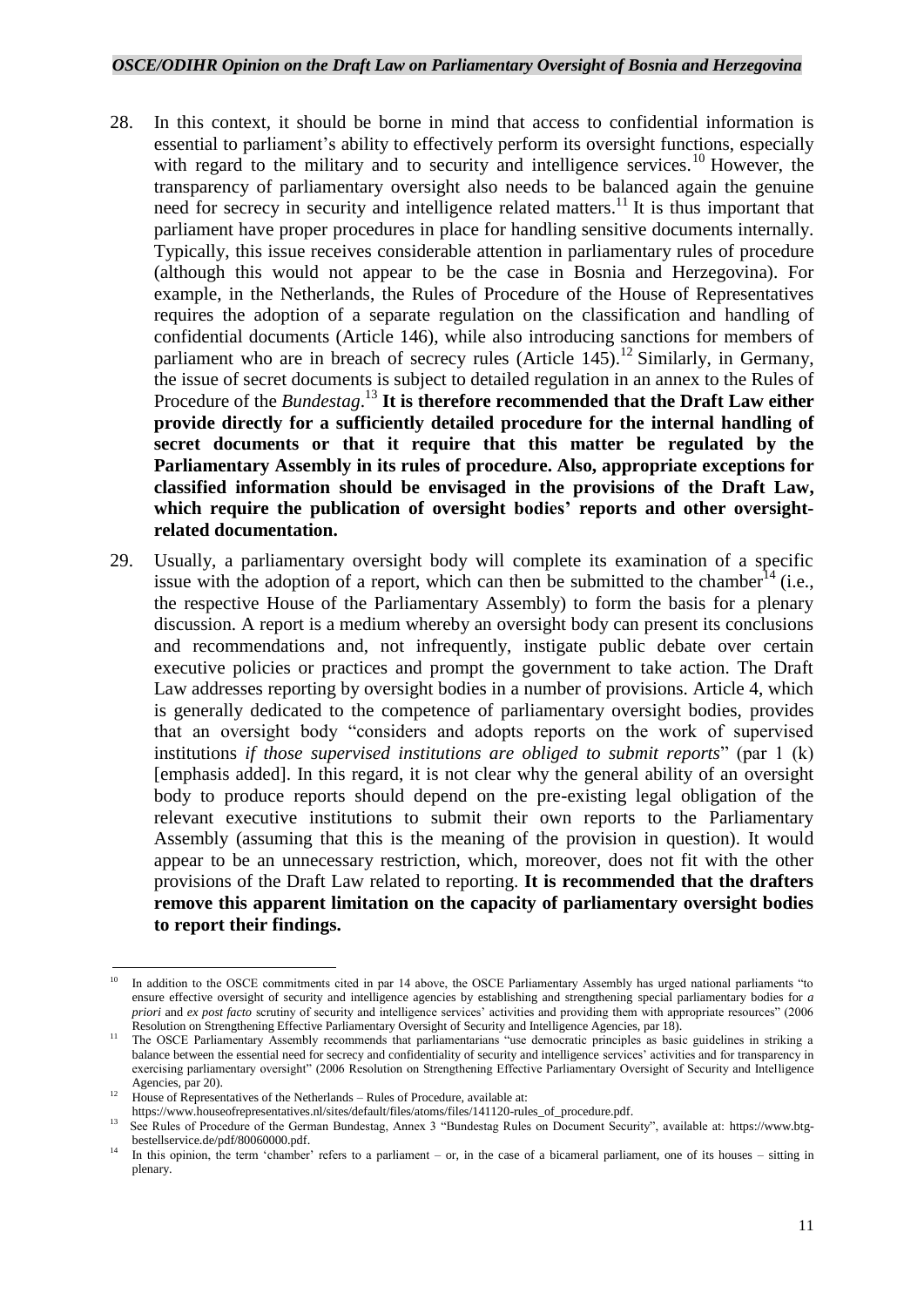- 30. In addition, Article 4 par 2 provides that oversight bodies shall report to the Parliamentary Assembly on their oversight activities *and* report their "conclusions and proposals […] in accordance with the provisions of this Law." Although its wording is somewhat general, it can be assumed that this provision refers to two different types of reports: (1) periodical activity reports covering all oversight-related work performed by the reporting body over a certain period of time; and (2) special reports on specific issues examined by the reporting body. **Article 4 par 2 should be re-phrased to clarify this point, in particular whether it refers to two different types of reports, or, if not, which type of reports it refers to.** It should be noted that all committees are already required to submit an annual activity report to the House of Representatives under its Rules of Procedure (Article 32).**To avoid creating an unnecessary reporting burden on the committees, the Draft Law should specify that activity reports referred to in Article 4 par 2 shall be submitted in accordance with the respective provisions of the rules of procedure of the Parliamentary Assembly.** Such reference to the rules of procedure would have the additional benefit of **clarifying the frequency of activity reports.**
- 31. The existence of strong oversight powers *per se* is not enough to ensure that parliament is engaged in vigorous scrutiny of the government's work in practice. As the Inter-Parliamentary Union's (IPU) Guide on Parliament and Democracy points out, "oversight may be blunted through the way power is exercised within the ruling party or coalition, or the way competition between parties discourages internal dissent within parties from being publicly expressed. So while the interest of opposition parties lies in the most rigorous oversight of the executive, members of a governing party can use their majority so as to ensure that ministers are not embarrassed by exposure or a critical report." The IPU goes on to observe that "it is minority or opposition parties within a legislature which give a necessary 'edge' to the different modes of oversight." In practice, bearing this in mind, many parliaments have developed solutions aimed at increasing the role of the parliamentary minority in the oversight context.<sup>15</sup> These include minority reports, the triggering of oversight procedures by a minority quorum, and enhanced representation of the opposition in oversight committees. Some of these solutions are already reflected in the Draft Law. In particular, it is noted positively that interpellations can be submitted by eight members of the House of Representatives or by three members of the House of Peoples (article 35). Other solutions can be usefully incorporated in the Draft Law as per recommendations made in this Opinion in the context of parliamentary inquiries and hearings (see pars 43, 44, 51, and 56).

### <span id="page-11-0"></span>**4. Mainstreaming a gender perspective in parliamentary oversight**

32. It is noted positively that gender-sensitive language is used throughout the Draft Law. However, in substantive terms the Draft Law would further benefit from expressly mainstreaming gender equality, both in the oversight structures and in the substantive scope of oversight. It is reminded that, according to the definition used in the 2004 OSCE Action Plan for the Promotion of Gender Equality, mainstreaming a gender perspective involves assessing the implications for women and men of any planned action, including legislation, policies and programmes, in all areas and at all levels.

 $\overline{\phantom{a}}$ See Inter-Parliamentary Union (IPU), *Parliament and Democracy in the Twenty-First Century: A guide to good practice* (2006), p. 135, available at: http://www.ipu.org/PDF/publications/democracy\_en.pdf.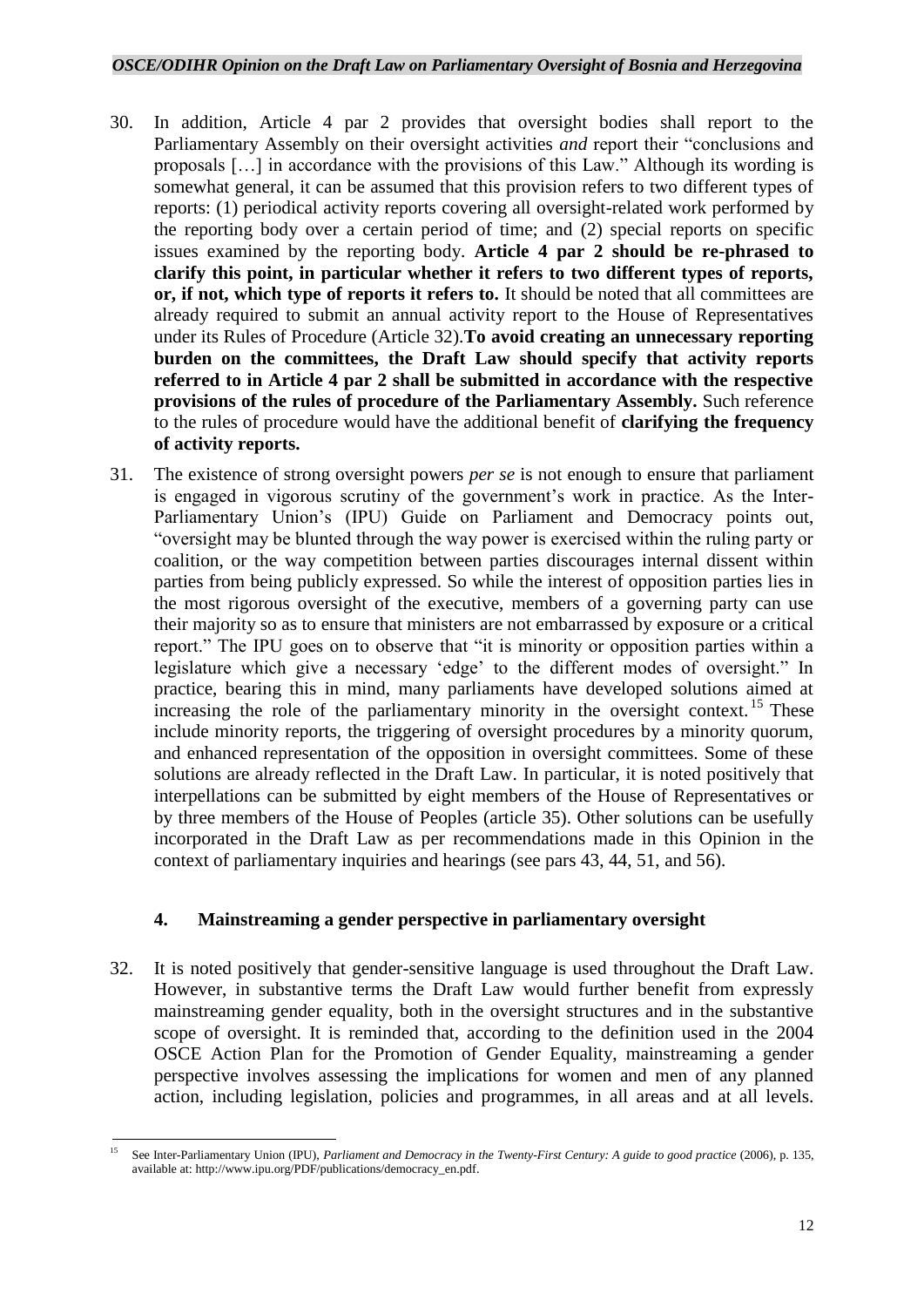Helpful guidance on how a gender perspective should be integrated into parliamentary oversight is found in the Plan of Action for Gender-sensitive Parliaments, adopted by the Inter-Parliamentary Union Assembly in 2012. In particular, the Plan recommends that parliaments "encourage the proportional and equitable distribution of women parliamentarians across all committees, not just those relating to women, children, gender, families, health and education." <sup>16</sup> The Draft Law does not address the composition of oversight bodies (i.e. parliamentary committees), except the requirement for the equitable representation of the constituent peoples in committees of inquiry (see par 41 below), Instead, this issue is regulated in the rules of procedure of each House (e.g., Article 30 of the Rules of Procedure of the House of Representatives of the Parliamentary Assembly). **Nevertheless, the drafters should consider introducing the general requirement of a gender balanced approach to the composition of all oversight bodies**.

33. It is further noted positively that the House of Representatives already has a permanent Committee on Gender Equality, which stands to benefit from the oversight powers granted equally to all parliamentary committees under the Draft Law. However, the IPU Plan of Action for Gender-sensitive Parliaments recommends that, in addition to a dedicated parliamentary committee entrusted with reviewing government policies from a gender perspective, gender equality should be mainstreamed "throughout all parliamentary work" and "throughout all parliamentary committees, so that all committee members – men and women – are mandated to address the gender implications of the policy, legislative or budgetary matters under their consideration." It also recommends allocating time in the order of business "for special debates on gender equality or gender-specific questioning of ministers." **The authors of the Draft Law are encouraged to consider adding express references to gender equality as an issue that should be addressed by the Parliamentary Assembly and its oversight bodies in all aspects of parliamentary oversight, and in relation to all government activities.**

### <span id="page-12-0"></span>**5. Independent oversight bodies, including the Human Rights Ombudsman**

34. The Draft Law could usefully clarify, and enlarge on, the relationship between Parliament and special independent regulatory and oversight bodies, including the Human Rights Ombudsman and those among the "special and independent bodies" established by the Parliamentary Assembly (Article 150 of the Rules of Procedure of the House of Representatives) that have oversight functions. These bodies have a dual role in the context of parliamentary oversight. On the one hand, they are accountable to Parliament and, therefore, subject to parliamentary oversight. On the other, these bodies too are engaged in the oversight of the executive branch within their respective thematic mandates. **Both of these dimensions should be recognized in the Draft Law. On the one hand, it should clarify the extent to which these bodies can be subject to parliamentary oversight without undermining their independence and special position vis-à-vis other state institutions. On the other, the Draft Law should ensure that specialized investigations conducted by these bodies and their technical expertise are properly fed into Parliament's own oversight work.**

<sup>1</sup> <sup>16</sup> IPU, *Action Plan for Gender-sensitive Parliaments* (2012), p. 15, available at: http://www.ipu.org/pdf/publications/action-gender-e.pdf.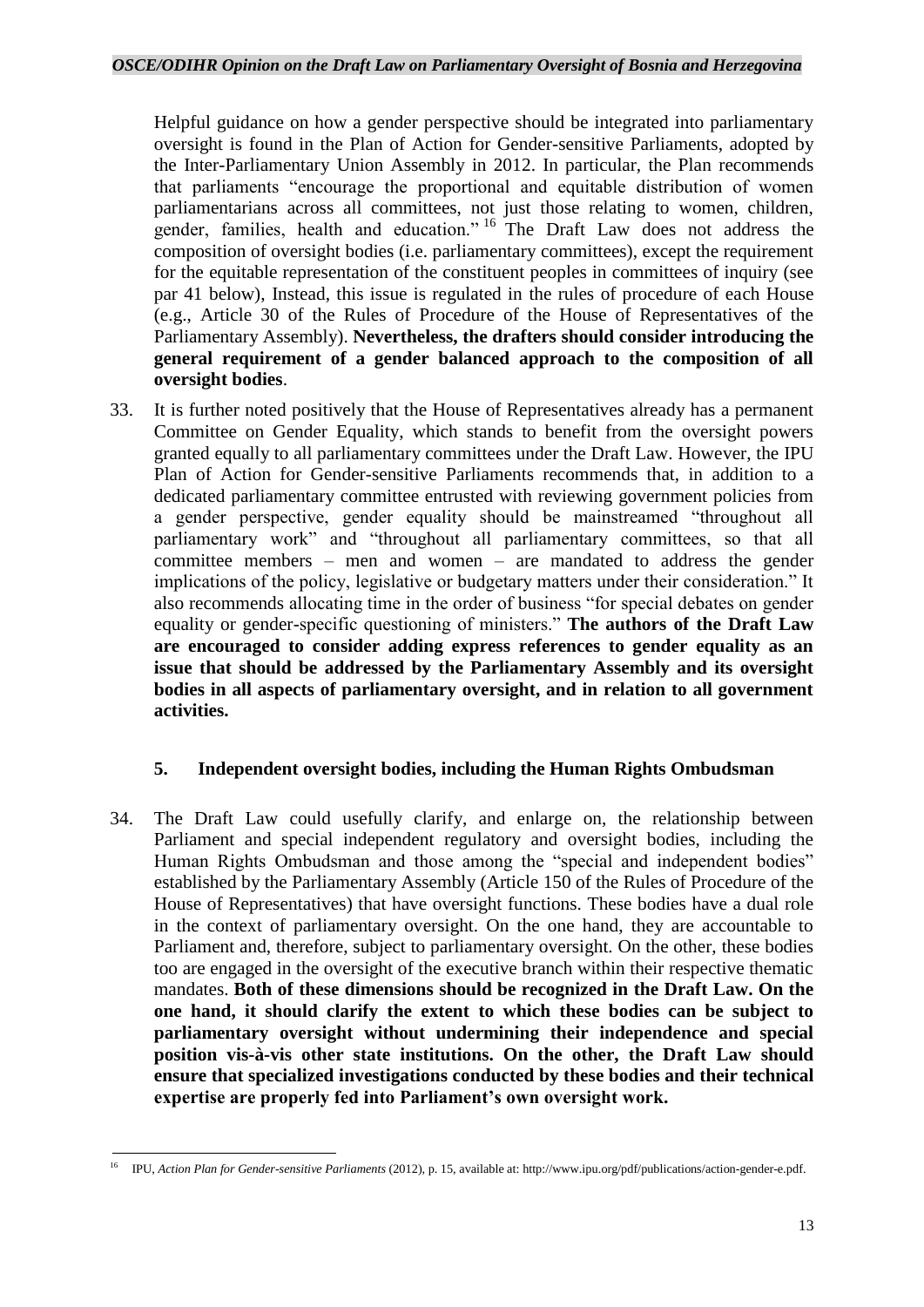- 35. It is recognized that parliaments "do not have the time, resources or expertise to keep a close watch on anything as large, fragmented or complicated as modern government."<sup>17</sup> Parliament should be at the apex of the system of scrutiny involving "an array of independent regulators, commissions and inspectors responsible for monitoring the delivery of government services."<sup>18</sup> In practice, the modalities of interaction between parliament and these independent oversight bodies may include the submission of annual reports to parliament, regular appearances by the heads of these bodies before parliamentary committees, the submission of evidence to committees of inquiry, written answers on the work of these bodies, and plenary debates in parliament on their work.<sup>19</sup> Currently, the Draft Law expressly envisages only one modality of such interaction, namely, public hearings specifically dedicated to the oversight of "independent and regulatory bodies" (Article 18). However, the Draft Law does not specify how these bodies *contribute to* public hearings and other forms of parliamentary oversight, except in Article 11 par 2, which broadly enables parliamentary oversight bodies to request the "submission of data from other administrative bodies and organizations that are in possession of necessary facts". This provision alone may not be sufficient to ensure the regular input of independent oversight bodies in a structured manner that will allow their findings and recommendations to be heeded and acted upon by Parliament.
- 36. The Parliamentary Assembly's relationship with the Human Right Ombudsman of Bosnia and Herzegovina merits special attention in the Draft Law. Independence is essential to the functions of a national human rights institution (NHRI), and, indeed, it is guaranteed in the Law of the Human Rights Ombudsman of Bosnia and Herzegovina. The ability of the Ombudsman to "freely consider any question falling within [his/her] competence"<sup>20</sup> implies that he/she should not be subjected to the full panoply of parliamentary oversight in the same way that executive bodies are. **It would be advisable for the Draft Law to include a special provision or section which would specify the extent of oversight and its modalities with regard to the Human Rights Ombudsman, bearing in mind his/her independent nature (e.g. the requirement to submit annual reports and the procedure of their review).**
- 37. **In parallel, the Draft Law should establish a framework for** *cooperation* **between the Institution of the Human Rights Ombudsman and the Parliamentary Assembly in the national oversight of human rights.** Useful guidance on how the Ombudsman can contribute to the oversight activities of Parliament can be found in the 2012 Belgrade Principles on the Relationship between National Human Rights Institutions and Parliaments.<sup>21</sup> Forms of interaction recommended in the Belgrade principles include, *inter alia*: the submission of reports to parliament on the human rights situation in the country or specific human rights issues; parliament's debating the most significant reports by the NHRI in plenary; parliament's holding open discussion on the recommendations issued by the NHRI and seeking information from the public authorities on the implementation of those recommendations; designating an appropriate parliamentary committee as the NHRI's main point of contact with Parliament; regular

 $17$ <sup>17</sup> Alex Brazier, *Parliament at the apex: Parliamentary scrutiny and regulatory bodies* (2003), p. 2.<br><sup>18</sup> T<sub>1</sub> 1<sub>1</sub>

 $\frac{18}{19}$  Ibid, p. 2.

 $\frac{19}{20}$  Ibid, p. 8.

Principle C(a) of the UN Principles relating to the Status of National Institutions for the Promotion and Protection of Human Rights, adopted by UN General Assembly Resolution 48/134 of 20 December 1993, available at adopted by UN General Assembly Resolution 48/134 of 20 December 1993, available http://www.ohchr.org/EN/ProfessionalInterest/Pages/StatusOfNationalInstitutions.aspx.

<sup>&</sup>lt;sup>21</sup> The Belgrade principles were developed during a Seminar co-organized by the Office of the United Nations High Commissioner for Human Rights, the International Coordinating Committee of National Institutions for the promotion and protection of human rights, the National Assembly and the Protector of Citizens of the Republic of Serbia, with the support of the United Nations Country Team in the Republic of Serbia. See also http://nhri.ohchr.org/EN/Themes/Portuguese/DocumentsPage/Belgrade%20Principles%20Final.pdf.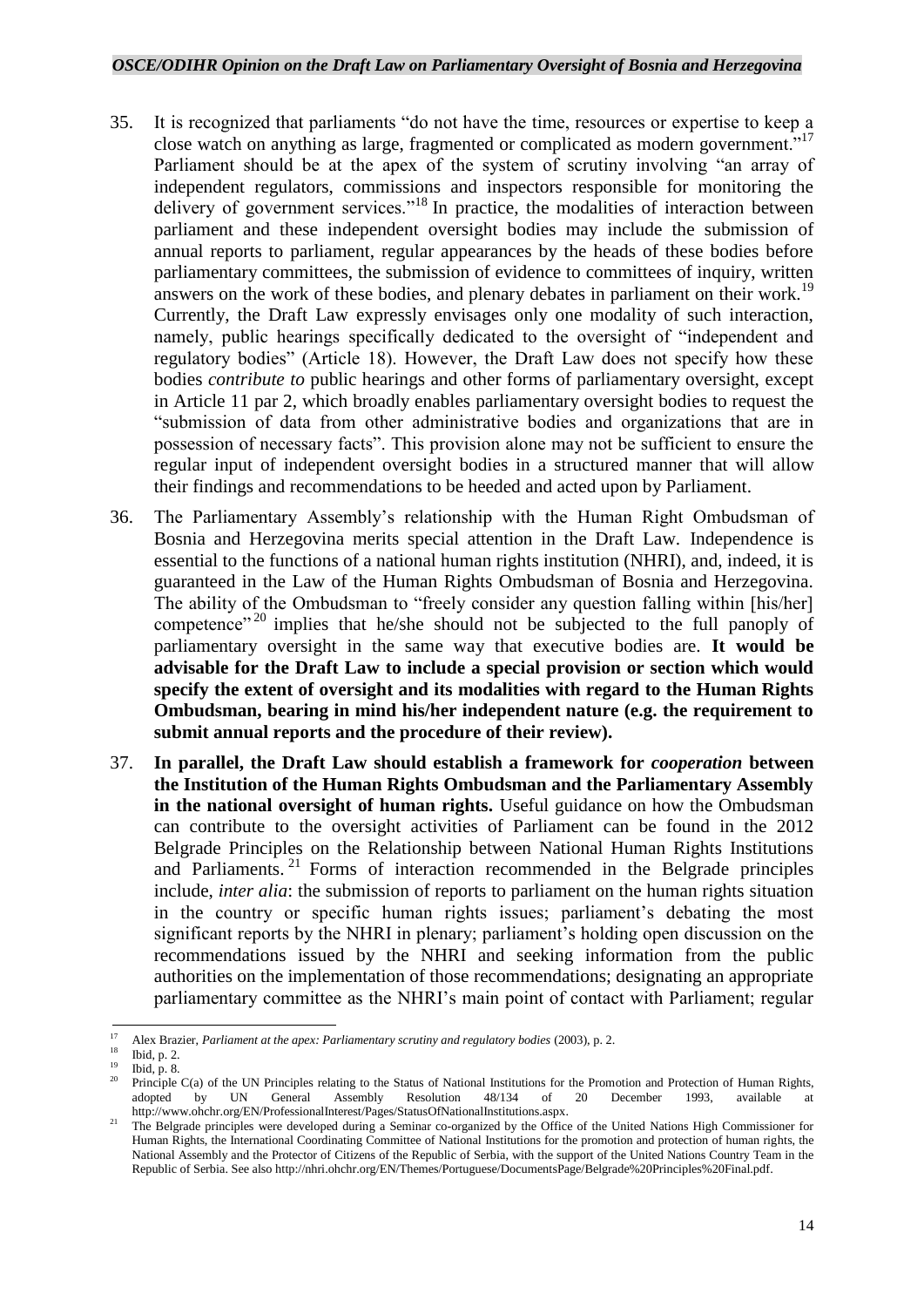meetings between members of the relevant specialized parliamentary committee and the NHRI; and the NHRI's participation in the meetings of, and provision of expert advice to various parliamentary committees. Article 11 par 2 of the Draft Law broadly enables parliamentary oversight bodies to request an opinion of the Institution of the Human Rights Ombudsman, but it does not specify the context in which such opinions can be used or the form in which they may be delivered. This sole explicit reference to the Ombudsman in the Draft Law by itself does not ensure that the Ombudsman has the possibility to provide systematic and consistent input in parliamentary oversight of human rights. It would thus be advisable to delineate and mutually reinforce the respective oversight roles of the Parliamentary Assembly and the Ombudsman.

### <span id="page-14-0"></span>**6. Parliamentary inquiries**

- 38. Chapter II of the Draft Law (Article 6-8) is specifically dedicated to parliamentary inquires. However, most of the powers and procedures essential to an effective inquiry are located not in this chapter, but in subsequent provisions which regulate oversight bodies in general, including provisions dealing with public hearings, report reviewing, access to documentation, and visits to supervised institutions. A parliamentary inquiry is one of the most powerful tools that parliaments have for scrutinizing governmental policies and activities and holding to account public officials in charge of implementing them. However, it is also a tool that may require a considerable commitment in terms of time and human and financial resources. Even in parliaments with a long-standing tradition of inquiries, the bulk of oversight is performed via routine committee hearings, plenary hearings, question time, and questions and interpellations. In the Netherlands, for example, the lower House of the Parliament has conducted only ten inquiries over the last thirty years. $^{22}$
- 39. There is no reason to assume that the practice of the Parliamentary Assembly is, or will be, different in this regard. The Draft Law includes a broad array of oversight tools and, similar to the practice of many other countries, makes regular parliamentary committees a key forum for oversight activities. The current placement of the inquiry-specific provisions at the beginning of the Draft Law and before the provisions regulating other oversight tools may create a misleading impression that inquiries are envisaged as a primary, or even default, format. **In structural terms, it is thus advisable to address committees of inquiry in the part of the Draft Law, which regulates other oversight tools and after the provisions which set out powers, procedures and obligations attributed generally to all oversight bodies.**
- 40. Articles 6-8 refer to three types of entities which can be set up for purposes of inquiry, namely: commissions, sub-commissions, and working groups. However, the Draft Law does not explain the distinction between the three. The parliamentary rules of procedure of other countries usually employ a single designation for bodies conducting parliamentary inquiries, with committees of inquiry and investigative committees being the most commonly used terms (e.g. in the Netherlands,  $^{23}$  Germany,  $^{24}$  Estonia,  $^{25}$  and

 $\overline{\mathcal{D}}$ https://www.houseofrepresentatives.nl/how-parliament-works/parliamentary-inquiry.

 $23$ House of Representatives Rules of Procedure, *op. cit.* footnote 12, Section 141.

<sup>24</sup> <sup>24</sup> Bundestag Rules of Procedure, *op. cit.* footnote 13, Rule 54.

<sup>25</sup> *Riigikogu* Rules of Procedure and Internal Rules Act, 17 March 2003, Section 17, available at: https://www.riigiteataja.ee/en/eli/518112014003/consolide.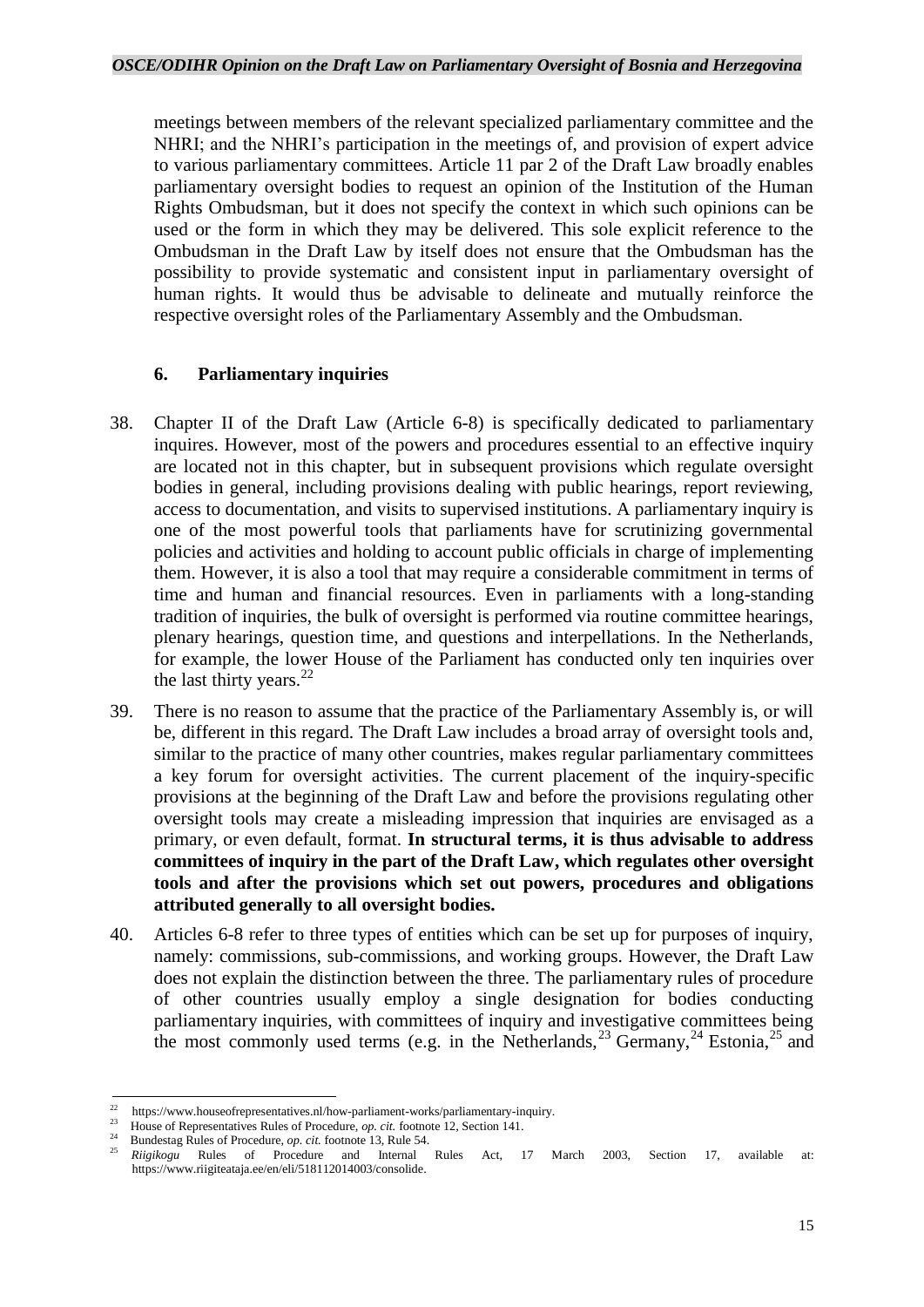Latvia<sup>26</sup>). **It is recommended that the Draft Law use only one designation (e.g., a 'committee of inquiry') for any temporary body established for purposes of parliamentary inquiry.**

- 41. At the same time, Chapter II does not make it clear whether specially established 'inquiry commissions, sub-commissions and working groups' are the only settings for conducting parliamentary inquiries, or whether inquiries can be also conducted by regular oversight bodies (i.e., parliamentary committees). Establishing a temporary committee for a specific case is the most common way in which parliaments conduct their inquiries. In some countries, however, inquiries can also be referred to permanent committees.<sup>27</sup> Given the relatively small size of the Parliamentary Assembly of Bosnia and Herzegovina, it may be advisable to allow for both solutions so that the limited resources of the Houses are not unnecessarily fragmented by the creation of additional committees. **The Draft Law should clarify whether an inquiry can be also conducted without establishing a special inquiry body.**
- 42. Paragraph 1 of Article 6 states that special inquiry commissions, sub-commissions and working groups (hereafter 'committees of inquiry') "may be established on a temporary basis… as a part of a parliamentary oversight body." However, the Draft Law does not explain how a decision to establish an inquiry is taken. In most parliaments, such a decision will rest with the chamber.<sup>28</sup> The chamber will also decide on the terms of reference and composition of a committee of inquiry.<sup>29</sup> Occasionally, however, the power of establishing an inquiry belongs to permanent committees (e.g., in Finland<sup>30</sup>). Considering that inquires deal with matters which encompass the remit of more than one parliamentary committee, $31$  the former approach may be more appropriate. It also seems more consistent with the heightened court-like powers granted to committees of inquiries.
- 43. In many parliaments, committees of inquiry are set up by a qualified minority of members of parliament rather than by a majority decision. This approach is designed to empower the parliamentary opposition which, in turn, helps strengthen the effectiveness of oversight tools to scrutinize governmental policies and activities. In the German *Bundestag*, for instance, a motion by one-quarter of its members is required to establish a committee of inquiry. <sup>32</sup> In Latvia's *Saeima*, an investigatory committee must be appointed when this is requested by one-third of its members. <sup>33</sup> In Norway, the required quorum is one-third of the members of the Committee on Scrutiny and Constitutional Affairs.<sup>34</sup> Drawing on the practice of these and other parliaments in Europe, the Parliamentary Assembly of the Council of Europe recommends a quorum of one quarter of all members of parliament for this type of decisions.<sup>35</sup> It is recommended that the

 $\frac{1}{26}$  Rules of Procedure of the Saeima, Section 150, available at: http://www.saeima.lv/en/legislation/rulesofprocedure.  $27$ 

See Tools for parliamentary oversight, *op. cit.* footnote 2, p. 40. This solution is adopted in Germany, Estonia and Latvia, to name but a few.

 $rac{28}{29}$  Ibid.

<sup>29</sup> For instance, the Rules of Procedure of Estonia's *Riigikogu* provide that a "committee of investigation is formed by the resolution of the *Riigikogu* that sets out the membership of the committee, including substitutes for all committee members, as well as the functions of the committee and the term of the committee's mandate" (par 20(2)).

The Constitution of Finland, 11 June 1999, Section 115, available at:

https://www.eduskunta.fi/FI/tietoaeduskunnasta/julkaisut/Documents/ekj\_3+2013.pdf.

<sup>&</sup>lt;sup>31</sup> IPU Guide for Parliament and Democracy, *op. cit.* footnote 15, p. 135.

Basic Law for the Federal Republic of Germany, Article 44. 33

The Constitution of the Republic of Latvia, Article 26. 34

IPU Guide for Parliament and Democracy, *op. cit.* footnote 15, p. 129.

<sup>35</sup> Council of Europe Parliamentary Assembly Resolution 1601(2008) on "Procedural guidelines on the rights and responsibilities of the opposition in a democratic parliament", par 13.2.8, available at: http://assembly.coe.int/nw/xml/XRef/Xref-XML2HTMLen.asp?fileid=17626&lang=en.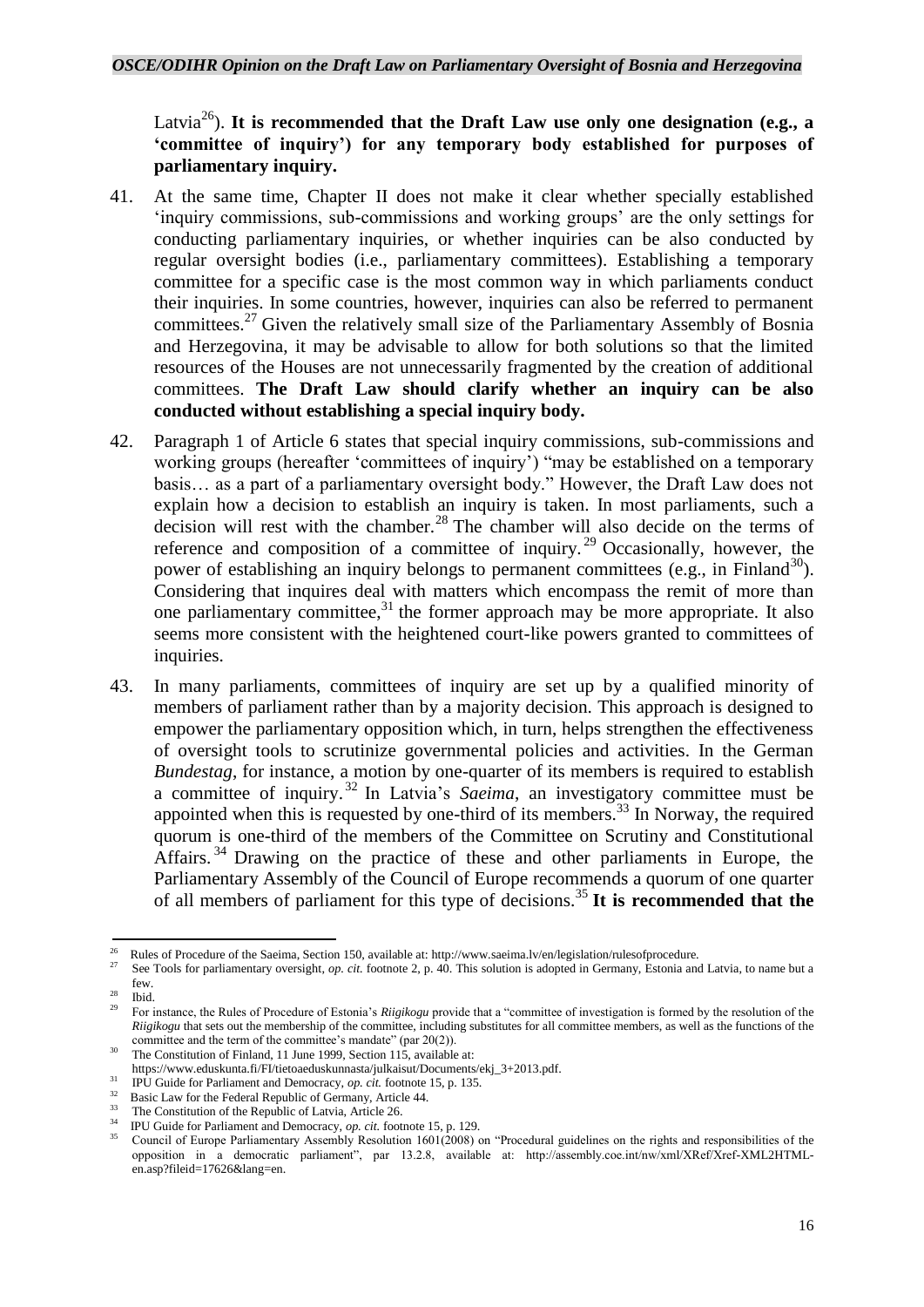**Draft Law provide for a clear procedure by which inquiries can be requested and established. Specifically, a single member of either House should be able to submit a motion to establish an inquiry, and such a motion would then be granted if it is supported by a qualified minority of the members of the respective House. The Draft Law could further specify that a decision establishing a committee of inquiry must determine the committee's composition and terms of reference.**

- 44. Article 6 par 3 requires that special care should be taken to ensure that the composition of committees of inquiry adequately represents the constituent peoples of Bosnia and Herzegovina. The drafters may consider addressing likewise the representation of parliamentary political groups in such committees. It is usual practice for parliaments to ensure that the membership of committees of inquiry reflect the representation of political groups in the chamber.<sup>36</sup> Some parliaments even go beyond merely equitable representation and seek to enhance the presence of the opposition. This is usually achieved either by guaranteeing the majority and the opposition equal representation or by guaranteeing the opposition the chairmanship position. The Parliamentary Assembly of the Council of Europe has recommended that a member of the opposition should be appointed either as chairperson or as rapporteur of every committee of inquiry successfully requested by opposition members.<sup>37</sup> The drafters may consider including **additional requirements with regard to the composition of committees of inquiry in the Draft Law that would ensure adequate – and, preferably, enhanced – representation of members of the opposition.**
- 45. As stated earlier, inquiries are a quite powerful tool whereby parliaments can scrutinize governmental policies and activities and hold to account public officials in charge of implementing them. The power of these tools lies primarily in the court-like powers of committees of inquiry, which may compel witnesses to appear and testify before them. In Germany, for instance, the rules of criminal procedure apply *mutatis mutandis* to the taking of evidence by committees of inquiry.<sup>38</sup> In Latvia, a committee of investigation "has the authority to summon persons to appear before the committee and to require the presentation of information and documents necessary for the performance of its functions."<sup>39</sup> If a person fails to comply with such a request, "the police, at the request of the committee, shall take coercive measures to ensure the fulfilment of the above requirements."<sup>40</sup> In Estonia, all parliamentary committees can demand that governmental officials appear before them and submit information. However, it is only committees of investigation that have the power to summon *any* individual, with the threat of criminal sanctions for failure to comply.<sup>41</sup>
- 46. In contrast with these practices, the Draft Law does not grant committees of inquiry any unique powers. Article 7 simply states that supervised institutions are obliged to 'cooperate' with committees of inquiry and 'provide them with all necessary assistance and information.' This provision does not add to the powers belonging to all parliamentary oversight bodies (i.e., both permanent committees and *ad hoc* committees of inquiry), which are regulated elsewhere in the Draft Law (see pars 24-27 above). It

 $36$ <sup>36</sup> Tools for parliamentary oversight, *op. cit.* foonote 2, p. 41. See also Parliamentary Assembly of the Council of Europe, Report by Mr. Karim van Overmeire, *Procedural guidelines on the rights and the responsibilities of the opposition in a democratic parliament*, Doc. 11465 rev., 3 January 2008, par 68, available at: http://www.assembly.coe.int/nw/xml/XRef/X2H-Xref-ViewHTML.asp?FileID=11792&Lang=EN.

<sup>&</sup>lt;sup>37</sup> Procedural guidelines on the rights and responsibilities of the opposition in a democratic parliament, *op. cit.* footnote 35, par 13.2.8. 38

Basic Law for the Federal Republic of Germany, Article 44. 39

Rules of Procedure, *op. cit.* footnote 26, Article 174. 40

Ibid, Article 174 par 2. 41

Rules of Procedure and Internal Rules Act, *op. cit.* footnote 25, Sections 22 and 23.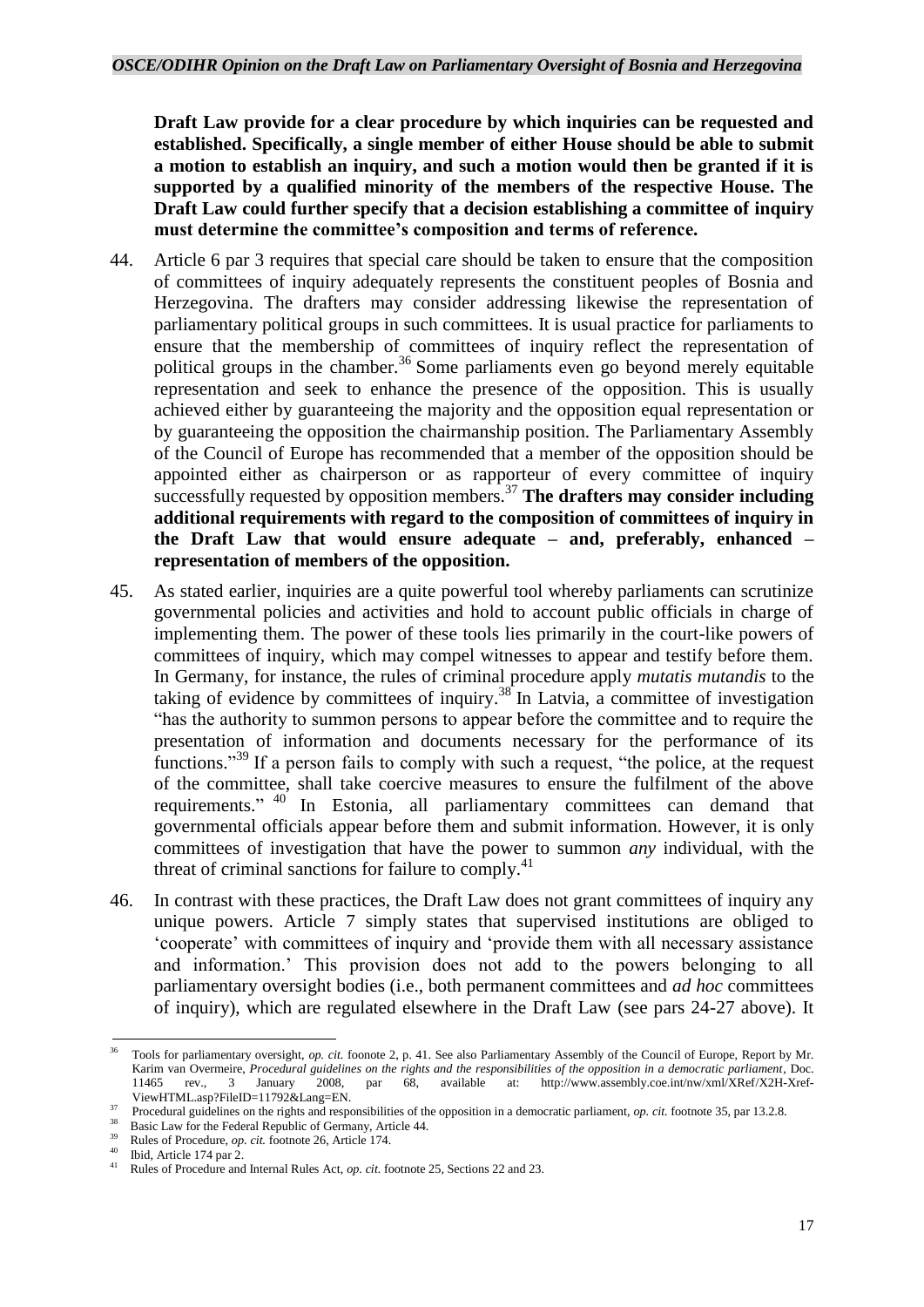### *OSCE/ODIHR Opinion on the Draft Law on Parliamentary Oversight of Bosnia and Herzegovina*

appears that the Draft Law does not envisage the power to summon individuals who do not work for supervised executive bodies or to request documents and other written evidence that do not originate from those bodies. The only provision which comes close to such a power is Article 11 par 1 (d), which authorizes the oversight bodies to 'request assistance from independent experts outside the [supervised] institutions'. However, non-state experts are apparently not obliged to comply with such requests, as the Draft Law does not envisage any sanctions for cases of non-compliance besides those that apply to governmental officials.

47. Extending the power of committees of inquiry to summon witnesses and access documents beyond the overseen institutions to any third party is crucial for the effectiveness of their investigations. As was already mentioned, it is this power that distinguishes parliamentary inquiries from other oversight tools. A good example of succinct wording which could be used in the Draft Law is found in Section 22 par 2 of the Rules of Procedure of the Estonian Parliament. It states:

A committee of investigation has the authority to summon persons to appear before the committee and to require the presentation of information and documents necessary for the performance of its functions. The summoned person is obligated to appear, provide explanations and reply to questions. The information and documents requested by the committee must be submitted by the date set by the committee.<sup>42</sup>

**It is recommended that the Draft Law clarify and strengthen the powers of committees of inquiry. Where committees of inquiry share the same powers with other oversight bodies, the section of the Draft Law dedicated specifically to inquiries should provide clear reference to the provisions where those general powers are formulated. Committees of inquiry should be given additional powers to compel any individual to appear and testify before them and to present documents**

48. To be effective, it is not enough that committees of inquiry are able to compel individuals, including public officials, to testify. They also should be able to *protect* witnesses coming forward to expose instances of corruption and mismanagement (socalled 'whistleblowers'). Many countries have some form of whistleblower legislation, which protects whistleblowers against the disclosure of their identity and retaliation by their employer and may shield them from criminal and civil liability for breaching secrecy rules. <sup>43</sup> **The Draft Law should ensure that individuals providing information to committees of inquiry can benefit from existing legislation on whistleblower protection, or, if such legislation does not exist in Bosnia and Herzegovina, the Draft Law should provide for its own protection mechanism in line with the recommendations formulated by the Parliamentary Assembly of the Council of Europe in its Resolution 1729(2010) on the Protection of Whistleblowers.**<sup>44</sup>

1

<sup>42</sup> Rules of Procedure and Internal Rules Act, *op. cit.* footnote 25.

<sup>43</sup> For more details on whistleblower protections existing in various jurisdictions, see OECD, *G20 Guiding Principles on the Protection of Whistleblowers* (2011), available at: https://www.oecd.org/g20/topics/anti-corruption/48972967.pdf. See also OSCE, *Handbook on Combatting Corruption* (2016), pp. 131-140, available at: http://www.osce.org/secretariat/232761.

<sup>44</sup> Council of Europe Parliamentary Assembly *Resolution 1729(2010) on the Protection of Whistleblowers*, available at: http://assembly.coe.int/nw/xml/XRef/Xref-XML2HTML-EN.asp?fileid=17851&lang=en.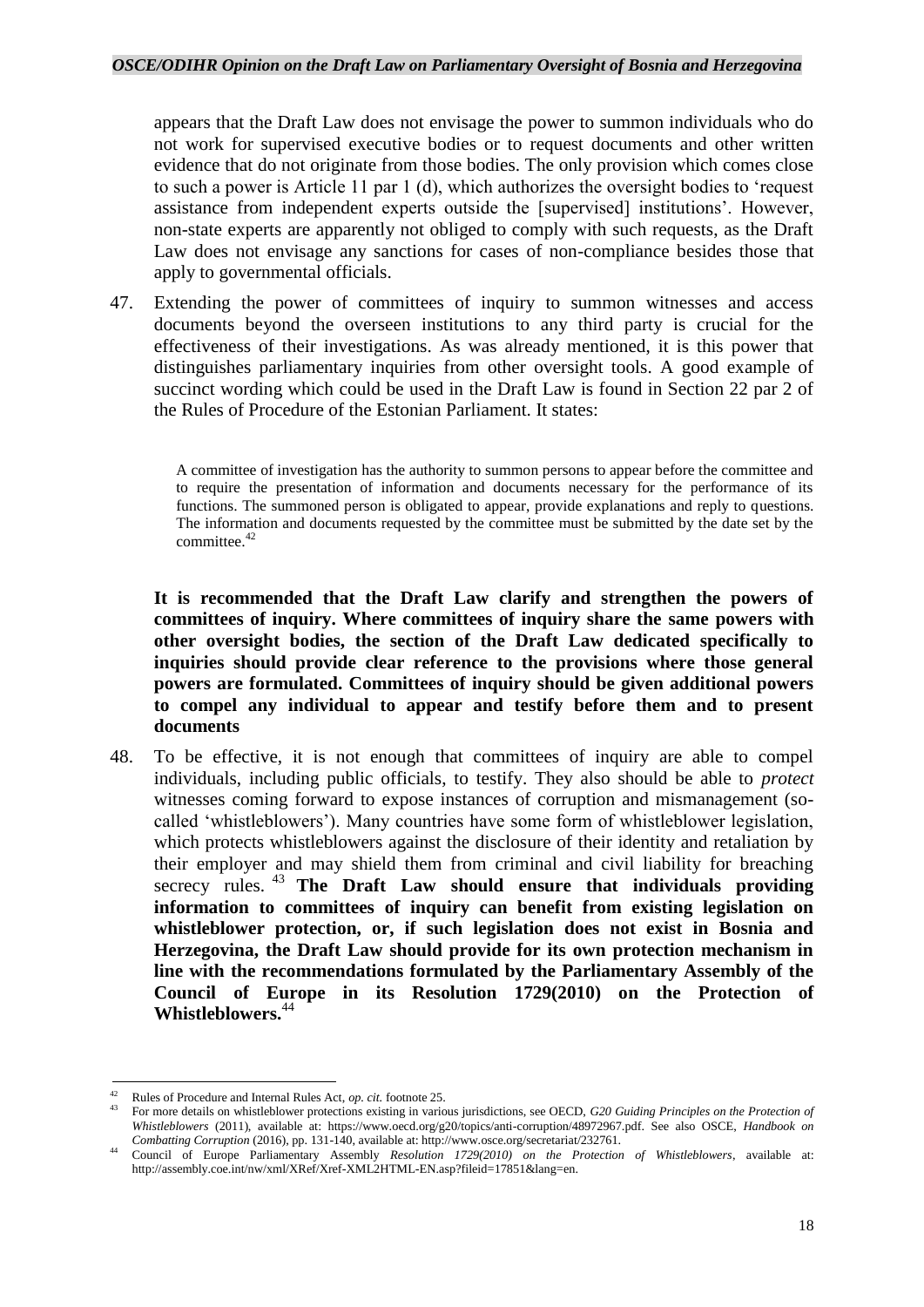- 49. The inquiry-specific provisions of the Draft Law do not specify how the proceedings of committees of inquiry are to be conducted. However, Article 9 of the Draft Law does provide in general that the sessions of all oversight bodies must be open to the public (unless decided otherwise), and Articles 10 and 13 grant all oversight bodies the right to conduct public hearings. This corresponds to the practice of other countries, where it is common practice for parliamentary committees of inquiry to conduct their hearings in public. For instance, the House of Representatives of the Dutch Parliament considers the public nature of inquiries as one of their essential features. <sup>45</sup> The principle of transparency also requires that inquiry-related *documents* are made public. In this context, it is noted that Article 8 requires that the reports of committees of inquiry be published on the official website of the Parliamentary Assembly. **The Draft Law could expand this requirement to ensure that other documents related to the work of committees of inquiry are also published, including agendas, witness testimonies, transcripts and records of committee actions.** <sup>46</sup> **Necessary exceptions to the publication requirement should be envisaged for documents containing classified information (see par 28 above).**
- 50. Apart from the publication requirement, the only guidance that Article 8 offers with regard to reporting by committees of inquiry is that, upon completion of their work, they shall 'submit a report to the body which carried out parliamentary oversight." The wording is unclear as to whom the report shall be submitted to, though presumably this would be the parliamentary body which set up the committee of inquiry in question. As recommended above, committees of inquiry should, as a rule, be established by the chamber. Accordingly, **it is recommended that a committee of inquiry shall submit its final report to the respective House of the Parliamentary Assembly**. The elaboration of the exact modalities of reporting may then be left to the rules of procedure and the practice of the Parliamentary Assembly.
- 51. At the same time, it is important, in line with the good practice of other OSCE participating States, that the Draft Law ensure that dissenting opinions are duly reflected in inquiry reports as a means of strengthening the role of the parliamentary opposition. This is usually achieved either by enabling committee members to append their dissenting opinions to the main report or by allowing the presentation of a minority report. In Germany, for instance, the Rules of Procedure of the *Bundestag* provide that committee reports must contain "the recommendations of the lead committee together with the reasons therefor, *the opinion of the minority*, and the comments of the committees concerned."<sup>47</sup> In Estonia, the Rules of Procedure specify that a "member of the committee may provide a reasoned dissenting opinion concerning a report; the opinion is annexed to the report" (Section 23 par 1). In Austria, by comparison, the Rules of Procedure of the National Council entitle three or more dissenting committee members to publish a minority report (Article 42). This practice of European

**<sup>.</sup>** https://www.houseofrepresentatives.nl/how-parliament-works/parliamentary-inquiry.

This is in line with recommendations made in the Declaration on Parliamentary Openness which was adopted by a global group of parliamentary monitoring organisations and formally launched on 15 September 2015. Article 19 of the Declaration states: "Reports of committee proceedings, including documents created and received, testimony of witnesses at public hearings, transcripts, and records of committee actions, shall promptly be made public." This recommendation reflects an international trend "towards routinely providing" citizens with proactive access to many committee documents"; see the Provision Commentary, p. 25, available at https://www.openingparliament.org/static/pdfs/commentary-20120914.pdf. Similarly, the Inter-Parliamentary Union Guidelines for Parliamentary Websites recommend that information published by parliaments online should include "documentation produced by nonplenary bodies (committees. commissions, and other official groups) such as schedules and agenda of meetings published in advance, records of meetings and actions taken, reports and documentation (including from other parliamentary offices relevant to the work of the body), hearings and other activities" (Section 2.5), available at: http://www.ipu.org/PDF/publications/web-e.pdf.

<sup>47</sup> Bundestag Rules of Procedure, *op. cit.* footnote 13, Rule 66 par 2.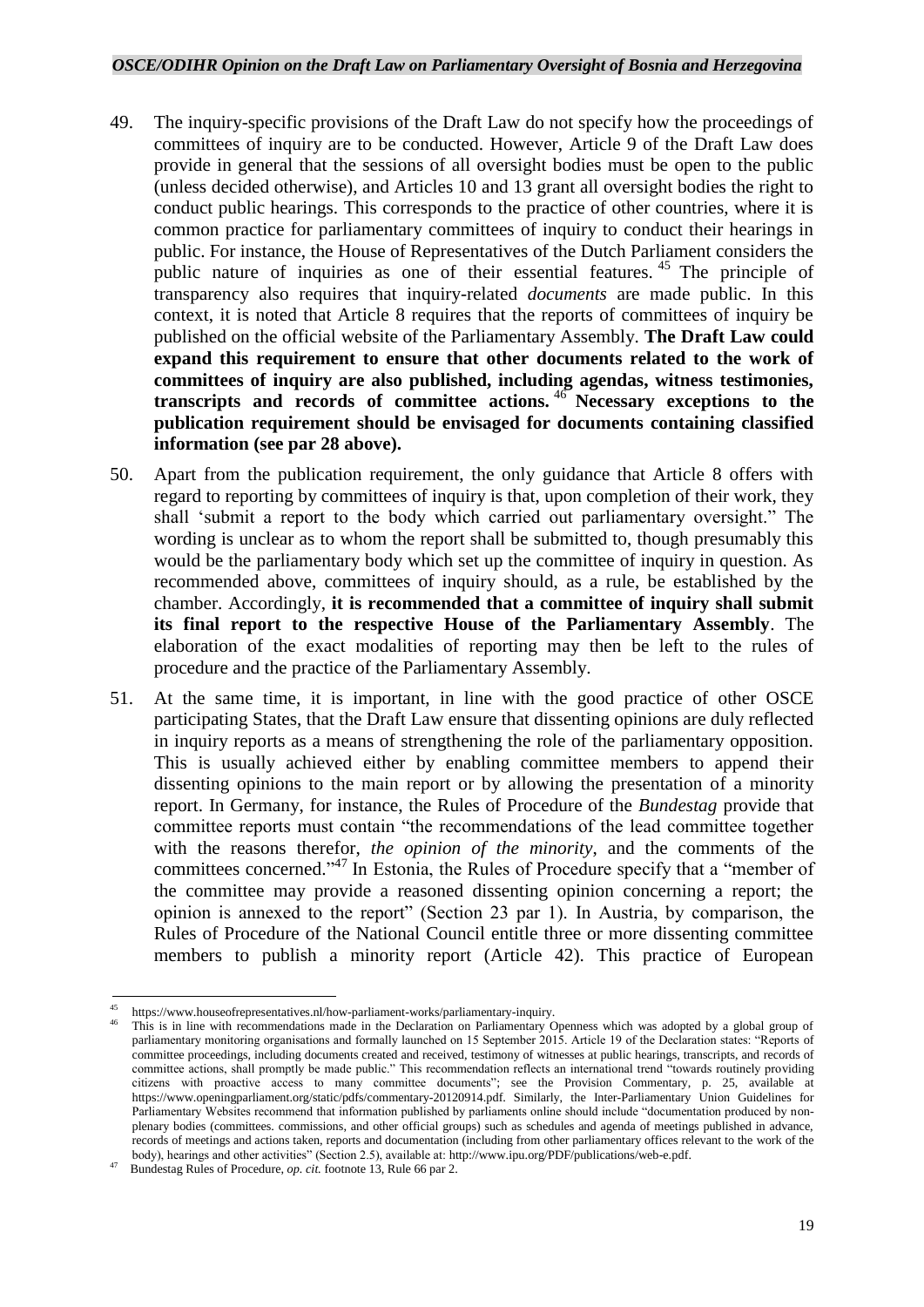parliaments is reflected in the guidelines of the Parliamentary Assembly of the Council of Europe which recommend that "opposition members have the possibility to append a dissenting opinion to a report adopted in committee or to present a minority report." <sup>48</sup> **It is therefore recommended to specify in the Draft Law the right of individual members of a committee of inquiry to present their dissenting views via a minority report or in a dissenting opinion attached to the committee's majority report.** 

52. **In principle, the regulation of the inquiry procedure in the Draft Law would benefit from a greater level of detail.** In Austria, for example, a detailed set of rules of procedure of parliamentary investigating committees is attached to the rules of procedure of the National Council.<sup>49</sup> This separate set of rules addresses evidence, the procedure of calling witnesses, the rights and duties of witnesses, the involvement of experts, and reporting, among other issues. Similarly, in the Netherlands, the Rules of Procedure of the House of Representatives require the adoption of a separate regulation on parliamentary inquiries.<sup>50</sup>

### **7. Parliamentary hearings**

- <span id="page-19-0"></span>53. Plenary hearings and committee hearings are widely used by parliaments to collect information to supplement government reports, but also provide a platform for engaging with experts and a broad range of stakeholders. The importance of hearings as an oversight tool is recognized in the Draft Law, which effectively dedicates two of its sections (Sections A and B of Chapter III) to the topic. Nevertheless, the Draft Law could benefit from a greater level of detail with regard to the procedure of initiating and conducting hearings, inviting witnesses, and reporting. As is the case with several other oversight tools covered by the Draft Law, measures could be introduced to strengthen the role of the opposition and increase transparency (pars 44 and 45). Since the Draft Law envisages the possibility of closed hearings (Articles 12(2) and Article 16), **it would be more logical to use the term 'hearings' instead of 'public hearings' as a generic designation.**
- 54. Section A of Chapter III is explicitly dedicated to 'public hearings,' whereas Section B (Articles 19-21) purports to introduce another oversight format, referred to as 'public debates and thematic sessions.' It is not clear, however, in which way 'public debates and thematic sessions' within the meaning of Section B would serve a purpose distinct from that of hearings under Section A. In the context of parliamentary procedure, debates are "oral exchanges of opinions that are intended to facilitate the chamber's collective decision-making on certain issues."<sup>51</sup> It is in this sense that the term 'debate' ('*rasprava*') is used in the Rules of Procedure of the House of Representatives of Bosnia and Herzegovina. However, this is not how Section B uses the term: just like hearings, public debates and thematic sessions under Section B are held by oversight bodies (i.e., committees rather that the Houses in plenary) and designed to collect information on specific issues from third parties (Article 19). There are, however, some formal differences between the procedures envisaged in Section A and Section B. 'Hearings' can be initiated both by an oversight body/committee and by the House

 $\frac{1}{48}$ <sup>48</sup> Procedural guidelines on the rights and responsibilities of the opposition in a democratic parliament, *op. cit.* footnote 35, Section 13.6.3.

Rules of Procedure of the Austrian National Council, available at: https://www.parlament.gv.at/ENGL/PERK/RGES/UAUS/index.shtml.

<sup>50</sup> <sup>50</sup> House of Representatives Rules of Procedure, *op. cit.* footnote 12, Section 140.

<sup>51</sup> Tools for parliamentary oversight, *op. cit.* footnote 2, p. 62.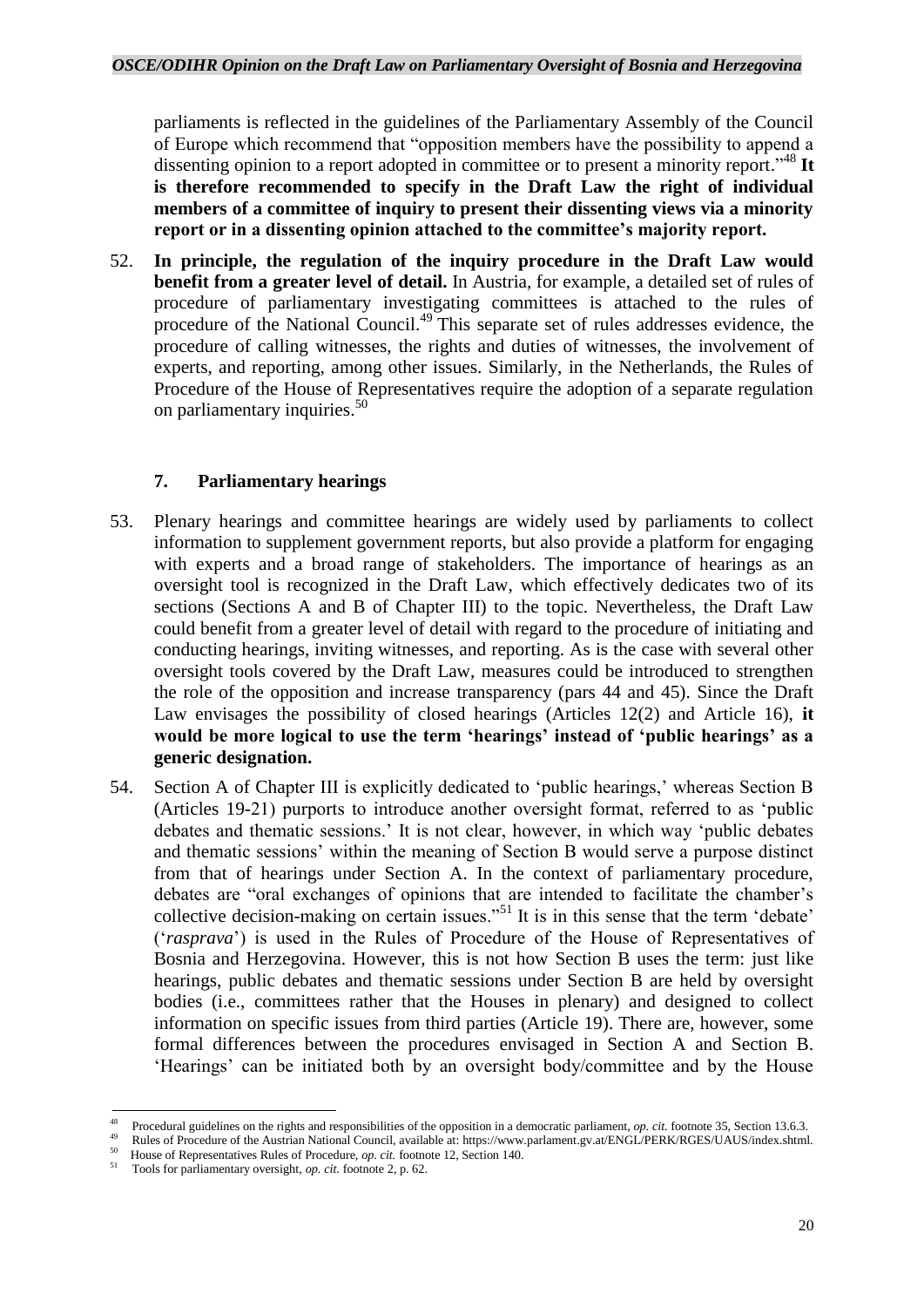(Article 13 par 1), while 'public debates and thematic sessions' are initiated and held by oversight bodies/committees only. Section A does not specify who may be invited to take part in a hearing, but expressly envisages such a possibility only for officials representing supervised institutions (Article 14 par 2). Section B, on the other hand, enables experts and other interested parties to participate, in addition to the mandatory involvement of representatives of the relevant supervised institution(s). Finally, Section A expressly obliges invited officials to answer questions truthfully and submit requested documents, while Section B does not provide for similar responsibilities (and it is unclear if they are implied).

- 55. However, all of the above differences seem to be somewhat random and not based on any intrinsic characteristics of a hearing, which can be used by parliament both for purely consultative purposes and for taking oral and written evidence.<sup>52</sup> Creating a separate format to enable interested parties, including external experts and representatives of business and society, to submit evidence or views would not appear to be necessary at this point, given the existing means to do so in the Draft Law. **Instead, it is recommended that the consultative elements of 'public debates and thematic sessions' under Section B (specifically, pars 3-5 of Article 19 and Article 20) be integrated into the 'hearings' format under Section A. Section B should then be removed accordingly.** For the purposes of this analysis, the provisions on 'public hearings and thematic sessions' are discussed in this section under the umbrella of (public) hearings.
- 56. According to Article 13, a decision to initiate a hearing can be made by either the House (in which case the House determines which parliamentary committee will be holding it) or by a parliamentary committee/an oversight body directly. Although not specified in the Draft Law, a decision to hold a hearing is presumably taken by a simple majority of the members of the House or a committee respectively. However, the Parliamentary Assembly of the Council of Europe recommends a qualified minority (one quarter) of committee members for this type of decisions.<sup>53</sup> This approach is adopted, for example, by the German *Bundestag*.<sup>54</sup> To strengthen the role of the parliamentary opposition, **the drafters should consider applying** *mutatis mutandis* **the recommendations made in the context of parliamentary inquiries (see par 43).**
- 57. Article 13 par 2 further specifies that a House decision to initiate a hearing must include 'a list of invitees' which, presumably, refers to representatives of governmental institutions requested to submit evidence at the hearing. This would seem to imply that, for hearings initiated by the House, a conclusive list of witnesses must be compiled in advance of the hearing. However, it is not unusual for a need to call additional witnesses to arise in the course of taking evidence. **It would thus be advisable to amend the Draft Law to explicitly enable the oversight body to call additional witnesses at any point during the hearing. With regard to who may be called to testify, as was already recommended in par 47 above, the Draft Law should enable the oversight bodies to summon a wide range of individuals, including those who are not government officials, at least in the framework of inquiries.**
- 58. Article 19 par 3 provides that "[e]xternal experts, interested organizations, institutions or individuals *may* participate in public debates or thematic sessions" [emphasis added].

**<sup>.</sup>** <sup>52</sup> See Tools for parliamentary oversight, *op. cit.* footnote 2, p. 30.

<sup>&</sup>lt;sup>53</sup> Procedural guidelines on the rights and responsibilities of the opposition in a democratic parliament, *op. cit.* footnote 35, Section 13.6.4.

<sup>54</sup> Bundestag Rules of Procedure, *op. cit.* footnote 13, Rule 70 par 1.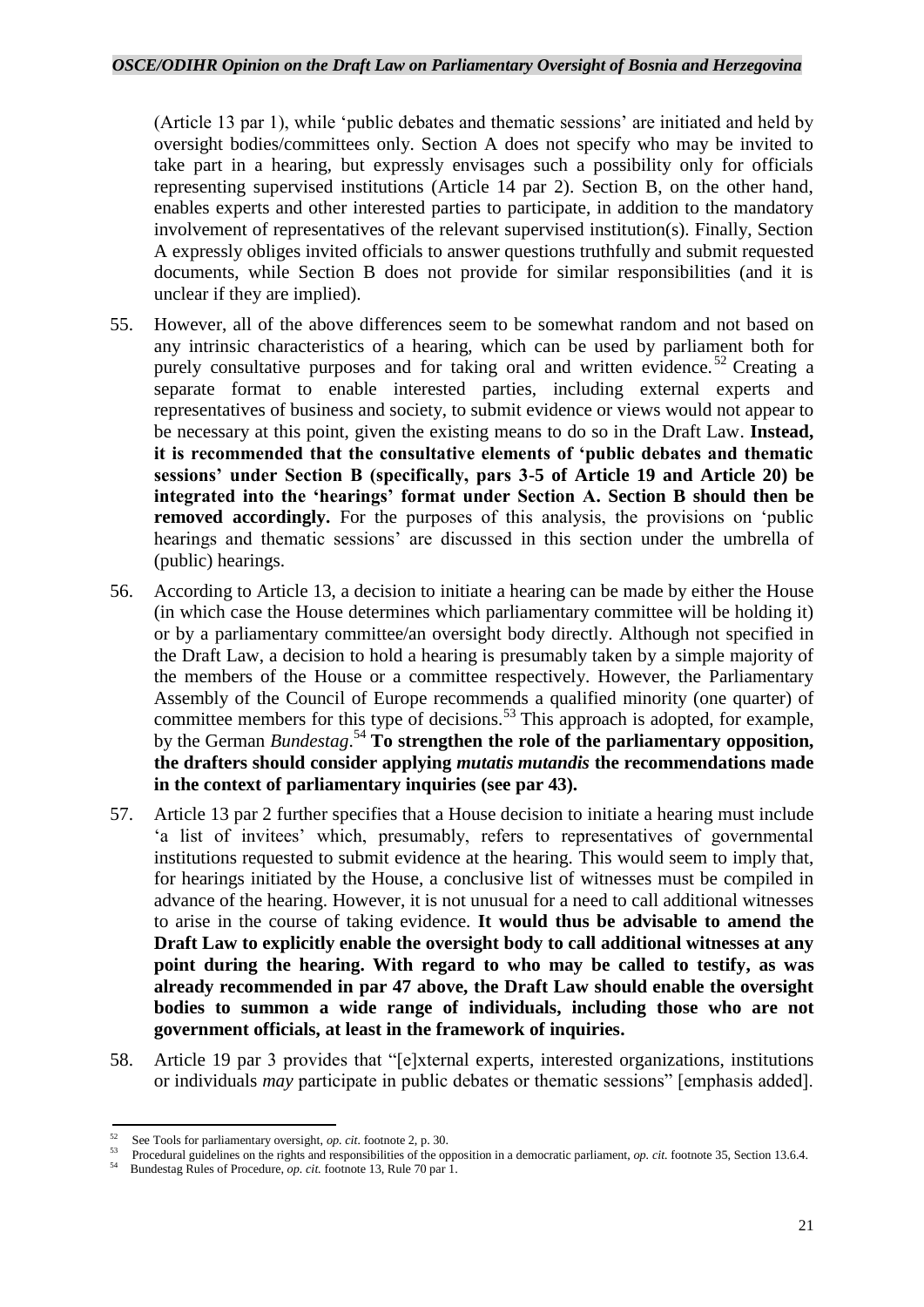It is assumed that this provision means that, rather than to be summoned by the oversight body, interested parties may also ask for leave to submit information, although the respective wording would benefit from more clarity on this point. **The Draft Law should specify how interested parties may request to participate in public hearings and how such requests are to be decided by the oversight body.**

- 59. It is not quite clear if interested parties may also present their views in writing, although Article 20 par 2 seems to allude to such a possibility. This means of submitting information would indeed be a useful alternative or addition to oral submissions, especially because not all interested parties may be permitted to speak at a hearing due to time constraints. **The Draft Law should clarify whether interested parties can make submissions in writing and, if so, should specify a procedure for such submissions.**
- 60. Article 19 par 4 appears to require that a public debate/thematic session must take place no later than 15 days from the moment when the decision to hold it is made. While it may be useful to provide for some timeframes in this context, it is not clear why this degree of expediency in holding debates/thematic sessions would be necessary. Allowing less than 15 days between the decision to hold a public hearing and the actual hearing is likely to leave insufficient time for potentially interested parties to indicate their interest in the hearing and prepare their submissions (this is especially true for smaller under-resourced organizations that do not have the capacity to prepare a quality submission on short notice). Moreover, although Article 19 par 5 requires that public debates/thematic sessions are announced on the website of the Parliamentary Assembly, it does not specify how long in advance this announcement shall be posted. If information about an upcoming hearing is not published immediately after its scheduling, it shortens the notice time for interested parties even further. On this point, the Declaration on Parliamentary Openness recommends that "parliament shall provide sufficient advance notice to allow the public and civil society to provide input to members regarding items under consideration." <sup>55</sup> **It is, therefore, recommended to modify the timeframe within which hearings shall take place so that, expect for urgent matters, upcoming public debates/thematic sessions must be announced on the official parliamentary website at least 15 days in advance (with even longer notice required for more complex issues). To further enable public participation, the Draft Law could specify what basic information should be contained in such an announcement, for example, the topic of the hearing, the exact time and location, key documents related to the hearing, and guidance on how interested parties can request to participate in the hearing or make a submission.**
- 61. Paragraphs 2 and 3 of Article 14 spell out the obligation of invited individuals (representatives of supervised institutions) to participate in the hearing, answer questions truthfully and submit any additional information or documents requested by the oversight body. Similar provisions related to the power of an oversight body to compel witnesses to appear before it and submit evidence can be found elsewhere in the Draft Law, namely, in Articles 11 par 1 (a)-(c), 57-60, 63 and 64 (the last two articles establish criminal responsibility for non-compliance with an oversight body's summons or requests for information). These provisions are not entirely consistent in their contents. To avoid unnecessary fragmentation and ensure consistency in the regulation of the powers granted to the oversight bodies, **it is suggested that the power to**

<sup>1</sup> 55 *Op. cit.* footnote 46, Article 17.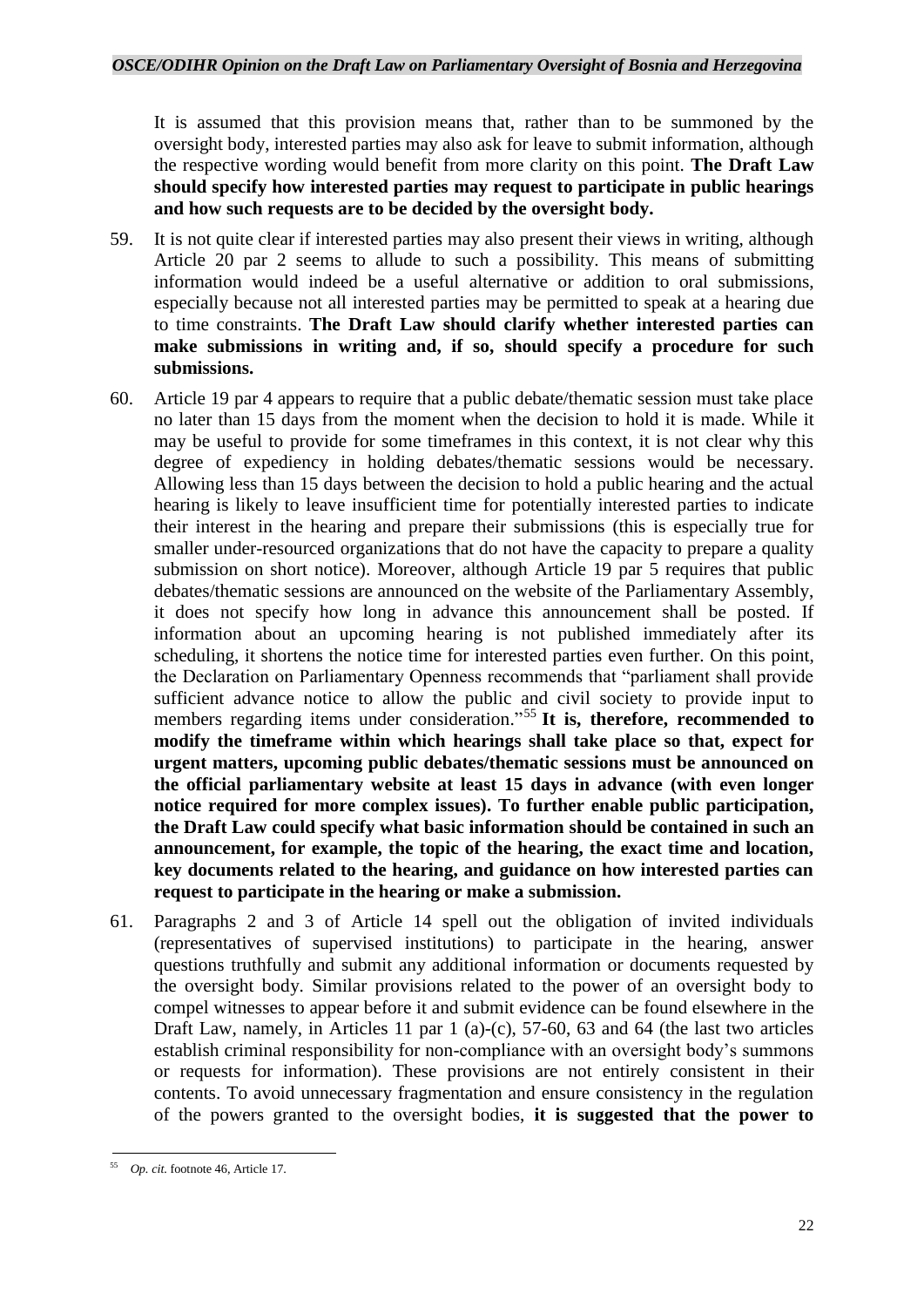**summon government officials and other individuals and to compel them to testify and submit other evidence is spelled out only once, in the general part of the Draft Law, and that the section on hearings includes only a cross-reference to those provisions.**

62. According to Article 17, an oversight body is required to prepare a report on the hearing that it has held and submit it to the relevant House. **The recommendations made above with regard to reports prepared by committees of inquiry (see pars 50 and 51) apply** *mutatis mutandi* **to Article 17.**

### <span id="page-22-0"></span>**8. Miscellaneous procedures**

- 63. On several occasions, the Draft Law does not provide enough guidance on the procedures to be followed. Some of these lacunae may result in procedural uncertainties in politically sensitive situations. In particular, in the constitutionally significant context of voting on proposals of no confidence, the Draft Law does not specify how "other initiatives" referred to in Article 47 should be proposed and voted on. Presumably the intention is that they be proposed and voted on in the same manner as initial proposals. **However, if this is so, it should be stated; and it should also be stated whether the various time limits relating to the initial proposals apply to "other initiatives".**
- 64. In the context of interpellations, Article 36 par 2 provides that only one interpellation may be included in each session's agenda. **In case there is more than one interpellation at a given time, the Draft Law should offer guidance on the procedure for selecting which interpellation is to be included.** Article 38 provides that, after the debate, the House "*shall take a stance on the matter* that was raised through the interpellation and the proposed conclusions" (emphasis added). The term "taking a stance on the matter" would appear to be somewhat vague. **It is suggested that the Draft Law specify a procedure for adopting a resolution, which will contain the main findings and recommendations arising out of the debate.**

### <span id="page-22-1"></span>**9. Responsibility for non-compliance with requests by oversight bodies**

65. Article 63 of the Draft Law establishes criminal responsibility for officials who fail to comply with an oversight body's request to appear before it or to submit documents. The need for creating a mechanism to enforce parliament's demands in the context of its oversight activities is often overlooked. The Draft Law should thus be commended for addressing this issue. However, the offence under Article 63 is formulated too narrowly and does not appear to be entirely consistent with other relevant provisions of the Draft Law. Article 11 par 1 (b) authorizes oversight bodies to 'raise the issue of responsibility" for failure to appear before them or for making false or inaccurate statements to them, which presumably means referring such cases to the relevant law enforcement authorities. At the same time, Article 14 par 2 obliges individuals summoned to a hearing to both respond and participate. Article 14 par 3 further obliges such individuals "to speak the truth." The same requirement, albeit differently worded, is repeated in Article 58 par 2, which requires witnesses appearing before an oversight body to "answer questions to the best of their knowledge." Yet, it is noted that Article 63 does not establish responsibility for providing deliberately misleading or untruthful written or oral evidence. Furthermore, the literal interpretation of its wording suggests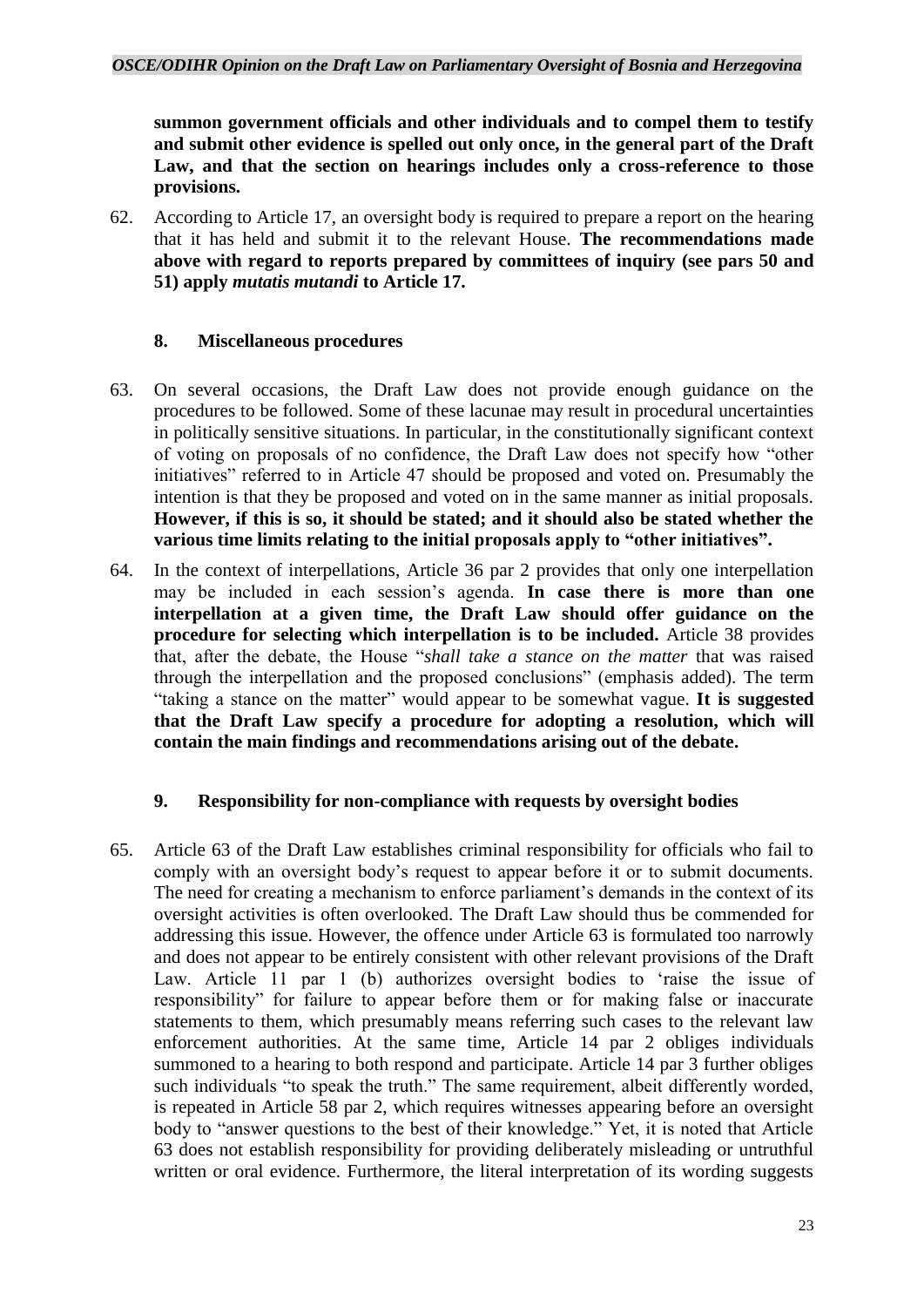that an invited official is responsible only for failing to *respond* to the invitation to appear before the oversight body but not for failing to appear before it (without compelling reasons). **It is recommended that the offence under Article 63 is clarified and expanded accordingly. It is further recommended that liability for perjury and similar acts is aligned as much as possible with the already existing sanctions under the criminal law.** 

- 66. An exemption from criminal liability is found in Article 62 par 1, which bars parliamentary oversight bodies from compelling government officials to submit documents or respond to questions if this may open them to criminal prosecution. In effect, this provision contains an extension of the privilege against self-incrimination, which is one of the essential elements of the right to a fair trial in criminal proceedings.<sup>56</sup> The privilege is also known as the right to remain silent, and it means primarily that a person cannot be compelled to testify against themselves in a criminal trial (including the investigation stage) or to actively provide other incriminating evidence, such as documents, 'by way of locating, obtaining, delivering or giving otherwise access to them.'<sup>57</sup> However, outside of the context of criminal proceedings, the European Court of Human Rights has held that the privilege against selfincrimination (implied in Article 6 par 1 of the European Convention on Human Rights) does not prevent authorities from compelling an individual to answer questions *as long as the incriminating evidence thus obtained cannot be used in subsequent criminal proceedings against them* (this principle is known as 'use immunity').<sup>58</sup> Such 'use immunity' does not preclude criminal conviction on the basis of evidence obtained independently by the prosecution. <sup>59</sup> The broad protection granted under Article 62 par 1 restricts Parliament's capacity to effectively investigate potential abuses within the executive branch. However, it would be possible to narrow this exception without breaching the right against self-incrimination. **The drafters may consider introducing the above-mentioned option of use immunity as an alternative means of protecting individuals against self-incrimination in the context of parliamentary investigations.**
- 67. With reference to documents, Article 62 par 1 states that the oversight body "*cannot have access to documentation*" of a potentially incriminating nature. This is a strange wording, considering that the privilege against self-incrimination only implies that an individual may refuse to provide self-incriminating evidence, but does not give the individual a right to prevent the investigating authorities from obtaining that evidence through other means. **It is recommended to amend the wording of Article 62 par 1 to the effect that a person cannot be compelled to** *submit* **a requested document, if they inform the oversight body that the submission may leave them open to criminal proceedings.**

*[END OF TEXT]*

<sup>56</sup> <sup>56</sup> See OSCE/ODIHR, *Legal Digest of International Fair Trial Standards (2012)*, pp. 99-103.

 $^{57}$  Ibid, p. 100.

<sup>58</sup> ECtHR, *Saunders v. The United Kingdom* (application no. 19187/91, judgment of 17 December 1996), pars 71-76.

<sup>59</sup> On use immunity in congressional inquiries in the Unites States, see Daniel Curbelo Zeidman, *To Call Or Not To Call: Compelling Witnesses To Appear Before Congress*, Fordham Urban Law Journal, Vol. 42 (2016), p. 583.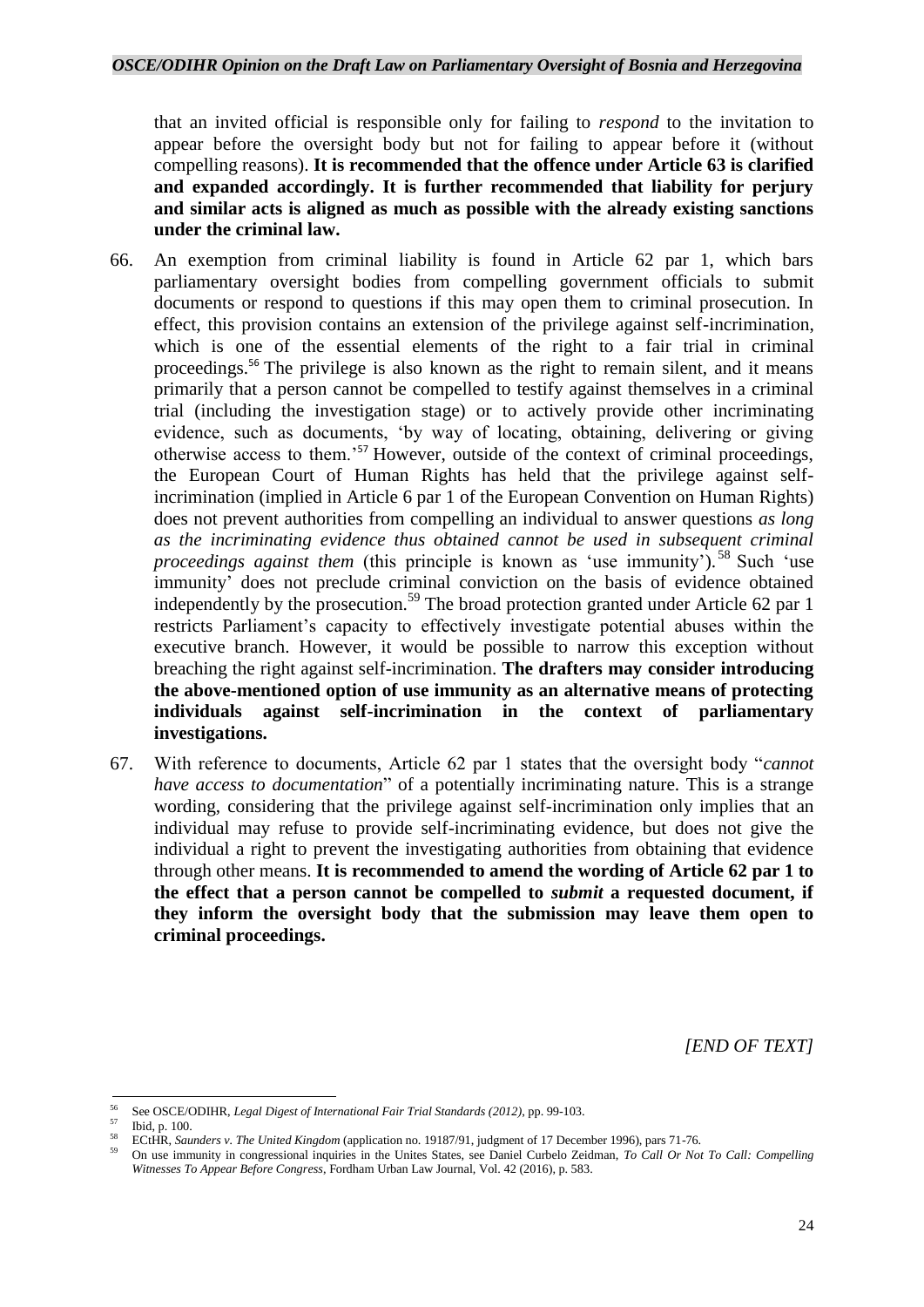### **ANNEX:**

### **Draft Law on Parliamentary Oversight of Bosnia and Herzegovina**

Pursuant to Article IV, Para 4, Item a) of the Constitution of Bosnia and Herzegovina, the Parliamentary Assembly of Bosnia and Herzegovina, at the session of the House of Representatives, held on 2016, and at the session of the House of Peoples, held on 2016, has adopted the

### **L A W ON PARLIAMENTARY OVERSIGHT**

#### **CHAPTER I - GENERAL PROVISIONS**

#### **Article 1 (Subject-Matter of the Law)**

- (1) The Law on Parliamentary Oversight (hereinafter: the Law) regulates: parliamentary oversight over the work of the institutions and administrative bodies of Bosnia and Herzegovina (hereinafter: BiH), persons appointed by one or both Houses of the Parliamentary Assembly of Bosnia and Herzegovina (hereinafter: the Parliamentary Assembly of BiH), as well as persons whose appointment, confirmation or approval is given by one or both Houses of the Parliamentary Assembly of BiH (supervised institutions or persons).
- (2) The Law regulates jurisdiction, rights and obligations of the Parliamentary Oversight Bodies, a procedure for performing parliamentary oversight, cooperation in the field of parliamentary oversight and reporting to the Parliamentary Assembly of BiH.

### **Article 2 (Oversight Bodies)**

- (1) The parliamentary oversight is performed through permanent or ad hoc bodies established by the Parliamentary Assembly of BiH and the ones that have specific tasks in performing oversight (hereinafter: Oversight bodies).
	- (2) Parliamentary oversight is performed at the request of the Houses of the Parliamentary Assembly of BiH or Oversight bodies assess it as necessary.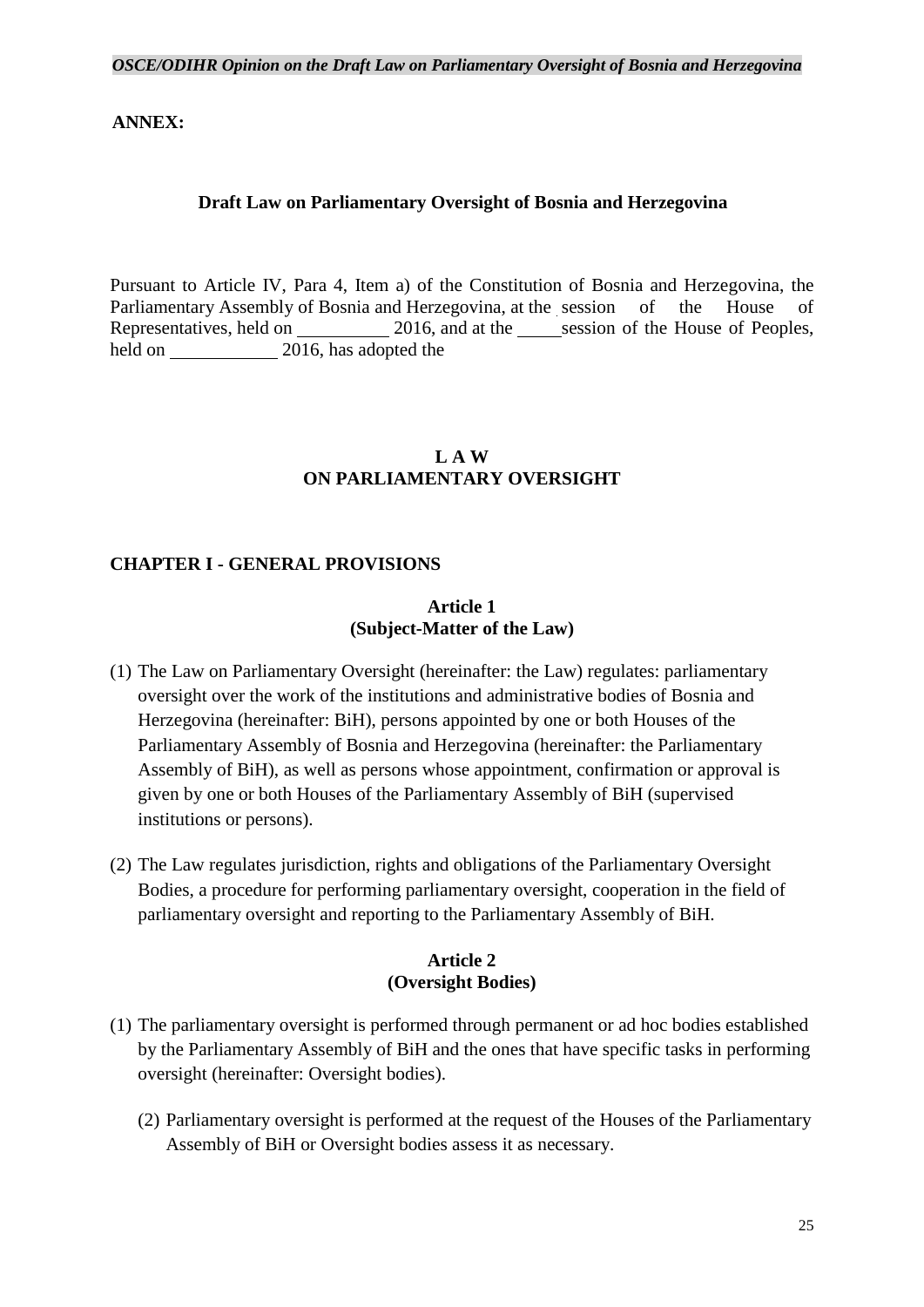### **Article 3 (Objective of the Oversight)**

- (1) The Parliamentary oversight is performed with the aim of improving efficiency, transparency and functionality of the work of institutions that are subject of oversight and to control implementation of certain policies, based on compromise.
- **(2) The Parliamentary oversight is performed with the aim of improving: management of given public authority, public finances, preventive protection against crime and corruption, abuse of power and authority, and to collect information and facts about the events related to the work of institutions and the authorities of BiH. (Proposal of MP Ljilja Zovko)**

### **Article 4 (Competencies of Parliamentary Oversight Bodies)**

- (1) The body conducting the parliamentary oversight oversees the work of supervised institutions, in the following manner:
	- a) considers implementation of BiH Constitution, laws, by-laws and other acts adopted under the competence of supervised institutions or persons;
	- b) oversees the legality of work of supervised institutions through implementation of reporting standards;
	- c) oversees the compliance of supervised institutions with policies and standards of preparation of legislative solutions through "simulation" of its application with the financial effects;
	- d) oversees the implementation of adopted acts of the Parliamentary Assembly of BiH, the Council of Ministers of BiH and the Audit Office of BiH through the uniform spreadsheet reports;
	- e) oversees the compliance with human rights and basic freedoms;
	- f) oversees the respect for political, ideological and interest neutrality in the work of the supervised institutions;
	- g) oversees the application of means and methods in conducting special inquiry actions of other state bodies;
	- h) oversees legality of budget and other resources spending for operation of the supervised institutions **through spreadsheet, uniform program reports on**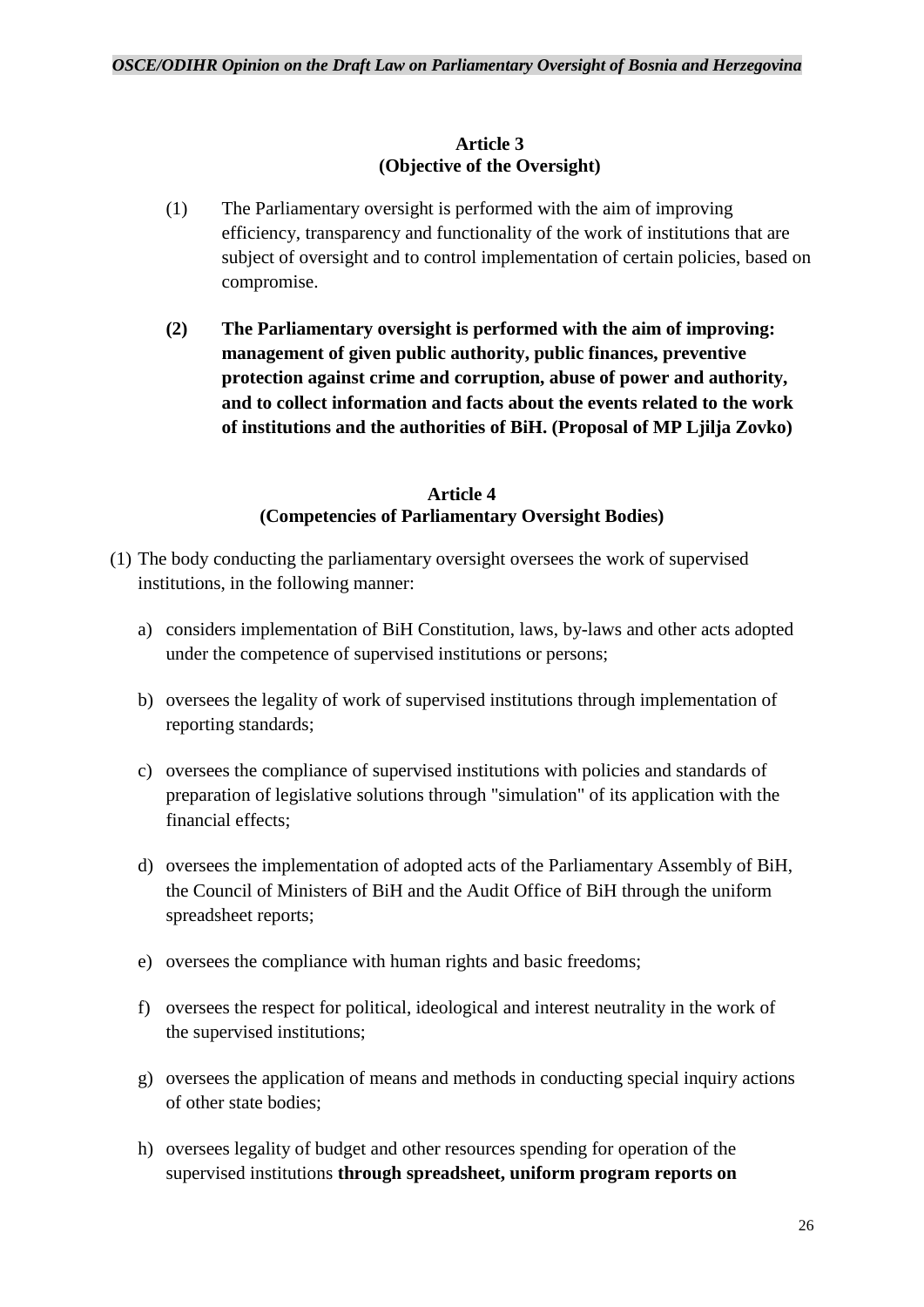**planning and implementation reports, as well as approved programs and implemented budgetary spending. (Proposal by MP Ljilja Zovko)**

- i) **initiates and submits proposals for temporary withdrawal of authorization until adoption of new or amending and supplementing the existing laws concerning competencies of supervised institutions. (Proposal by MP Ljilja Zovko)**
- j) **considers all types of complaints related to the parliamentary oversight and standards of conduct, and promote the rule of law and good governance over public authorities and public resources. (Proposal by MP Ljilja Zovko)**
- k) considers and adopts the reports on the work of the supervised institutions if the supervised institutions are bonded to submit report;
- l) launches initiatives (and submit proposals) for adoption of new or amending and supplementing the existing laws from the jurisdiction of the supervised institutions;
- m) reviews the proposals and petitions sent to the Parliamentary Assembly of BiH or to the body performing the parliamentary oversight in connection with the work of the supervised institutions **(obstacles, abuses, omissions, preventions, promotions addendum by MP Ljilja Zovko),** proposes to the Parliamentary Assembly of BiH measures to address the issues contained in the proposals and petitions and subsequently notify applicants;
- (2) Parliamentary Oversight Bodies shall report to the Parliamentary Assembly of BiH on the activities referred to in Paragraph (1) of this Article, and shall report its conclusions and proposals to the Parliamentary Assembly of BiH in accordance with the provisions of this Law.

### **Article 5 (Dynamics of Work)**

Parliamentary Oversight Bodies shall conduct activities under Article 4 Paragraph (1) pursuant to received reports, work plan dynamics, or according to the requests from the Houses of the Parliamentary Assembly of BiH.

### **CHAPTER II – INQUIRY COMMISSIONS, SUB-COMMISSIONS AND WORKING GROUPS**

### **Article 6 (Inquiry Commissions, Sub-Commissions and Working Groups)**

(1) Special inquiry commissions, sub-commissions and working groups may be established on temporary basis because of specific needs, as a part of Parliamentary Oversight Bodie.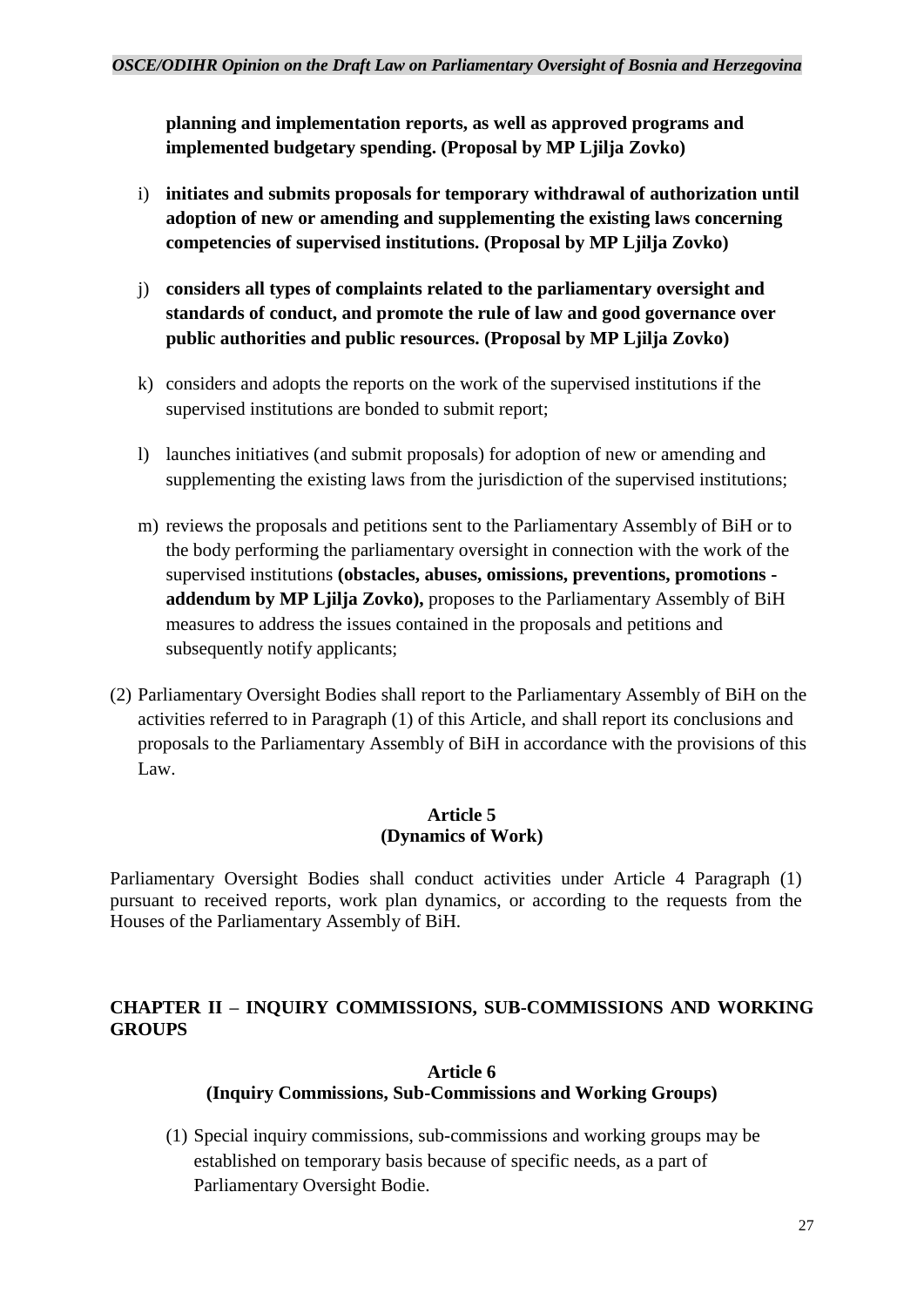- (2) Parliamentary Oversight Bodies make decisions on the appointment of its members in the inquiry commissions, sub-commissions and working groups, as well as regulate their structure and mode of operation.
- (3) In forming an inquiry commission, sub-commission or working group in Parliamentary Oversight Bodies, care should be taken that the composition has adequate representation of the constituent peoples.

### **Article 7 (Tasks of Sub-Commissions, Inquiry Commissions and Working Groups)**

- (1) Special inquiry commissions, sub-commissions and working groups shall be formed for the purpose of more efficient performance of a specialized and focused parliamentary oversight and to perform tasks and duties determined by the Parliamentary Oversight Body.
- (2) The supervised institutions are obliged to cooperate with the **inquiry commissions,** subcommissions and working groups and provide them with all necessary assistance and information in the performance of their activities and tasks in accordance with the provisions of this Law.

#### **Article 8**

**(Reports of Sub-Commissions, Inquiry Commissions and Working Groups)**

- **(1) Sub-Commissions, Inquiry Commissions and Working Groups submit report to the body that carried out the parliamentary oversight after the completion of the task.**
- **(2) It is mandatory to publish above reports on the website of the Parliamentary Assembly of BiH.**

### **CHAPTER III – PERFORMING PARLIAMENTARY OVERSIGHT**

#### **Article 9 (Sessions of Parliamentary Oversight Bodies)**

- (1) Sessions of Parliamentary Oversight Bodies are open to public.
- (2) Parliamentary Oversight Bodies may decide to discuss certain issues within it's competence *in camera*.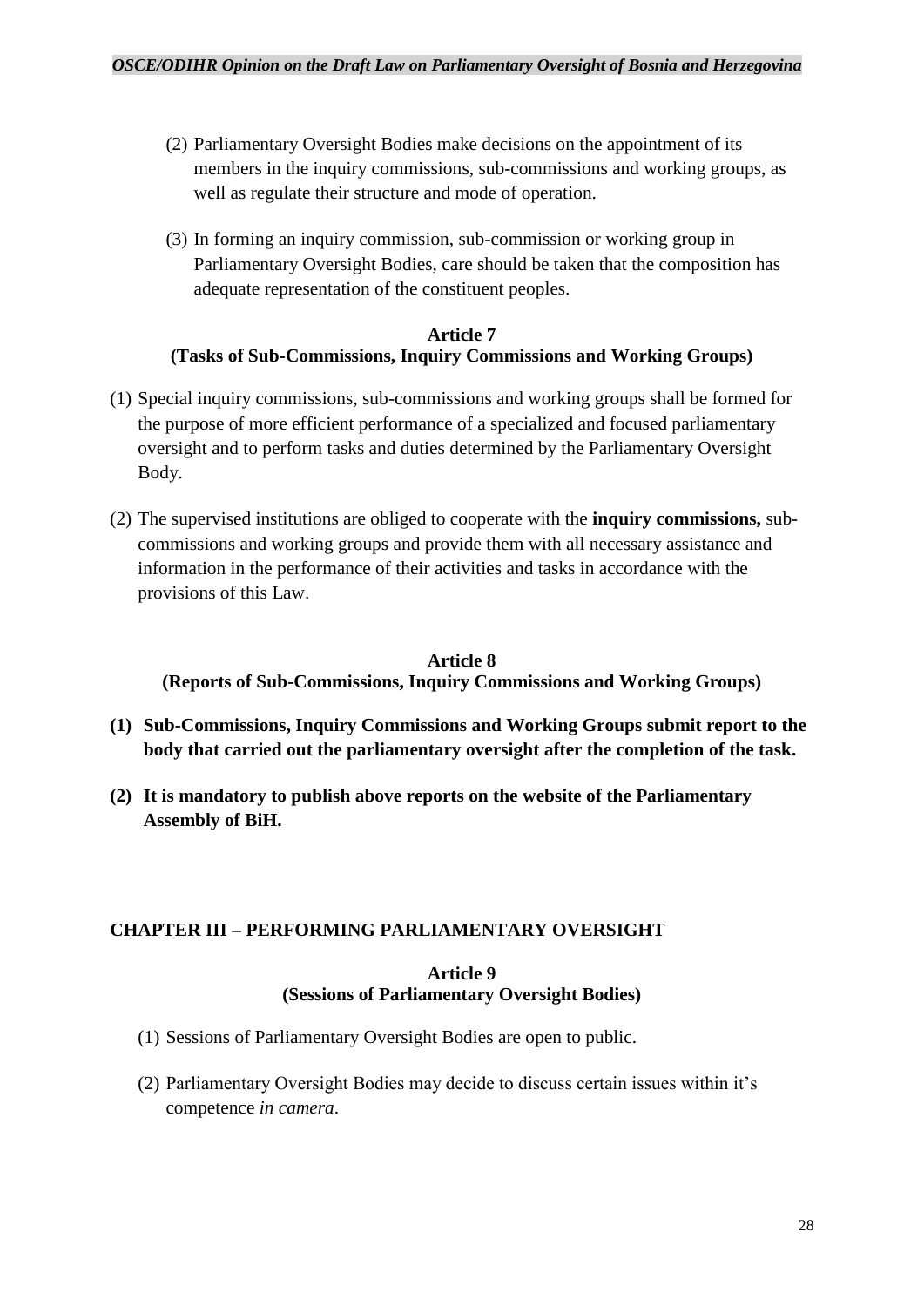### **Article 10 (Mode of Oversight)**

### **VERSION I**

- (1) Parliamentary Oversight Bodies perform oversight by:
	- a) conducting public hearings;
	- b) conducting public debates and thematic sessions;
	- c) reviewing reports;
	- d) representative's/delegate's questions and interpellation;
	- e) providing information to Houses of the BiH Parliamentary Assembly on matters within the competence of the Presidency of BiH;
	- f) voting no confidence and by requesting recomposition reconstruction of the Council of Ministers of BiH;
	- g) controlling of budget spending;
	- h) examination of documents relating to authorizations and tasks;
	- i) interviewing the **responsible person** of the supervised institution with an aim of submitting written or verbal report;
	- j) inviting and hearing witnesses from any institution;
	- k) visiting supervised institutions.

### **VERSION II - (Proposed by MP Ljilja Zovko)**

- (1) The parliamentary oversight is performed by:
- a) defining of standards of programmatic reporting areas and specifics for all budgetary and extra-budgetary users on the state level of government and administration;

| b) | Programming tasks |    |          |               |                     |  |  |      | <b>Budget</b>               |                   |         |            |               |               |
|----|-------------------|----|----------|---------------|---------------------|--|--|------|-----------------------------|-------------------|---------|------------|---------------|---------------|
|    | Go                |    | e) Progr | $  f \rangle$ | Executi $ g\rangle$ |  |  | % h) | $\overline{\phantom{a}}$ Pl | $\vert i \rangle$ | Executi | $\vert$ i) |               | $% k$ % Previ |
|    | aı                |    | am       |               | on                  |  |  |      | an                          |                   | on      |            |               | ous           |
|    |                   | m. |          | $\mathbf n$   |                     |  |  | p    |                             |                   |         |            | $\mathcal{D}$ |               |

- a. An example:
- b) defining of standards for preparation of legislative proposals through simulation of implementation with mandatory financial effects and targeted benefits of each legislative solution, which is planned and expected;
- c) defining of standards of transparency: it is duty of all supervised bodies to publish all acts and decisions in the Official Gazette and on the website, as well as all advertisements for employment;
- d) defining of standards for all employees: test of intelligence and mental and physical abilities and skills in terms of increasing the scope and complexity should be done each three years of employment. Career building written form should be kept for all positions, where possible sanctions should be registered, possible divestiture of authority for officers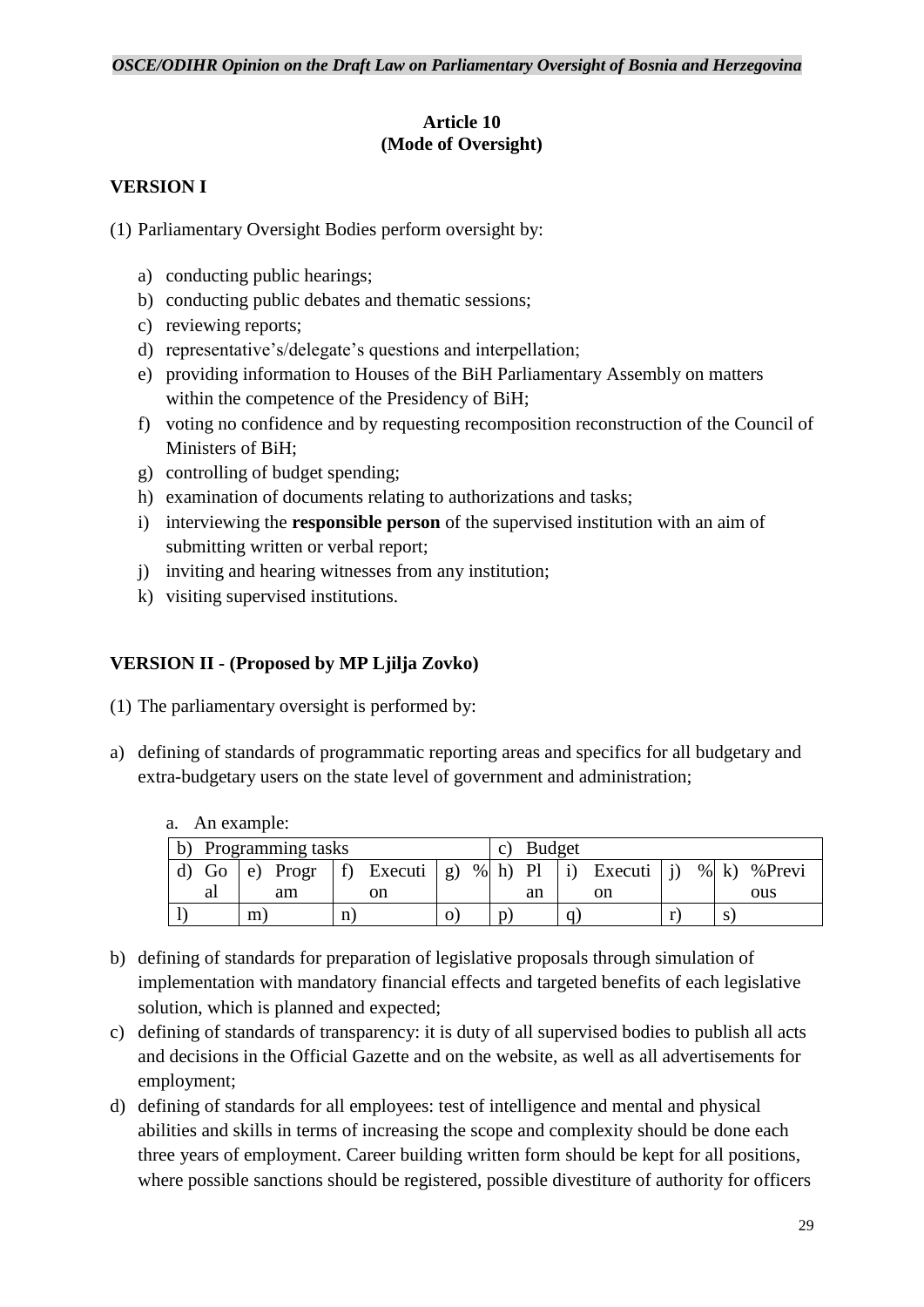working in public procurement if there are work failures - assignment to another position. For senior officers consequences for new appointments if unsuccessful in previous doings;

- e) request reports from the Civil Service Agency on all employments for each 6 months interval (deed contract, internal, external advertisements, without advertisements, institution- qualification - coefficient);
- f) request table from the Civil Service Agency with data of all managerial, elected and appointed positions with information on date of appointment, date of termination of duty and a list of all functions performed by authorized person;
- g) examining the documentation related to authorizations and tasks;
- h) performing discussion with all persons from the supervised institutions;
- i) interviewing responsible person from the supervised institutions with the aim of submitting written or verbal statements;
- j) conducting of public hearings;
- k) conducting **announced or unannounced** working visits to the supervised institutions.
- (2) Procedure for performing of oversight under Paragraph (1) of this Article shall be regulated by the Rules of Procedure of both Houses of the Parliamentary Assembly of BiH in the part relating to general provisions of the Committees of both Houses.

### **Article 11 (Authorizations of Parliamentary Oversight Bodies)**

- (1) Parliamentary Oversight Body has authority to:
	- a) invite and hear witnesses from any institution in BiH;
	- b) raise the issue of responsibility for failure to appear or giving false or inaccurate statements to the Parliamentary Oversight Body;
	- c) require report from any elected and appointed official, employee or institution;
	- d) require assistance from auditors;
	- e) request assistance from independent experts outside the institutions of Bosnia and Herzegovina.
- (2) In the exercise of parliamentary oversight, the opinion of the Institution of Ombudsman for Human Rights in BiH, as well as submission of data from other administrative bodies and organizations that are in a possession of necessary facts, may be requested.
- (3) Based on the facts established by hearing or inspecting the official documentation, Parliamentary Oversight Bodies shall develop a report with proposed measures for the Parliamentary Assembly of BiH.
- (4) The proposed measures can include proposal for dismissal of appointed persons, and/or reorganization of the institution.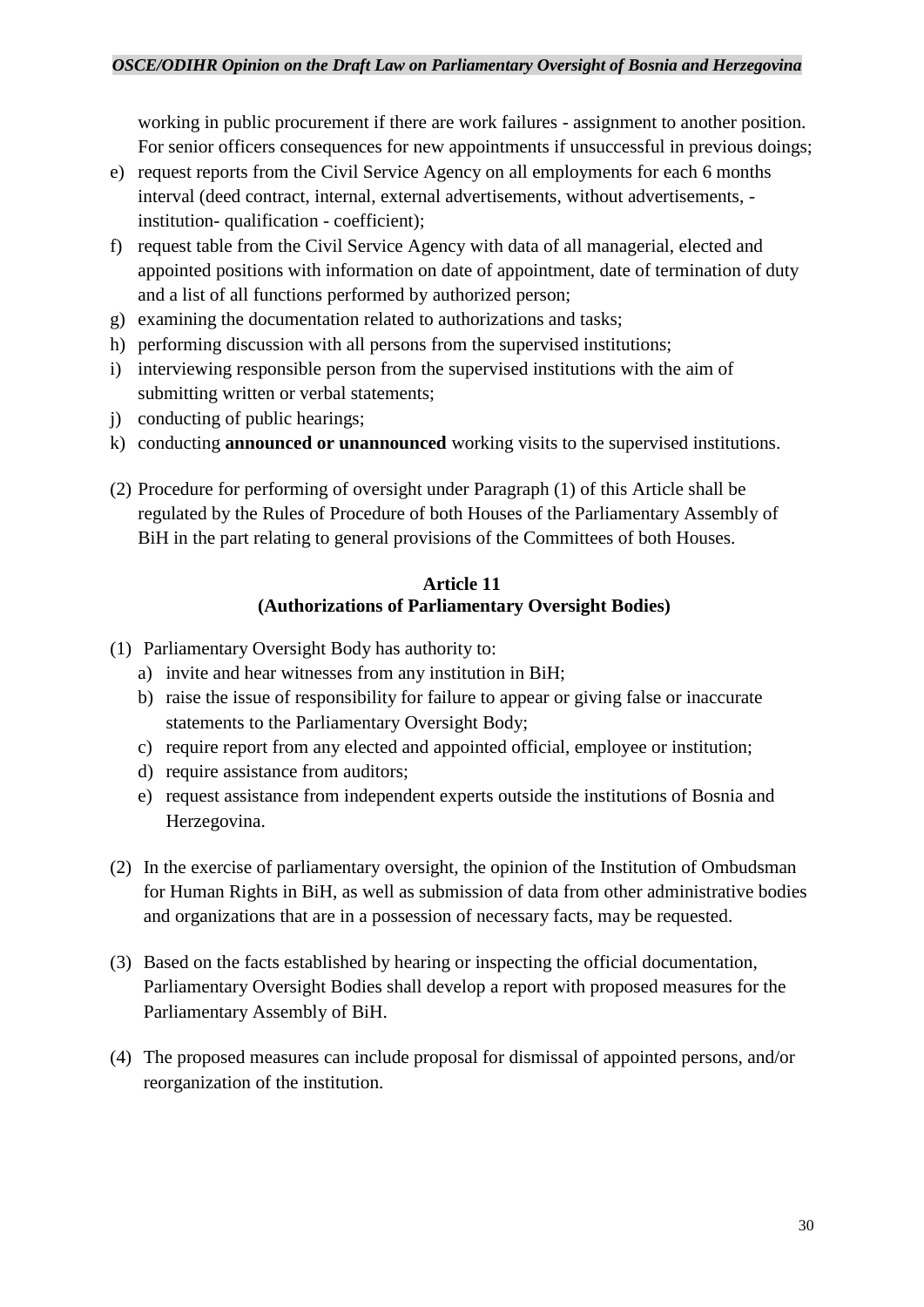### **Section A – Public hearings**

### **Article 12 (Public Hearing)**

- (1) Public hearing shall be carried out when deemed necessary to obtain information or technical opinion, review of state of affairs in certain areas from the committee jurisdiction, find a solution for certain issues; if there are allegations of illegitimacy and irregularity in work of supervised institutions and other cases upon decision of the body performing the parliamentary oversight.
- (2) The body performing the parliamentary inquiry may carry out public or closed hearings, independently or in cooperation with other competent bodies; **(provision of Article 34 of the Rules of Procedures of the House of Peoples of the Parliamentary Assembly of BiH).**

### **Article 13 (Opening a Public Hearing)**

- (1) The House or the Parliamentary Oversight Bodies makes the decision on opening a public hearing.
- (2) When the decision on opening a public hearing is made by the House, the Collegium of House informs the Parliamentary Oversight Body that is appointed for conducting the hearing. The decision contains:
	- (1) subject-matter and aim of the hearing;
	- (2) list of invitees;
	- (3) deadline for conducting of hearing and submitting reports to the Parliamentary Assembly of BiH.
- (3) When the decision on opening a public hearing is made by the Parliamentary Oversight Bodiy, the Chair of the Parliamentary Oversight Body informs Collegium of the House. When the decision is made by joint body of both Houses of the Parliamentary Assembly of BiH performing parliamentary oversight, Chair of that body informs Collegiums of both Houses. The decision on opening a public hearing made by the Parliamentary Oversight Body consists of the elements from paragraph (2) of this Article.

### **Article 14 (Response to Invitation)**

(1) Parliamentary Oversight Body, the body appointed to conduct a hearing, or the body that made a decision to conduct hearing shall make the decision on date of hearing and invite in written form, persons from the Article 15, paragraph (1) of this Law.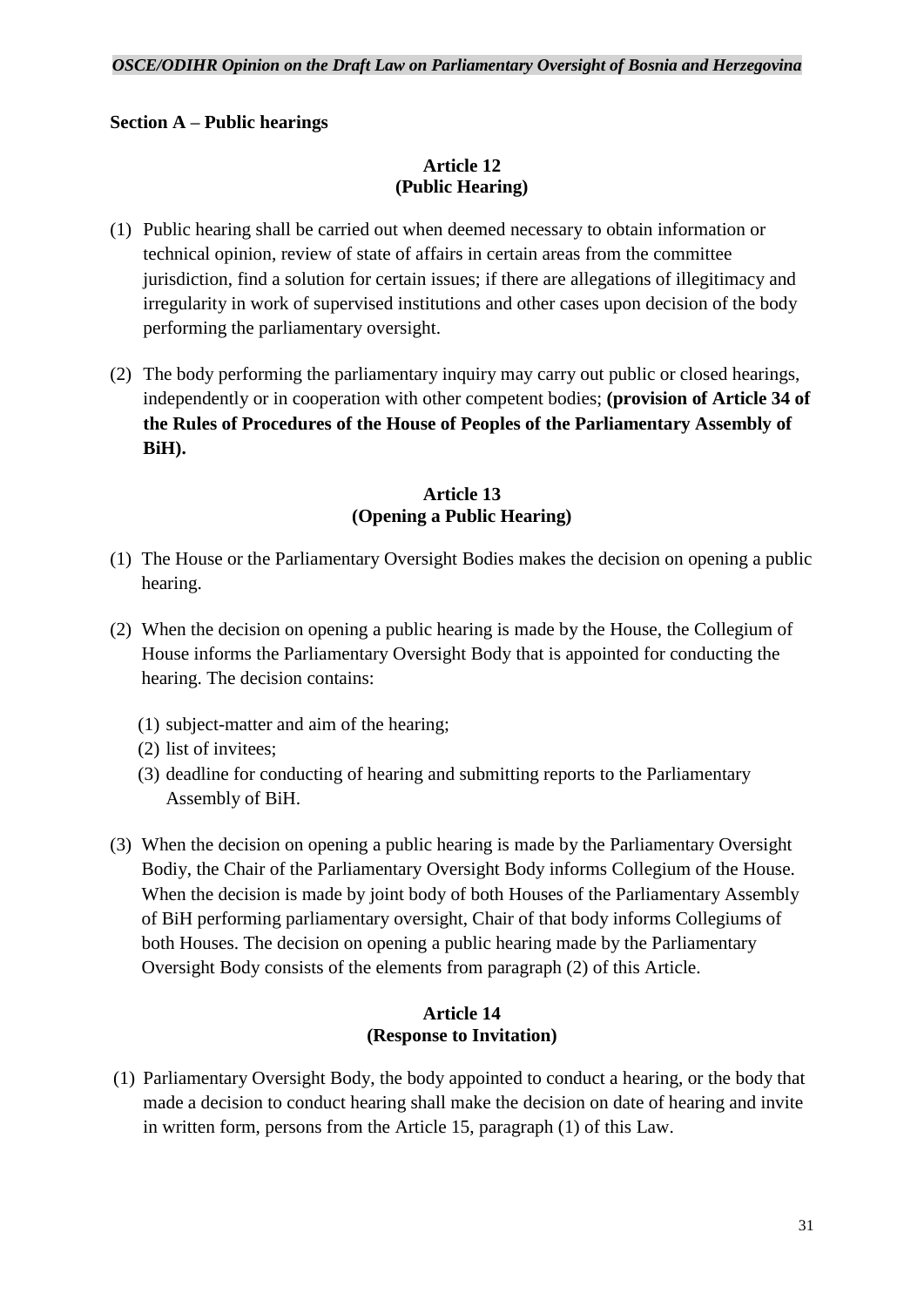### *OSCE/ODIHR Opinion on the Draft Law on Parliamentary Oversight of Bosnia and Herzegovina*

- (2) Upon the invitation from the Parliamentary Oversight Body, invited person from the supervised institution is obliged to answer and participate at public hearing conducted by the Parliamentary Oversight Body.
- (3) Invited person is obliged to speak the truth, submit requested documentation, give information and answer the questions from the members of the Parliamentary Oversight Body to the best of his/her knowledge.

### **Article 15 (Hearing process)**

Hearing shall, as a rule, be recorded phonographically, i.e. minutes shall be taken. Technical and all other corrections may be taken only upon the agreement and approval from the individuals who are subject to hearing.

### **Article 16 (Access of Members of the Public to the Public Hearing)**

- (1) Parliamentary Oversight Body shall make decision to close part of hearing for public if estimated that the issues subject to hearing are sensitive for national or individual security.
- (2) Public hearing is not allowed in case of hearing on issues that are subject to ongoing judicial proceedings.

### **Article 17 (Report on Hearing)**

- (1) Parliamentary Oversight Body prepares and submits report on hearing consisted of essential information to the competent House.
- (2) Parliamentary Oversight Body may propose appropriate conclusions for adoption by the House.
- (3) If report from Paragraph (1) of this Article implicates suspicion in commission of criminal act, the Parliamentary Oversight Body may propose to the Parliamentary Assembly of BiH to inform the competent Prosecutor's Office.

### **Article 18 (Public Hearing with regard to the work of Independent or Regulatory Bodies)**

- (1) Public hearing of independent and regulatory bodies includes examining the regularity of work but also the assessment of possible political influence on work of independent or regulatory institution, or on respective appointed person managing the institution.
- (2) Public hearing must be performed in case that collective decision by consensus cannot be reached due to obstructions that are not based on law.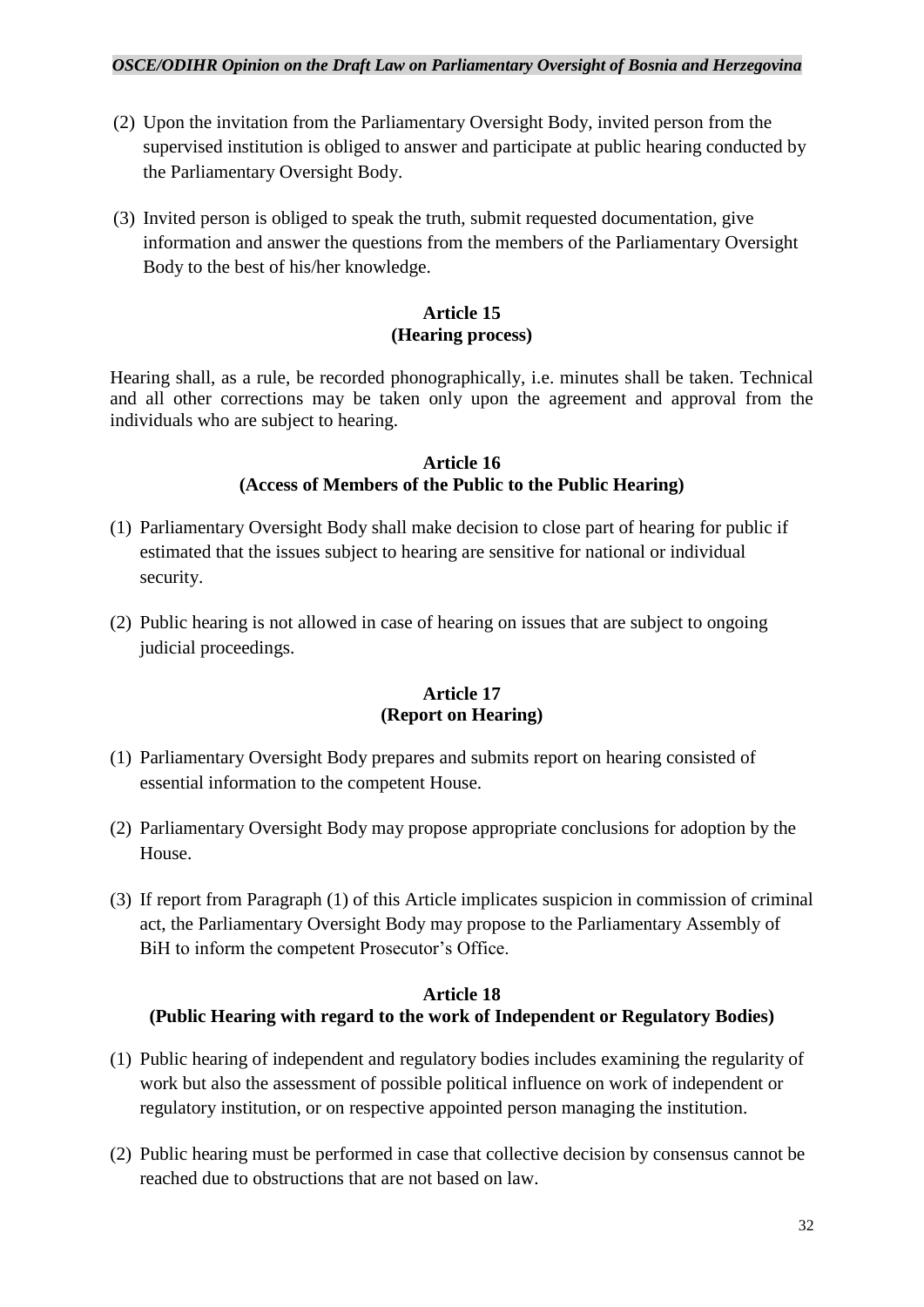### **Section B - Holding of Public Hearings and Thematic Sessions (Note: Institute of Thematic Sessions has been problematized by the TWINING)**

### **Article 19 (Public Hearing and Thematic Session)**

- (1) Parliamentary Oversight Body may decide to hold a public hearing or thematic session during the procedure of consideration of the issues that are subject to parliamentary oversight and submit report to the House.
- (2) Parliamentary Oversight Body is obliged to invite representatives of the supervised bodies at the public hearings or thematic sessions.
- (3) External experts, interested organizations, institutions or individuals may participate in public hearing or thematic session.
- (4) Public hearing or thematic session of the Parliamentary Oversight Body shall take place within a timeframe of 15 days from the scheduling date.
- (5) Parliamentary Oversight Body announces public hearing or thematic session on the web page of the Parliamentary Assembly of BiH.

### **Article 20 (Opinions by the Participants in the Public Hearing or Thematic Session)**

- (1) Participants in the public hearing or thematic session shall present their opinions on issues related to the function of the parliamentary oversight.
- (2) Upon concluding public hearing or thematic session, the expert work and other written material presented over the course of the hearing may be attached to the conclusion reached by the Parliamentary Oversight Body.

### **Article 21 (Outcome of the Public Hearing or Thematic Session)**

Parliamentary Oversight Body, when submits its report, shall attach a transcript of the public hearing or thematic session, if any; as well as papers and materials submitted in the course of the public hearing or thematic session.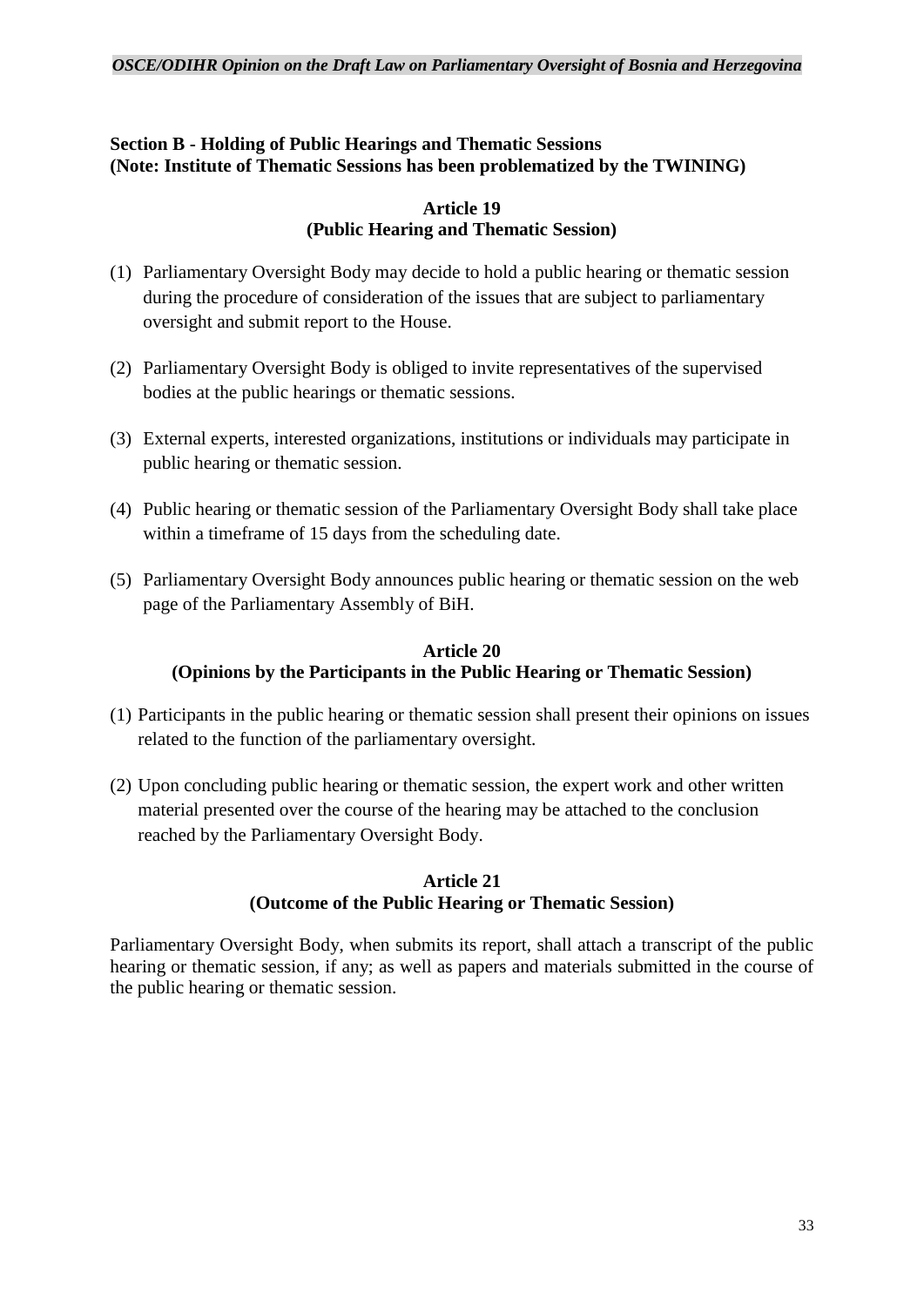### **Section C – Analyzing Reports**

### **Article 22 (Analyzing Reports)**

- (1) On the basis of law or other act, the supervised institutions submit report to the Parliamentary Assembly of BiH for consideration and adoption;
- (2) Parliamentary Oversight Bodies analyze reports stipulated in Paragraph (1) of this Article, under the authorization of the House.
- (3) Parliamentary Oversight Body may request submission of a special report from any elected and appointed official or institution on issues that are important for parliamentary oversight.

### **Article 23 (Standards of Reporting)**

- (1) The supervised institutions shall submit brief reports with as many tables as possible and should contain data for comparison, indicators and statistical data. **(TWINING Project suggestion)**
- (2) Reports on spending of financial means of budgetary and non-budgetary users from the state level shall be submitted in line with the form which is an integral part of this Law. **(Proposal by MP Ljilja Zovko)**

### **Article 24 (Procedure with negative reports)**

Reports with negative opinions received from both Houses shall be published at the website of the Parliamentary Assembly of BiH**. (To be considered – TWINING Project suggestion)**

### **Article 25 (Performance Report of the BiH Council of Ministers)**

- (1) Performance Report of the BiH Council of Ministers shall be reviewed and adopted annually.
- (2) In order to exercise the parliamentary oversight, one or both Houses of the Parliamentary Assembly of BiH may request submission of a special report from the BiH Council of Ministers on a particular issue, field or activity as well as for determined period.

### **Article 26 (Methodology)**

The Parliamentary Assembly of BiH may determine the methodology of submission of reports stipulated in Paragraph (2) of Article 25, as well as submission deadlines.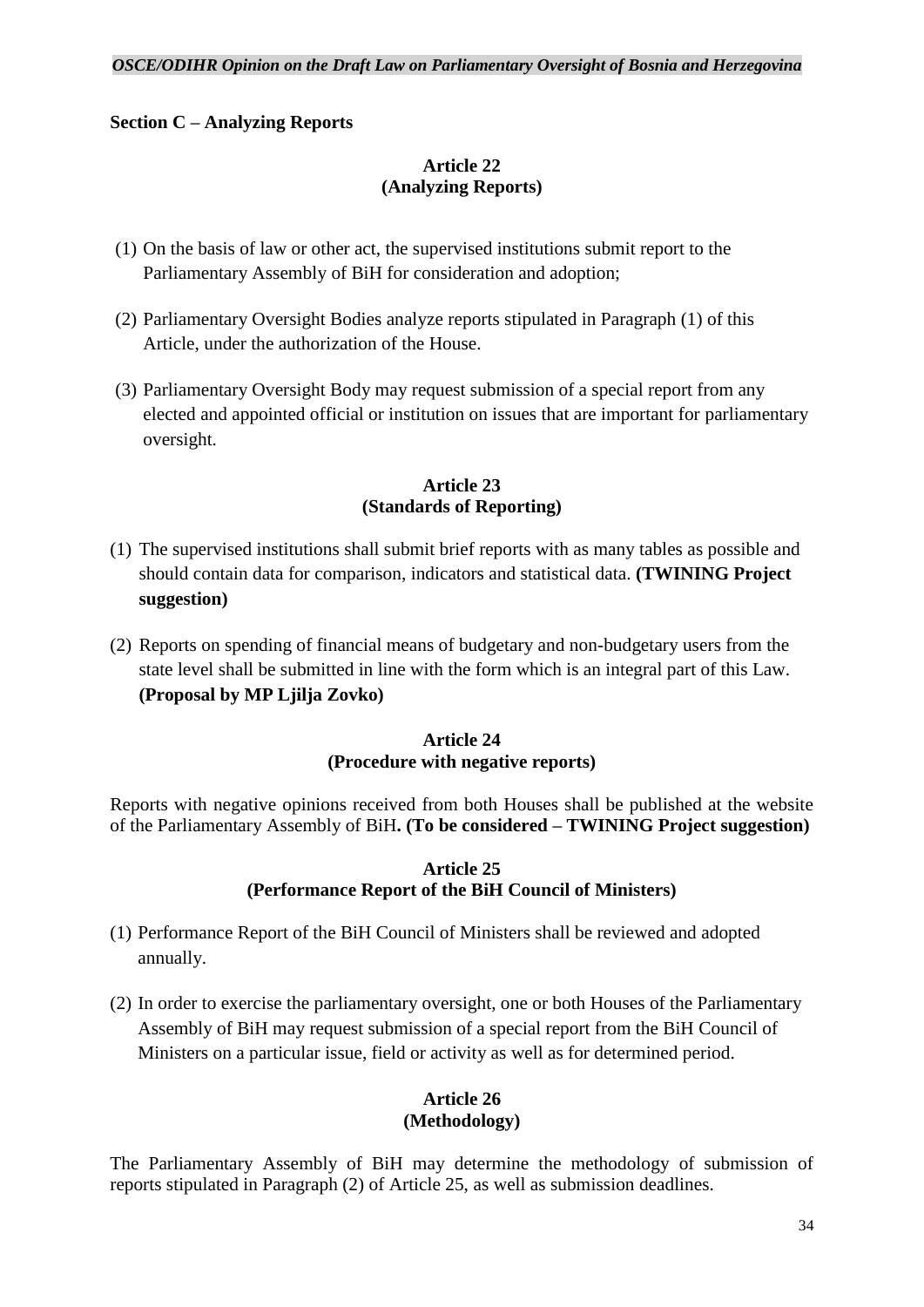### **Section D – Representatives' or Delegates' Questions and Interpellation** (Suggestion by the EU Twinning recommendations)

### **Article 27 (Representatives' and Delegates' questions and initiatives)**

- (1) Representatives or delegates shall pose questions and submit initiatives to the Chairperson and members of the BiH Council of Ministers or to other subjects from their scope of work, especially related to the current state of affairs in particular fields of the social life and implementation of laws and other acts of the Parliamentary Assembly of Bosnia and Herzegovina, the work of Ministries and other bodies of the state government respectively.
- (2) Representatives' or delegates' questions shall be posed in oral form or in writing, whereas the initiative shall only be posed in writing.
- (3) Representatives' or delegates' questions in writing also may be addressed to the Office of the High Representative in Bosnia and Herzegovina.

### **Article 28 (Oral questions)**

- (1) Representatives or Delegates shall pose questions in oral form to the BiH Council of Ministers, an individual member of the BiH Council of Ministers respectively, at the beginning of each first session of the House in the month, prior to the discussion on the agenda, with direct TV broadcast ensured.
- (2) The order of posing questions shall be determined based on the order of applying Representatives or Delegates.
- (3) Representative or Delegate may ask one question, which can last up to two minutes. A question shall be concise and clearly formulated, in such a manner that it can be immediately responded and without the preparation.
- (4) Representative or Delegate may state if he/she is content or not with the response to the question, and state the reasons for the duration of no longer than one minute.
- (5) In case that Representative or Delegate is not satisfied with the response, he/she may request to receive a response in writing within 15 days deadline.

### **Article 29 (Submitting of questions)**

(1) Representatives or Delegates shall announce the submitting of oral questions in writing, at the latest twenty four hours prior the beginning of the session of the House.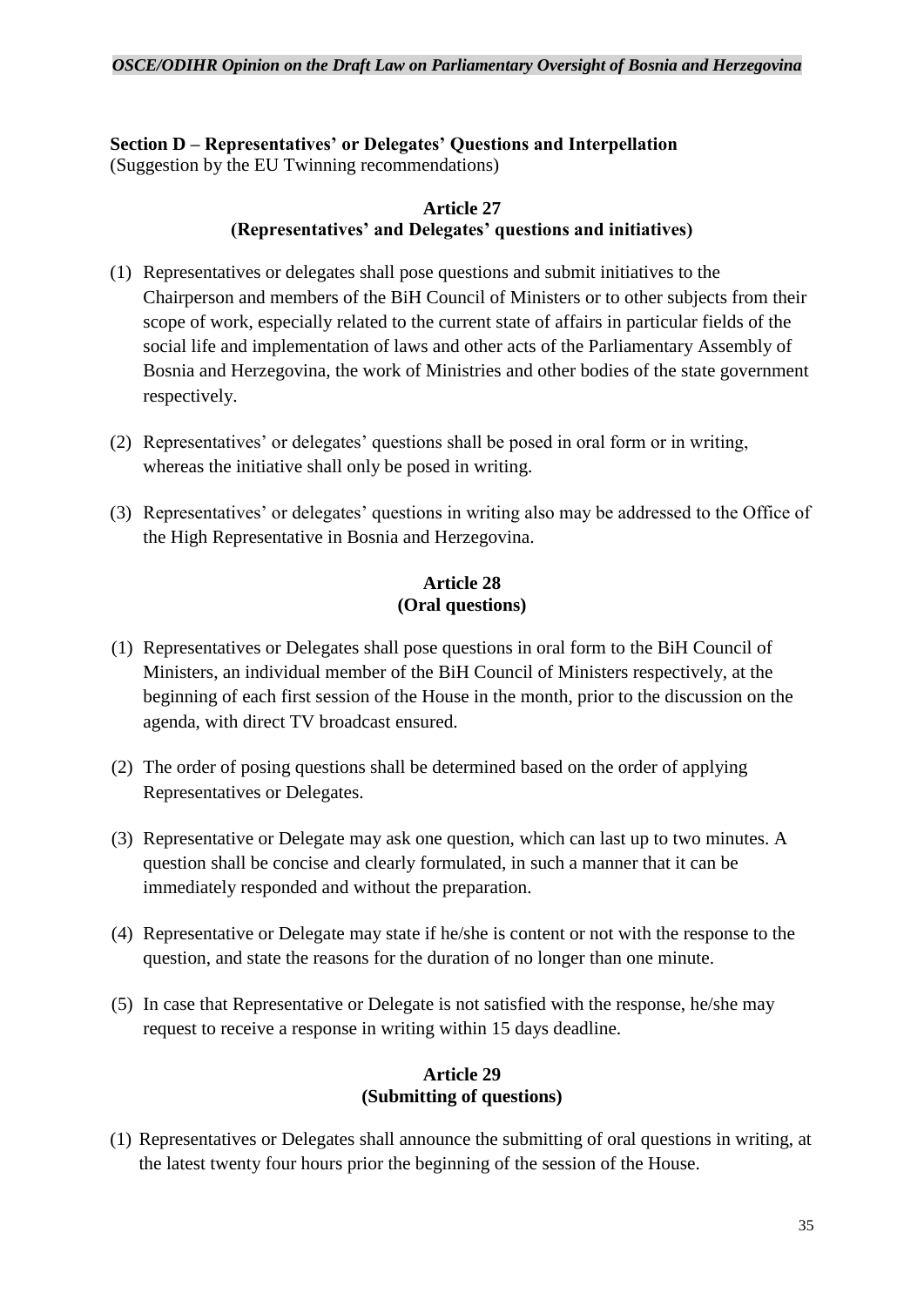- (2) The announcement stipulated in Paragraph (1) of this Article shall be made known to the Chairperson of the BiH Council of Ministers and the member of the BiH Council of Ministers who is the addressee. The announcement shall contain, as mandatory items, the name and the surname of the Representative or Delegate that requires to pose the question in oral form, a note on the addressee and a note on the particular field that the questions relates to.
- (3) The Chairperson of the BiH Council of Ministers shall be obliged to ensure the presence of at least one half of the BiH Council of Ministers at the session of the House at the time designated for posing Representatives' and Delegates' questions in oral form.

### **Article 30 (Answers to the questions)**

- (1) A Member of the BiH Council of Ministers to whom the question is posted shall be obliged to respond to the question at the same session at which the question is posted, or he/she shall state the reasons due to which he/she cannot respond. If this is the case, a Member of the BiH Council of Ministers shall be obliged to provide an answer in writing to the posted question at the first following session of the House, at the time designated for oral questions.
- (2) The oral answer to the posted question shall not extend two minutes.

### **Article 31 (Posing of questions and submitting of initiatives)**

- (1) Representative or Delegate may pose a question and submit an initiative in written form through the Office of the Speaker of the House.
- (2) When the question is formulated according to Paragraph (1) of this Article, the Speaker of the House shall forward the question and the initiative to an addressee.
- (3) The Speaker of the House, at the beginning of each session, shall inform the House on Representatives or Delegates that have posed the question and report about questions that have been answered to Representatives and Delegates.

### **Article 32 (Responses in Writing)**

- (1) The questions in writing are mostly, although not exclusively, related to the technical issues or the matters which require more than a simple verbal explanation. Neither the question nor the answer shall be longer than standard A-4 format.
- (2) The answer in writing must be provided within a 30 days deadline commencing from the day when the question was submitted to the addressee.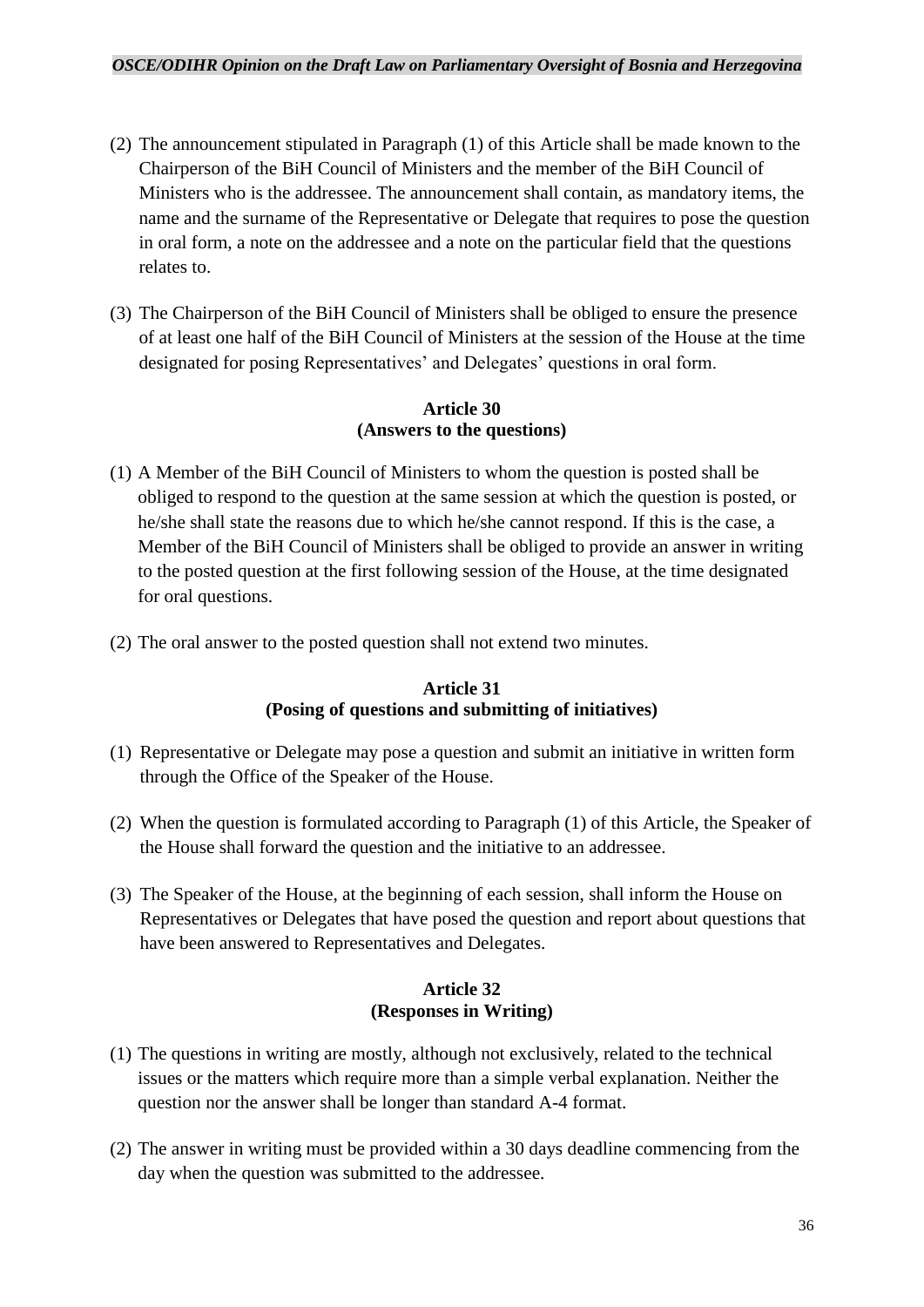- (3) In case that the BiH Council of Ministers, its member respectively, are not able to respond within a deadline stipulated in Paragraph (2) of this Article, they are obliged to inform a Representative or a Delegate through the Office of the Speaker of the House on reasons due to which he/she cannot comply. A Representative or a Delegate must also inform about the timeline within which he/she shall provide the response.
- (4) When the Speaker of the House receives the response, he/she shall submit a copy of the response to all Representatives and Delegates. The Speaker of the House gives an opportunity to a Representative or a Delegate who has requested a response in writing to state if he/she is satisfied with the response. In case that a Representative or a Delegate is not satisfied with the response, he/she may submit a supplement question in writing.

### **Article 33 (Joint Session of the Houses – Questions and Responses)**

- (1) At least once in a year, the Joint Collegium shall organize a special Joint Session of both Houses: «Delegates and Representatives Ask – the BiH Council of Ministers Responds ».
- (2) Live television and radio coverage of these debating sessions shall be ensured for the purpose of transparency and informing the citizens about all the relevant issues which pertain to the work of the executive authorities of BiH.
- (3) A Representative or a Delegate may pose one question and reply to the response for three minutes at most. The questions shall be submitted to the BiH Council of Ministers at least seven days prior to the date of the session.
- (4) The session referred to in Paragraph (1) of this Article shall be convened 30 days in advance and may last up to four working hours.

### **Article 34 (Procedure at the Joint session)**

- (1) The question shall be explained in the following way: a Representative or a Delegate shall be allotted three minutes to pose a question. Thereafter, the BiH Council of Ministers or a competent Minister shall be allotted three minutes to respond. Thereafter, the Representative or the Delegate may give a comment on the response or pose a new question. The time allotted for that purpose shall be two minutes. The Chairperson of the BiH Council of Ministers or the competent Minister shall also be allotted two minutes to react, after which the Speaker shall conclude the debate and give the floor to another person authorized to speak.
- (2) The BiH Council of Ministers or the Minister may request for certain reasons and only once that debate on a certain issue be postponed for the next session of the House.

### **Article 35**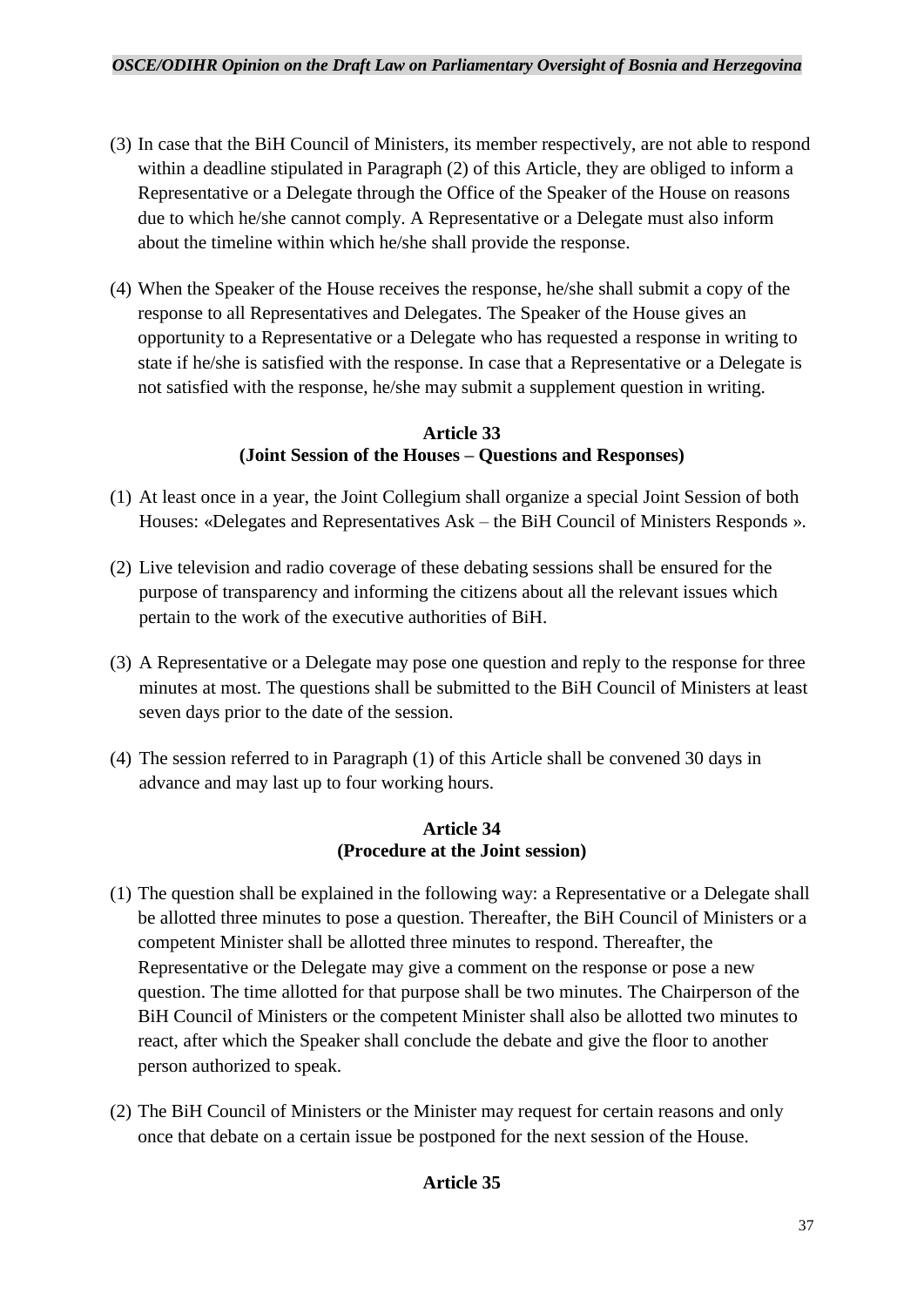### **(Submission and consideration of Interpellation)**

- (1) An interpellation is a question that is submitted to commence the discussion at the session of the House about the work of the BiH Council of Ministers as a whole, or on the certain decisions of the BiH Council of Ministers or certain Ministries, i.e. to the implementation of a defined policy or law.
- (2) The interpellation may be submitted also when a Representative or a Delegate is not satisfied even with the supplement response in writing by the BiH Council of Ministers to the posed question, wherein the question and a response denote that there are particularly justified reasons to open the deliberation at the House.
- (3) The interpellation can be submitted by eight Representatives, three Delegates respectively, to the Speaker of the House in writing. The interpellation shall contain a clear and elaborated question that need be considered.
- (4) The Collegium shall consider the interpellation and submit it to the addressee.

### **Article 36 (Inclusion in the Agenda)**

- (1) After the interpellation is sent to whom it is addressed, it shall be put on the agenda of a session of the House within 30 days of its submission.
- (2) Only one interpellation may be included in the agenda of a session.

### **Article 37 (Debate on the interpellation)**

- (1) The representative of an interpellant shall be allotted 30 minutes at most to explain his or her interpellation. Then the floor shall be given to the person to whom the interpellation is addressed. Thereafter other Representatives or Delegates may, at their own request, intervene for 10 minutes at most. The same rule shall apply to an interpellant and to the person to whom the interpellation is addressed.
- (2) The interpellants may withdraw the interpellation until the debate is concluded.

### **Article 38 (Adopting interpellation with the needed measures)**

After the debate, the House shall take a stance on the matter that was raised through the interpellation and the proposed conclusions, determine a set of measures needed for the resolving of the matters, and, if need be, it shall determine the responsibility for the current state of affairs.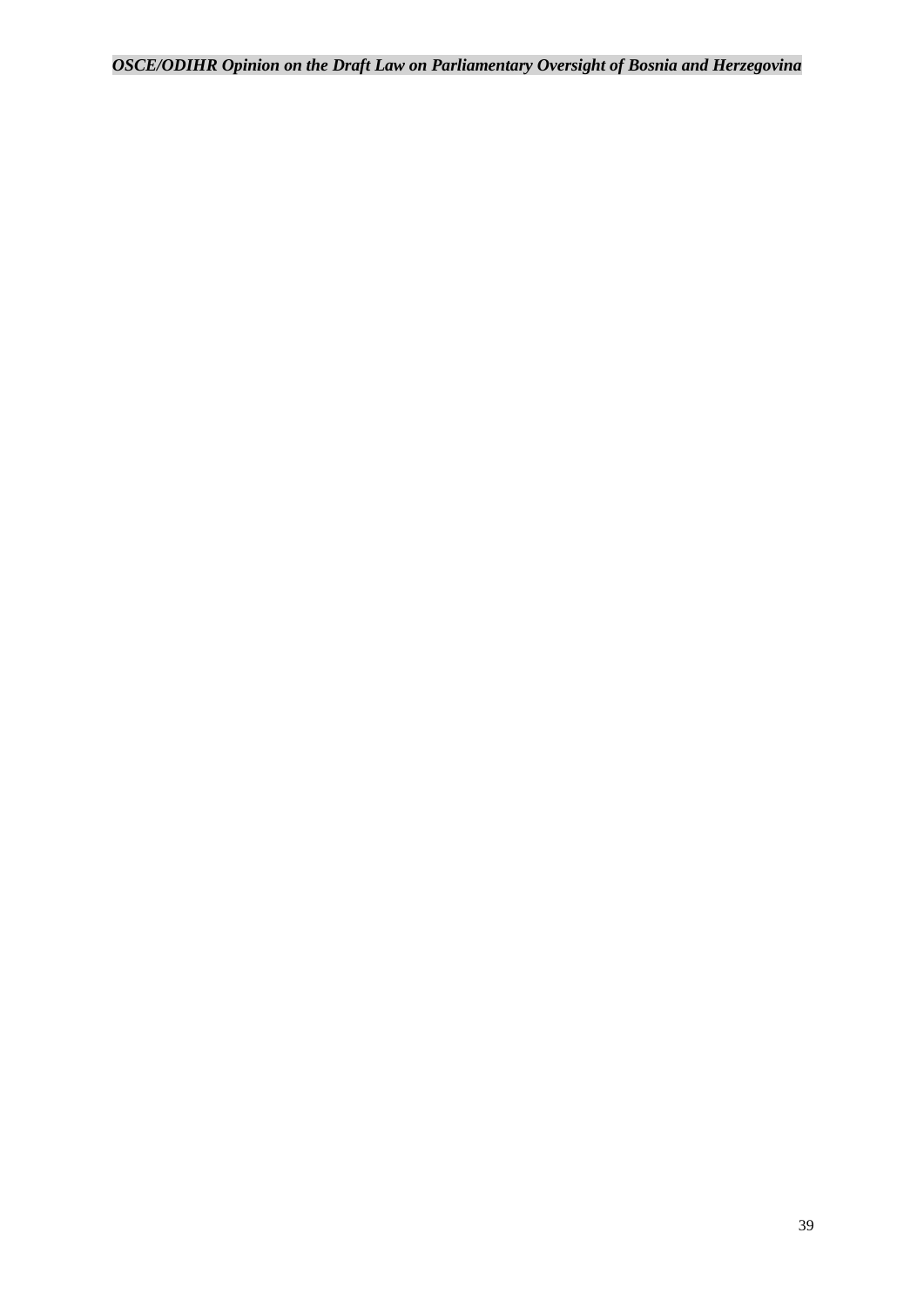### **Section E – Informing the Houses of the Parliamentary Assembly of BiH about matters within the competency of the BiH Presidency**

#### **Article 39 (Informing the BiH Presidency about the sessions of the House)**

- (1) The Speaker of the House invites the BiH Presidency to all sessions of the House.
- (2) In sessions in which law proposals, proposed by the BiH Presidency, are discussed or when matters within the competency of the BiH Presidency are deliberated on, attendance of at least one member of the BiH Presidency is mandatory.
- (3) Through its representatives, the BiH Presidency participates in sessions of the House from Paragraph two (2) of this Article and is entitled and required to take part in the discussion at any time.

### **Article 40 (Informing the House about matters within the competency of the BiH Presidency)**

- (1) At the request of the House or upon its own request, the BiH Presidency presents its stances and informs the House on matters within its competency.
- (2) The House may request the BiH Presidency to submit a report in writing in advance of the session.
- (3) Upon discussion, the House may endorse a resolution that contains its stances or guidelines about the relevant policy.
- (4) The BiH Presidency, in line with the BiH Constitution, submits a report on expenditures at least once a year **(Article 176 of the Rules of Procedure of the House of Peoples)**

### **Section F- Vote of No-Confidence and the Need for Recomposition of the BiH Council of Ministers**

### **Article 41 (Duty and responsibility of the BiH Council of Ministers)**

- (1) The BiH Council of Ministers is accountable to the Houses for proposing and implementing policy and implementation of laws, other regulations and provisions whose implementation is part of its constitutional and legal jurisdiction, and for guiding and coordinating the work of the Ministries.
- (2) At the request of the House, the BiH Council of Ministers shall submit information about all relevant activities within its competency.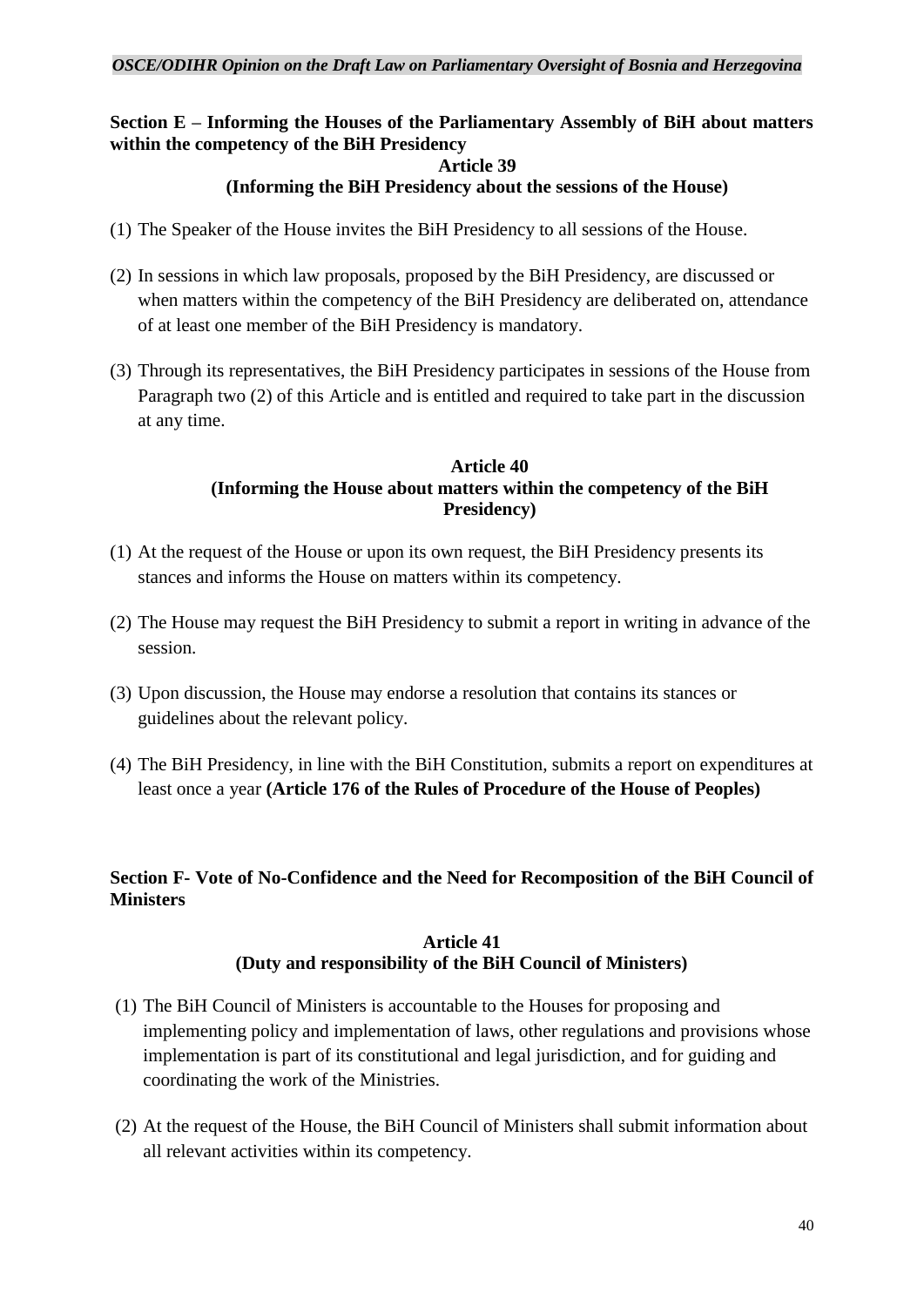### **Article 42 (Initiating a Vote of No-Confidence to the BiH Council of Ministers)**

- (1) At least eight (8) Representatives in the House of Representatives or three (3) Delegates in the House of Peoples may initiate a proposal for a vote of no-confidence or for the need for the reconstruction of the BiH Council of Ministers.
- (2) The BiH Presidency may propose removal of the Chairperson of the BiH Council of Ministers.
- (3) Proposals from the Paragraphs 1 and 2 of this Article are submitted to the Speaker of the House in writing, signed and with an explanation.
- (4) The Speaker of the House immediately delivers the proposal to the BiH Presidency, the BiH Council of Ministers, Representatives or Delegates and the other House of the Parliamentary Assembly of BiH.

### **Article 43 (Inclusion in the agenda)**

The proposal for a vote of no-confidence or for the recomposition of the BiH Council of Ministers shall be included in the agenda of the session of the House twenty (20) days, and no later than thirty (30) days, from the day of its submission to the BiH Council of Ministers.

### **Article 44 (The Report of the BiH Council of Ministers on the Vote of No-Confidence)**

- (1) Prior to the session on the vote of no-confidence, the BiH Council of Ministers may submit a report in writing that contains its opinion and stances.
- (2) The report is delivered to the Representatives and Delegates no later than 48 hours prior to the session.

### **Article 45 (The Report of the BiH Council of Ministers on the Recomposition)**

- (1) Prior to the session on the vote for reconstruction, the BiH Council of Ministers may submit a report in writing to the House that contains its opinion and stances.
- (2) Ministers whose removal is proposed may submit a report to the House.
- (3) The report is delivered to the Delegates no later than 48 hours prior to the session.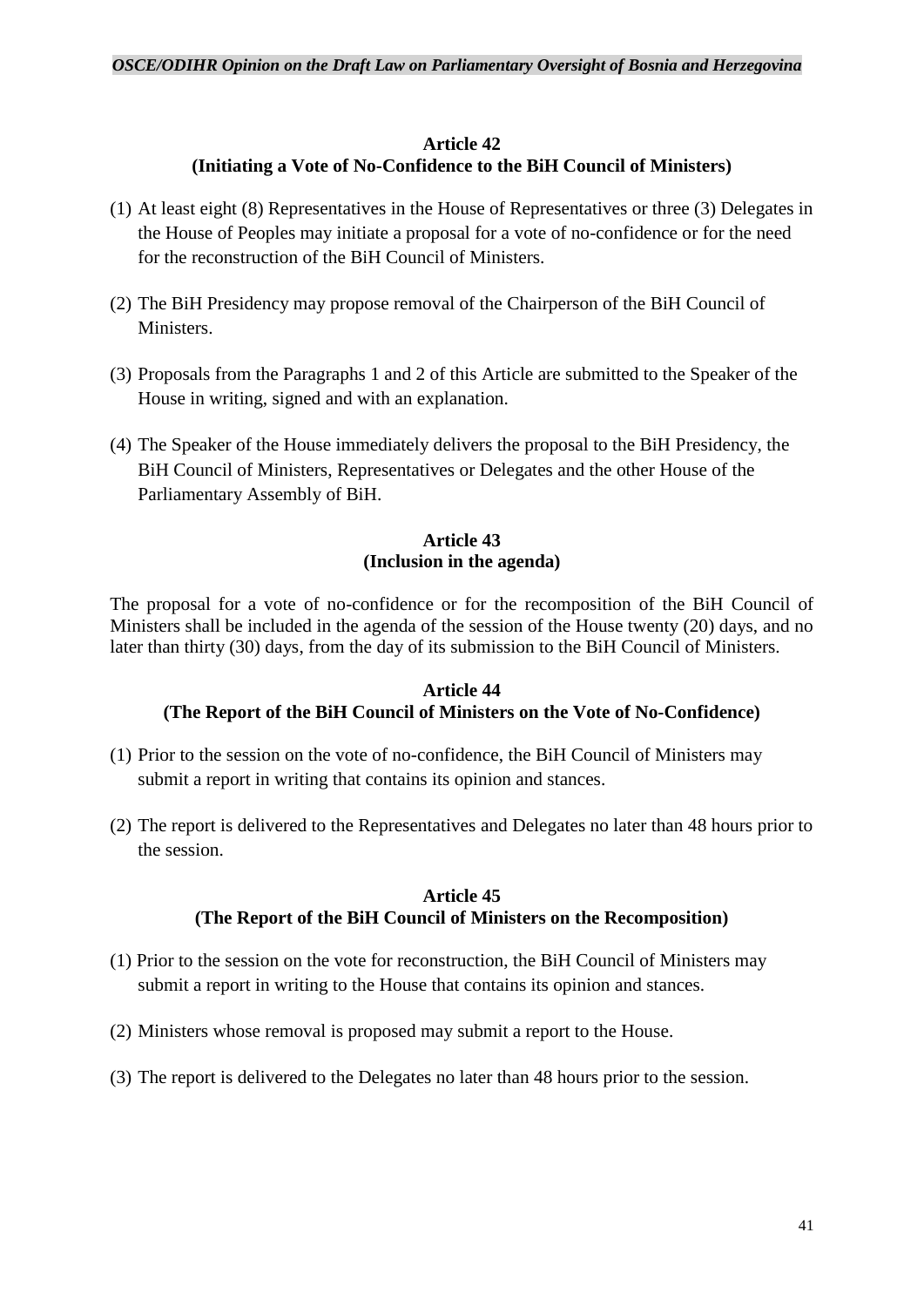### **Article 46**

### **(Elaboration of the Proposal and the Response of the BiH Council of Ministers)**

- (1) The proponent is entitled and is required to elaborate the proposal for a vote of noconfidence or the recomposition of the BiH Council of Ministers at the session.
- (2) The BiH Council of Ministers is entitled to respond and present its stances, upon which a discussion shall be initiated.

### **Article 47 (Voting)**

- (1) At the end of discussion, the proposal on the vote of no-confidence or the recomposition of the BiH Council of Ministers is put to the vote.
- (2) If the proposal is not endorsed, other initiatives related to the proposal may also be put to the vote.
- (3) The Speaker informs the House of Representatives, the BiH Council of Ministers and the BiH Presidency about the results of the vote of no-confidence or the reconstruction of the BiH Council of Ministers or any other initiative, if any, related to it.

### **Article 48 (Initiating the Procedure for Dismissal of Minister or Deputy Minister)**

- (1) The Chairperson of the BiH Council of Ministers may initiate the procedure for dismissal of a Minister or a Deputy Minister.
- (2) The proposal from Paragraph 1 of this Article is submitted to the Speaker of the House, in writing and with an explanation.
- (3) The Speaker of the House immediately delivers the proposal to the Representatives or Delegates and to the other House.

### **Article 49 (Inclusion in the Agenda)**

Proposal for dismissal of Minister or Deputy Minister shall be included in the agenda of the session of the House no later than fifteen (15) days from the day the proposal was received by the Speaker of the House from the Chairperson of the BiH Council of Ministers.

### **Article 50 (Elaboration of the Proposal and Discussion)**

(1) The Chairperson of the BiH Council of Ministers is entitled to elaborate on his/her initiative, upon which a discussion shall be initiated.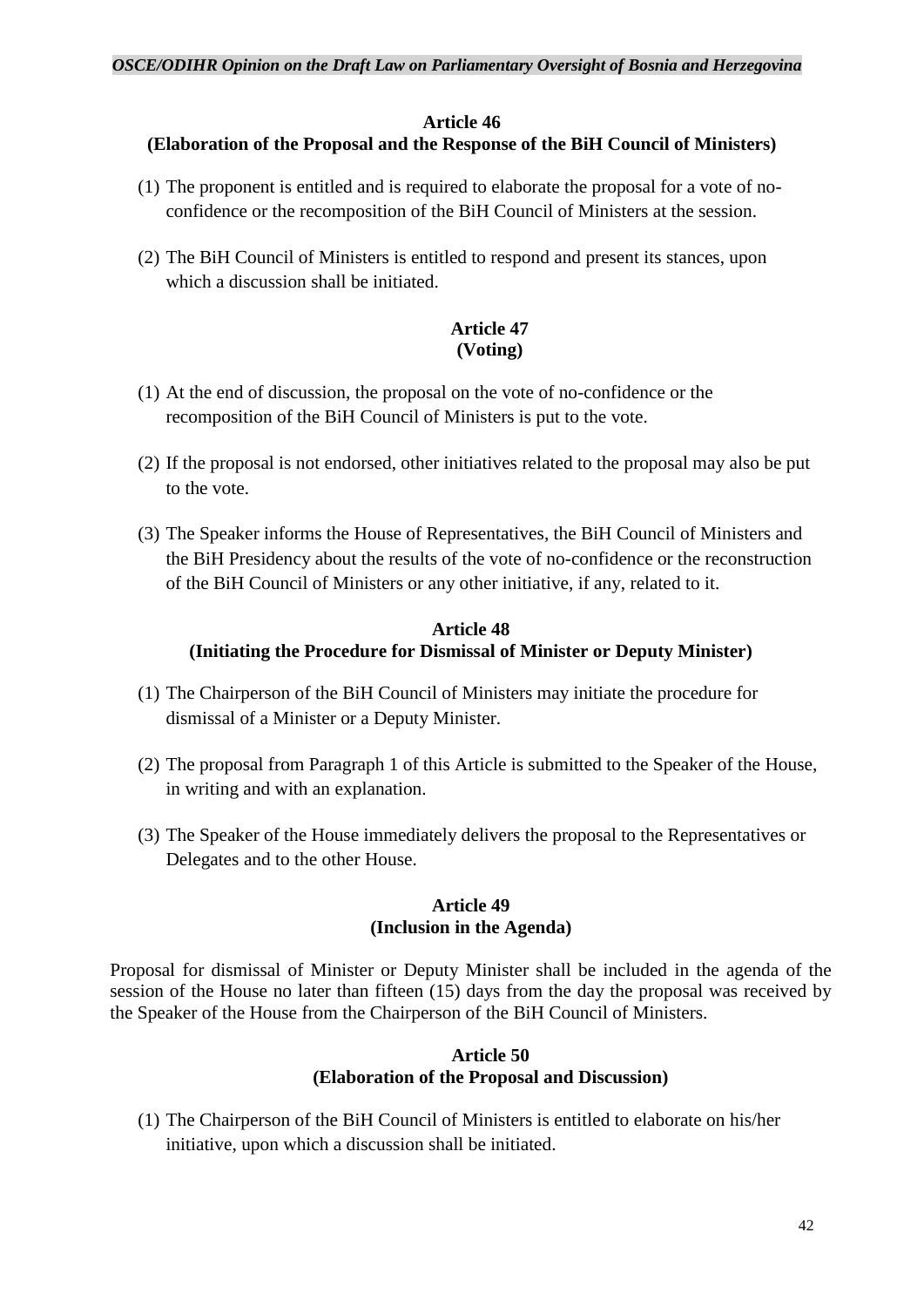(2) The Minister or the Deputy Minister, whose dismissal has been initiated, is entitled to address the House.

### **Article 51 (Vote on Confirmation of the Dismissal of the Minister or Deputy Minister)**

- (1) Upon discussion, a vote on confirmation of the dismissal of the Minister or the Deputy Minister shall take place.
- (2) If the proposal is not confirmed, a vote on other initiatives, if any, related to it, may take place.
- (3) The Speaker of the House informs the other House, the BiH Council of Ministers and the BiH Presidency about voting results and about other initiatives, if any, related to it.

### **Section G - Control of Budgetary Spending Budget (Proposal from MP Ljilja Zovko)**

### **Article 52**

### **Section H - Examining Documentation and Interviewing Responsible Person in the Supervised Institution**

### **Article 53 (Examining Documentation)**

- (1) Parliamentary Oversight Bodies shall be authorized to examine all information, documents and notes related to the work of supervised institutions, made by any person in the supervised institution.
- (2) Examining of the documentation referred to in Paragraph (1) of this Article, is done by the Parliamentary Oversight Body as follows:
	- a) in course of direct inspection during working visit as specified in the Article 10 Paragraph (1) of this Law, while making minutes of the examined documents;
	- b) by obtaining documentation from the supervised institution.

### **Article 54 (Obtaining of the Documentation)**

Parliamentary Oversight Body obtains the materials referred to in **Article 53**, Paragraph (2) item b) based on a request which states the name of the supervised institution from which the documentation is requested, the type of the necessary documentation, and the deadline and the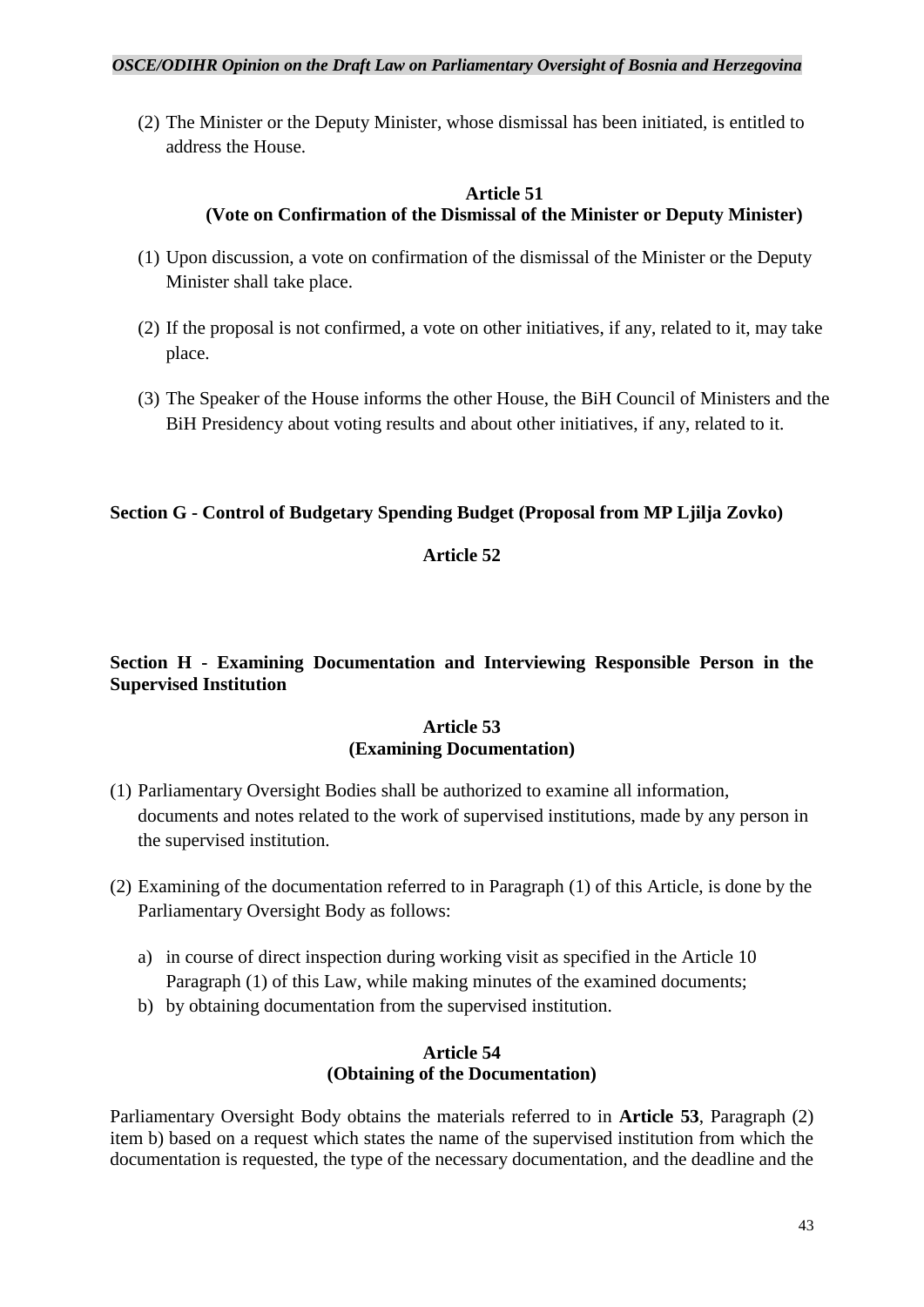form in which the body needs to deliver the requested materials to the Parliamentary Oversight Body.

### **Article 55** (**Documentation with the Classification Level)**

- (1) If the documentation has a certain classification, the Law on Protection of Classified Information and regulations of Bosnia and Herzegovina which regulate handling classified data.
- (2) If the documentation is given the classification level of NATO, the European Union, other country, international or regional organization, Parliamentary Oversight Bodes shall establish access to such documents in accordance with the international agreements and the Law on the Protection of Classified Information.

### **Article 56 (Submission of the Special Written or Verbal Report)**

During execution of the parliamentary oversight, the Parliamentary Oversight Body may request submission of a special report on a specific issue, specific field, or for a certain period.

### **Article 57 (Elaboration of the Report)**

At the request of Parliamentary Oversight Bodies, the responsible person from the supervised institution shall be obliged to verbally explain the report, or information that the supervised institution submitted to the Parliamentary Oversight Bodies in accordance with this Law and is obliged to answer questions from members of Parliamentary Oversight Bodies.

### **Article 58 (Inviting Witnesses)**

- (1) Parliamentary Oversight Body may summon and hear witnesses from any institution in Bosnia and Herzegovina and can request from them to answer all questions and present all facts and information, including classified information;
- (2) Upon invitation of the Parliamentary Oversight Body, any person from the supervised institution is obliged to respond to the summons and attend the sessions of Parliamentary Oversight Body provide information and answer questions from the members of the Parliamentary Oversight Body to the best of their knowledge.

### **Article 59 (Obligation of the Invited Person to Provide Answers)**

Parliamentary Oversight Body may request the invited person responds to all questions and present all facts and information, as well as those represented as being classified. (**Rules of Procedure of the House of Peoples - Article 34/a)) Article 60**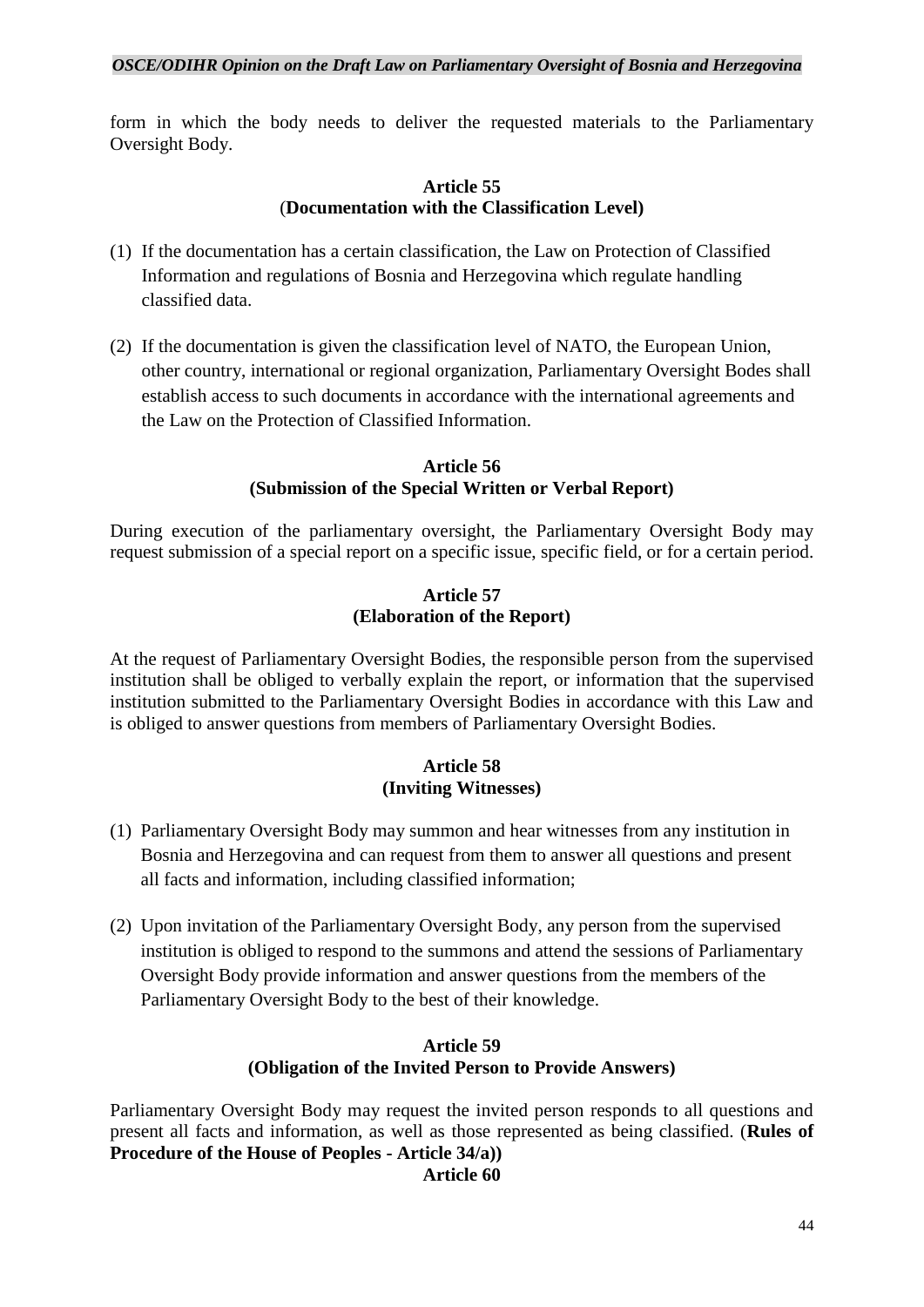### **(Notification in the Case of Absence)**

The invited persons shall, in the case of absence, notify in writing the Parliamentary Oversight Bodies of the reasons for absence, at least 48 hours before the start of the session.

### **Article 61 (Visits to the Supervised Institutions)**

- (1) Working visits of Parliamentary Oversight Bodies to supervised institutions may be announced and unannounced. **(Alternative – the visits have to be announced to the Ministry of Justice).**
- (2) A responsible person is required to enable access for Parliamentary Oversight Bodie to all premises of the supervised institution in accordance with the Law on Protection of Classified Information.
- (3) Any person from the supervised institution is required to cooperate with the Parliamentary Oversight Body.

*(Note: the BiH' Ministry of Justice considers that the better solution is: "to delete a provision of Article 16 in relation to the non-announced but also announced arrival to institutions. Namely, before all, it is foreseen that supervision is performed by parliamentary commissions which will have at least 5 members. What is the expected result when at least 5 members of a parliamentary commission come to the institution unannounced and enter official premises? - to be discussed)*

### **Section G - Special Provisions on Parliamentary Oversight**

### **Article 62 (Exemption from Oversight)**

- (1) Parliamentary Oversight Bodie cannot have access to documentation or require a response to questions from the persons and responsible persons of the supervised institutions in the following cases:
	- a) if the person making a statement would subsequently be liable to criminal prosecution because of such statement;
	- **b)** by the applicable provisions of the Law on Protection of Classified Information**. (SEE FOR CLASSIFIED INFORMATION - discussion)**
- (2) If the report, referred to in Paragraph (1) of this Article, has elements that raise suspicion about commission of criminal offence, the Parliamentary Assembly of BiH shall submit it to the competent Prosecutor's Office.